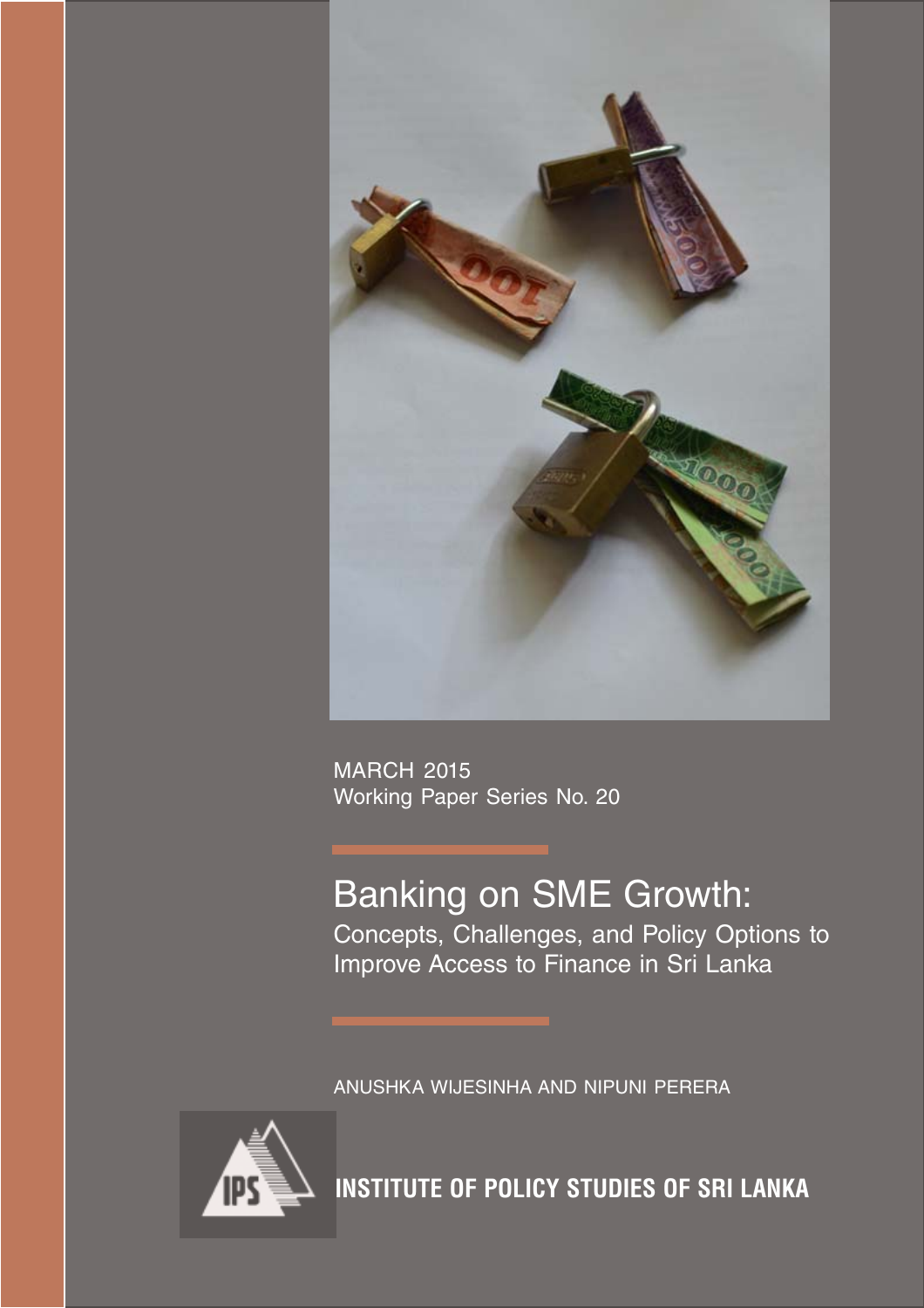Copyright **C** March 2015 Institute of Policy Studies of Sri Lanka

#### **ISBN 978-955-87080-88-0**

#### **National Library of Sri Lanka-Cataloguing-In-Publication Data**

 Wijesinha, Anushka Banking on SME Growth: Concepts, Challenges and Policy Options to Improve Access to Finance in Sri Lanka/ Anushka Wijesinha and Nipuni Perera .- Colombo : Institute of Policy Studies of Sri Lanka, 2015 40 p.; 21 cm. .- (Working Paper Series ; No.20)

ISBN 978-955-8708-88-0

i. 332.1095493 DDC 23 ii. Title<br>iii. Perera. Nipuni it. au ii. Iv. Series iii. Perera, Nipuni jt. au

- 1. Bankers and banking Sri Lanka
- 2. Small business Sri Lanka
- 3. Small and medium-size enterprises Sri Lanka



Cover image: by Anushka Wijesinha



**Anushka Wijesinha** is a Consultant Economist with a BSc (Hons.) in Economics from University College London, UK and a MA in Economics and Development from the University of Leeds Business School, UK. He is a Special Advisor on Industrial Development and Youth Entrepreneurship to the Ministry of Industry and Commerce. He was formerly a Research Economist at the IPS and Acting Head of the Industry, Competitiveness and Regulatory Policy Unit.



**Nipuni Perera** has a BA (Hons) in Economics from the University of Colombo. Her research interests include international trade,migration, private sector development and macroeconomic policy. She was formerly a Research Assistant at the IPS.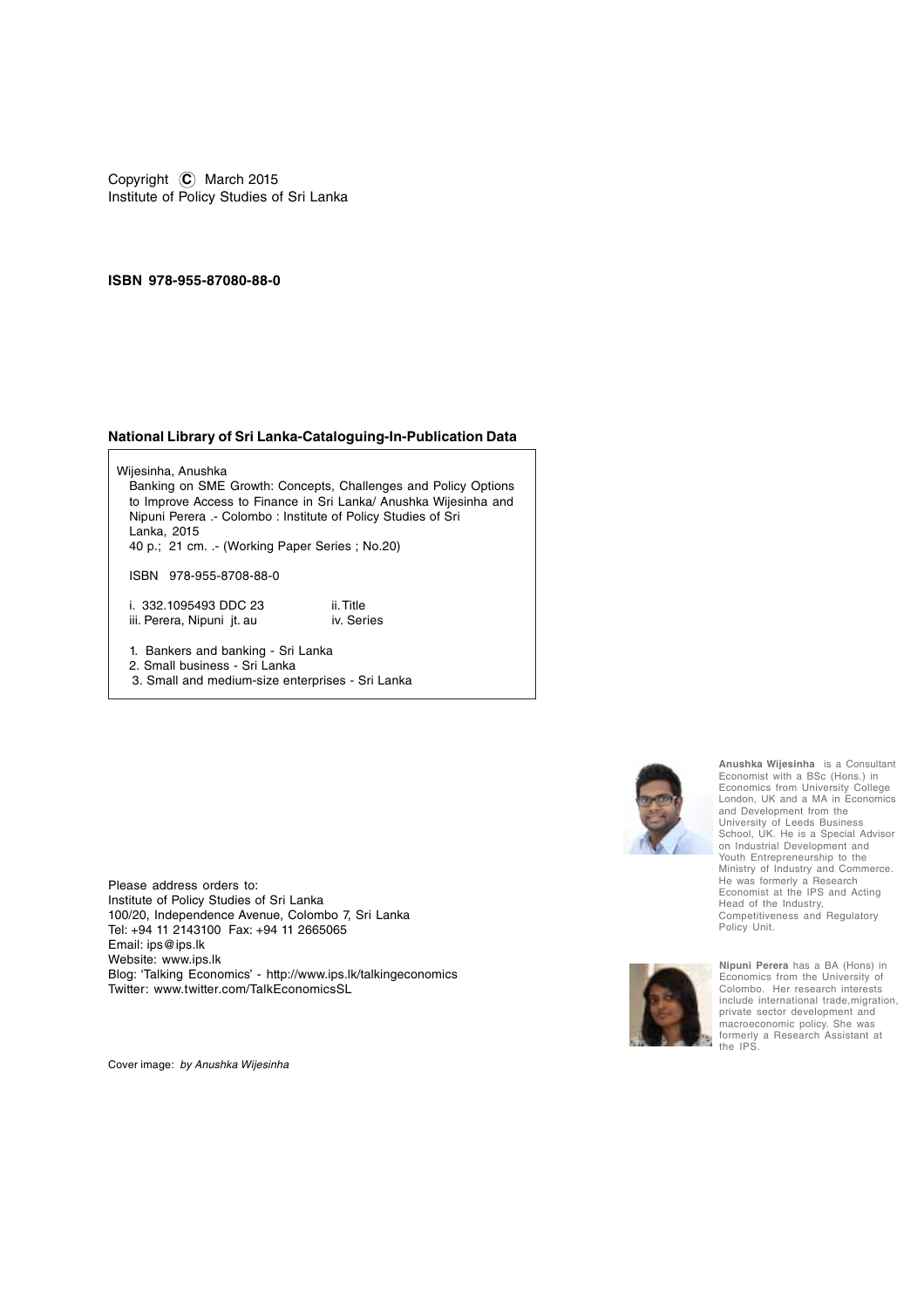

### INSTITUTE OF POLICY STUDIES OF SRI LANKA

**Contract Contract** 

### Working Paper Series



## Banking on SME Growth:

Concepts, Challenges, and Policy Options to Improve Access to Finance in Sri Lanka

ANUSHKA WIJESINHA AND NIPUNI PERERA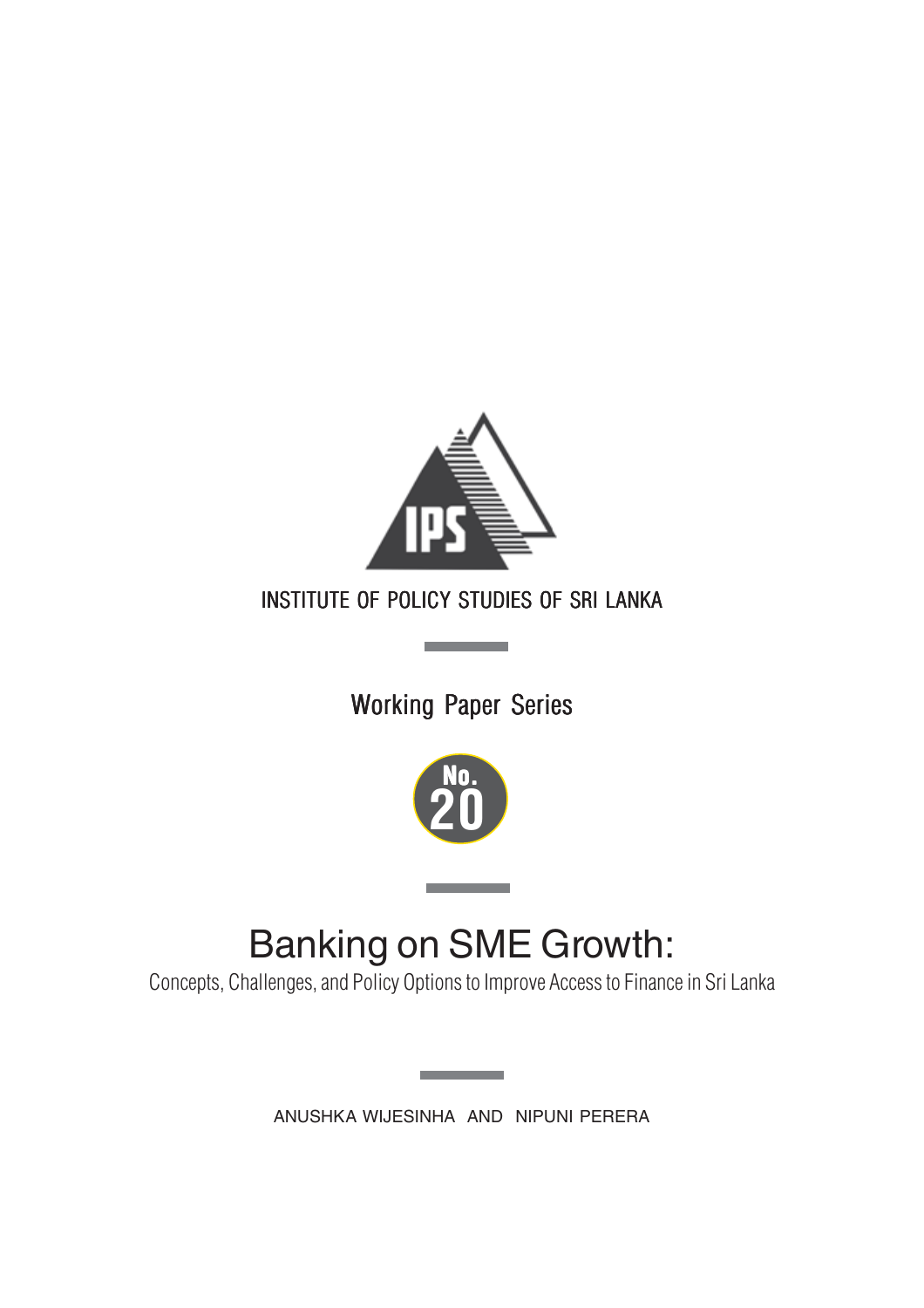# **Table of Contents**

| LIST OF FIGURES, TABLES & BOXES |                                                                                      |              |  |  |
|---------------------------------|--------------------------------------------------------------------------------------|--------------|--|--|
|                                 | ACKNOWLEDGEMENT                                                                      | $\mathbb{H}$ |  |  |
|                                 | <b>EXECUTIVE SUMMARY</b>                                                             | $\vee$       |  |  |
| 1.                              | Introduction                                                                         | 01           |  |  |
| 2.                              | Importance of SMEs -- Global Context                                                 | 02           |  |  |
| 3.                              | Rationale for Policy Support to SMEs                                                 |              |  |  |
| 4.                              | The Scale and Nature of the Access to Finance Challenge                              |              |  |  |
|                                 | 4.1 Financing the SME Sector -- A Conceptual Overview                                | 05           |  |  |
|                                 | 4.1.1 Stages of Financing                                                            | 05           |  |  |
|                                 | 4.1.2 Types and Sources of Financing                                                 | 06           |  |  |
|                                 | 4.2 Access to Finance Gap - Exploring the International Evidence                     | 07           |  |  |
|                                 | 4.3 Access to Finance Gap - Exploring the Sri Lankan Evidence                        | 08           |  |  |
| 5.                              | Supply and Demand Dynamics Driving SME Access to Finance                             |              |  |  |
|                                 | Challenge in Sri Lanka                                                               | 13           |  |  |
|                                 | 5.1 Unpacking the Problem                                                            | 13           |  |  |
|                                 | 5.2 Demand-side Factors: SMEs' Intrinsic Weaknesses                                  | 13           |  |  |
|                                 | 5.3 Supply-side Factors: Limitations within the Banking Sector                       | 15           |  |  |
| 6.                              | Policy Options                                                                       | 16           |  |  |
|                                 | 6.1 Policy Options -- Overarching Measures                                           | 16           |  |  |
|                                 | 6.1.1 Re-orienting Financial Institutions towards SME Lending                        | 16           |  |  |
|                                 | 6.1.2 Improving the Bank-SME Relationship                                            | 17           |  |  |
|                                 | 6.1.3 Reducing Information Asymmetry                                                 | 18           |  |  |
|                                 | 6.2 Policy Options -- Specific Mechanisms                                            | 19           |  |  |
|                                 | 6.2.1 Credit Guarantee Schemes                                                       | 19           |  |  |
|                                 | 6.3 SME Credit Scoring and Credit Information                                        | 20           |  |  |
|                                 | 6.4 Business Development Services to Address Access to<br><b>Finance Challenges</b>  | 22           |  |  |
|                                 | 6.5 Challenges and Risks in Public Interventions to Improve SME<br>Access to Finance | 23           |  |  |
| 7.                              | Concluding Remarks and Way Forward                                                   | 25           |  |  |

References 26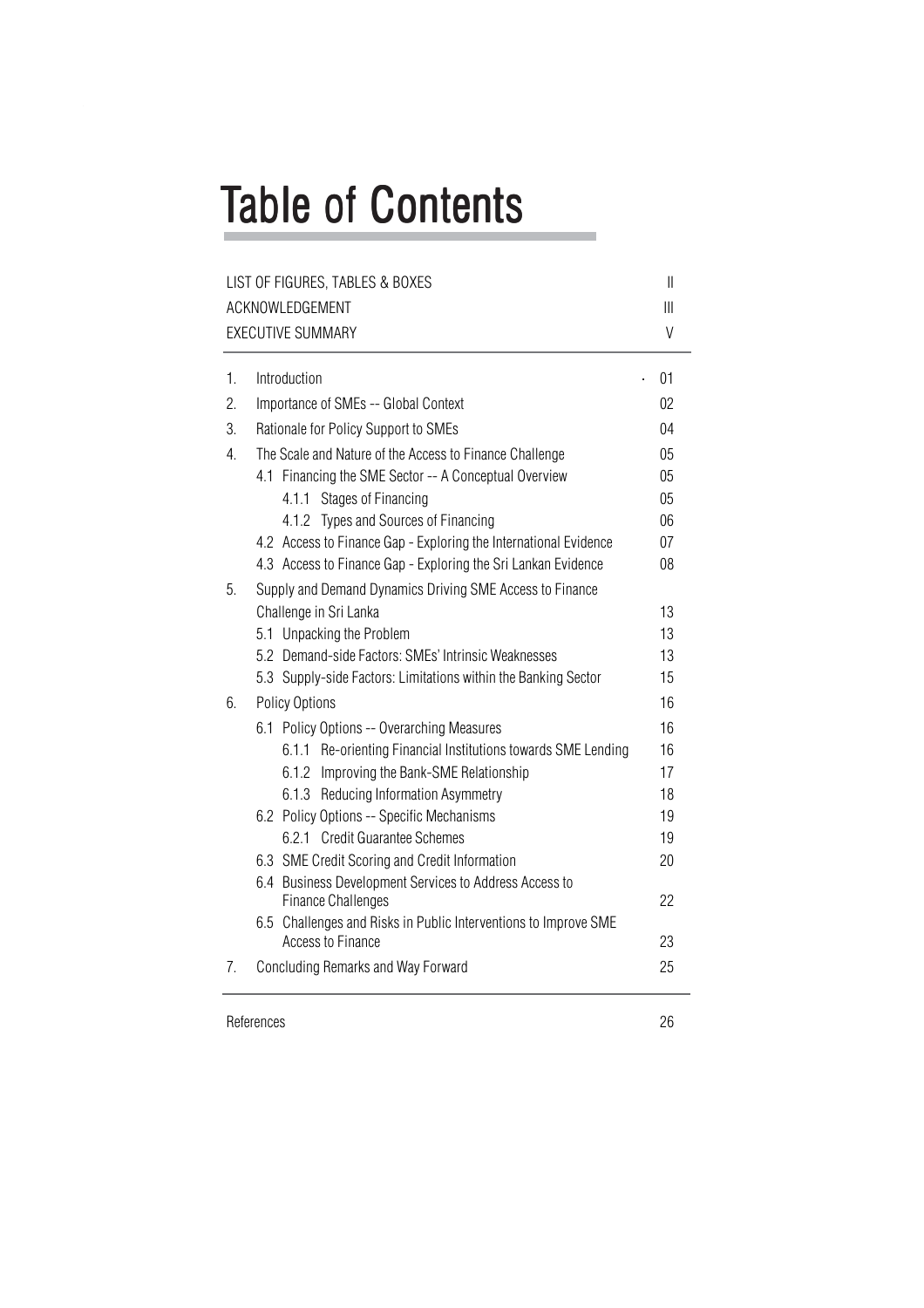

#### **List of Figures**

| Figure 1: Mismatch of Cash Flow Timing                                                                      | 05 |
|-------------------------------------------------------------------------------------------------------------|----|
| Figure 2: Most Significant Constraints on Businesses as Perceived by SMEs                                   | 09 |
| Figure 3: Current Sources of Finance for SMEs Reporting Access to Finance as<br>Most Significant Constraint | 10 |
| Figure 4: Access to Finance by Province                                                                     | 10 |
| Figure 5: Support Received from Financial Institutions that Helped Grow the Business                        | 11 |
| Figure 6: SME Lending by Banks in 2012                                                                      | 11 |
| Figure 7: Banker's Traditional Interest in SME Lending                                                      | 16 |
| Figure 8: Lack of Business Development Services by Economic Sector                                          | 22 |

### **List of Tables**

|  | Table 1: Types and Sources of SME Financing       | 06.             |
|--|---------------------------------------------------|-----------------|
|  | Table 2 : Distribution of Respondents by Province | 09              |
|  | Table 3 : SME Loans Provided by Banks in 2012     | 11.             |
|  | Table 4 : SME Banking Portfolio of Selected Banks | 12 <sup>°</sup> |

#### **List of Boxes**

| Box 1 | : SME Definition: A Tricky Issue               | 03 |
|-------|------------------------------------------------|----|
| Box 2 | : Methods and Criteria for Bank Loan Appraisal |    |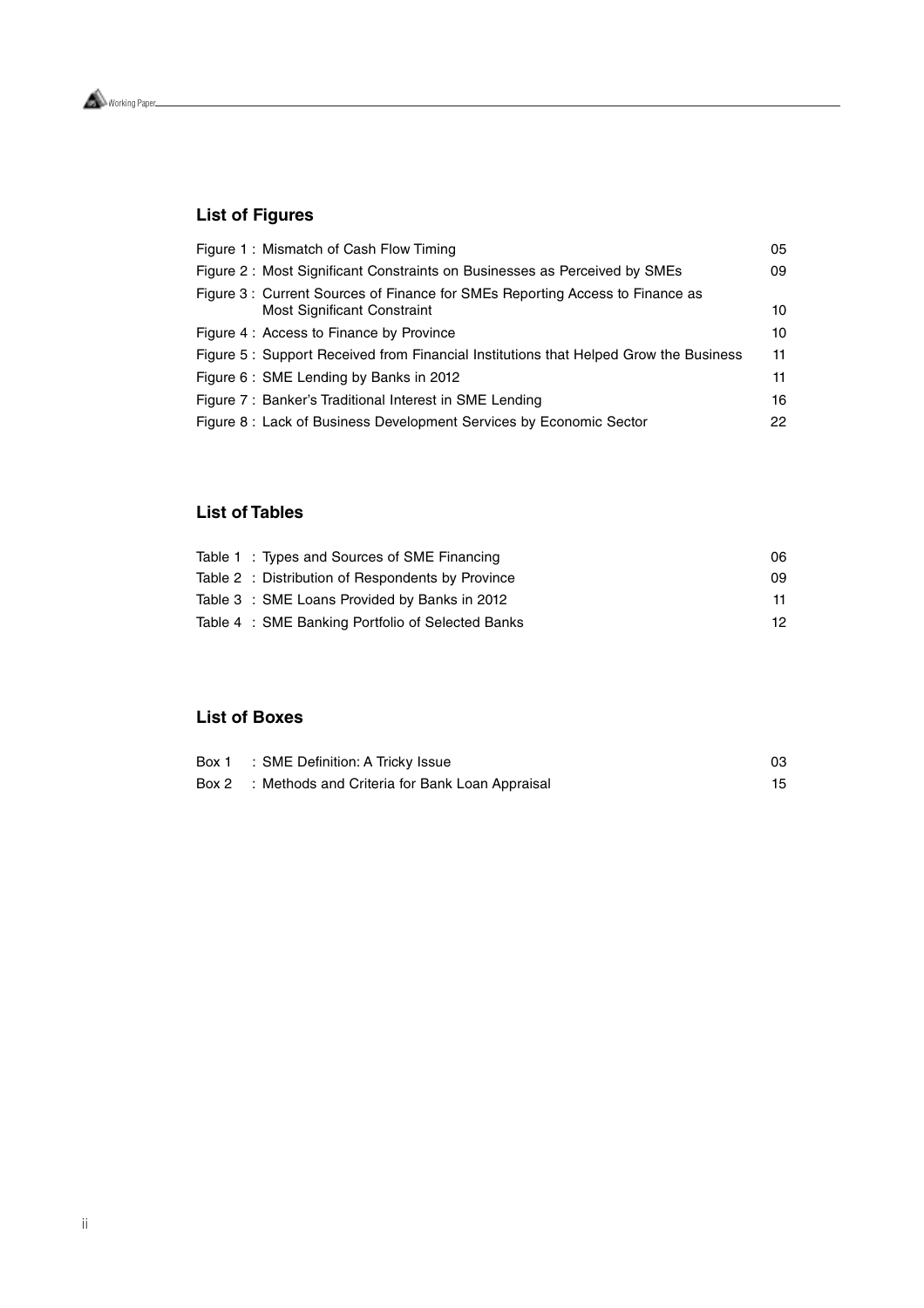## Acknowledgement

The authors are grateful for the insights and constructive comments received from several individuals during various stages of preparing this paper, including Cora Conde of the Association of Development Financing Institutions of Asia Pacific (ADFIAP) and Suraya Rahman of SME Corp Malaysia, Dr. Joo-hoon Kim, Director of the Industry and Service Economy Department of the Korea Development Institute (KDI), Dr. Seok-il Hong, Research Fellow at Korea Institute on Industrial Economics and Trade (KIET) and Mr. Jong-goo Lee, Deputy Director (International Affairs Team) at Korea Credit Guarantee Fund (KODIT).

We also acknowledge the valuable insights received from the Sri Lankan banking community during the many in-depth interviews as well as during the Access to Finance session of the SME Empowerment Forum organized by the Ceylon Chamber of Commerce. The support of SMEs around the country that willingly participated in the firm-level survey must also be acknowledged. Conducting the survey would not have been possible without the gracious support received from the National Chamber of Commerce of Sri Lanka (NCCSL), particularly the then Secretary General E. M. Wijetilleke, to whom we are thankful. The authors also gratefully acknowledge the support of The Asia Foundation (TAF) - Sri Lanka. The authors benefitted from participating in TAF's Private-Public Dialogues in Polonnaruwa, Nuwara Eliya, and Jaffna and an earlier grant of TAF helped cover the costs of the survey.

The authors wish to particularly acknowledge the contribution of Harini Weerasekera (Project Intern) who provided excellent research assistance in the early stages of this paper, and also thank Hasna Munas (Project Intern) for assistance in data entry.

The authors are grateful to IPS Executive Director Dr. Saman Kelegama and Deputy Director Dr. Dushni Weerakoon for their overall guidance, D. D. M. Waidyasekera for editorial support, and Asuntha Paul for formatting this publication.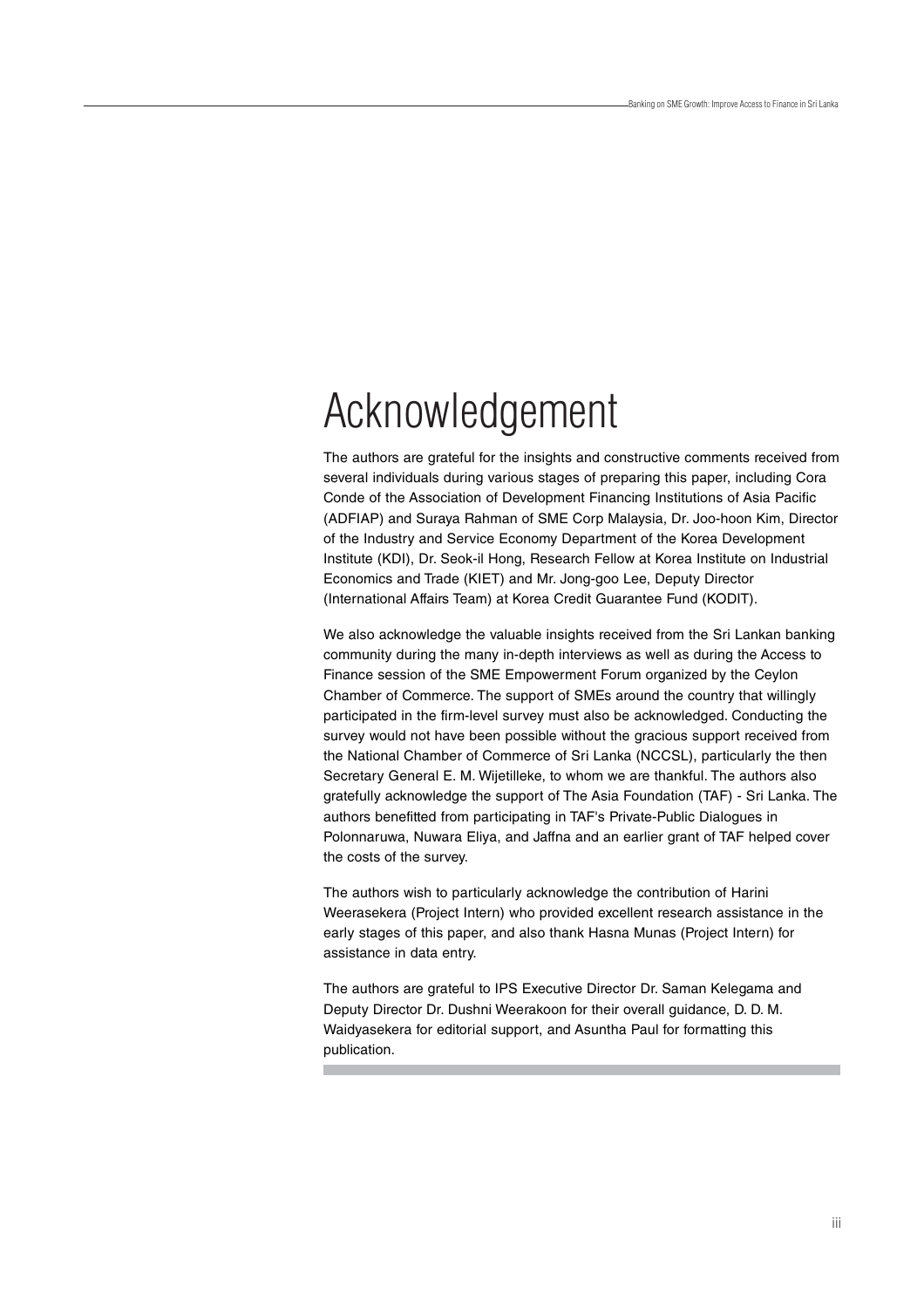## Executive Summary

In Sri Lanka's transition to a middleincome economy, the growth of the small and medium enterprise (SME) sector in Sri Lanka has been identified as vital to provide more employment, bridge regional growth disparities, and ensure that post-war growth is inclusive. Globally, SMEs continue to make significant contributions to national economies around the world and have gained special attention due to their relative size and dispersion within the global economy. Given their wide geographical spread within a country as well as their wide sectoral coverage, SMEs are often a key source of inclusive economic growth. If given the right environment to thrive, the SME sector will not only create employment and promote industrial development, but also nurture entrepreneurial talent.

Although SMEs have been recognized as an integral component of Sri Lanka's economic and social fabric, they are faced with a myriad of constraints that impede their ability to grow. Even though the sector has received much attention from successive governments as well as international development agencies over recent decades, the sector is still faced with these challenges that need to be addressed in a comprehensive manner. Among them is the critical issue of the difficulty in accessing finance. The ability of SMEs to develop, grow, sustain and strengthen themselves is heavily determined by their capacity to access and manage finance. Unfortunately, SMEs in Sri Lanka consistently cite the lack of access to finance as a serious bottleneck. In accessing finance, SMEs are faced with challenges on

many fronts - lack of collateral by SMEs and unwillingness of banks to lend without it; financial sector 'unfriendliness' towards SMEs; mismatch in funding opportunities vs. SME needs; misunderstanding between banks and SMEs on each others' priorities and constraints; lack of information on financing availabilities; and lack of mechanisms to mitigate risks.

A unique contribution of this paper is that it puts forward a new way of looking at the access to finance challenge for SMEs. This 'Twin-Pillar Approach to Access to Finance' argues that improving access to finance for SMEs is a case of improving 'availability' on the one hand and improving 'bankability' on the other. 'Availability' refers to ensuring that funds are available for SMEs to borrow - enhancing overall private sector credit, expanding lending volumes to SMEs, and providing more and more funding lines and special credit schemes for SMEs. These are often influenced by the overall monetary policy of a country, liquidity levels in the market, level of borrowing by the state and credit availability to the private sector, and the number and nature of SME loan schemes with lower interest or concessionary terms. This first pillar is not the main focus of this present paper. It largely focuses on the second pillar - 'bankability'. This stems from the understanding that a flush of SME credit alone is not enough. 'Bankability' is about improving banks' approach to SME lending as well as improving SMEs' ability to approach banks. Things that improve the climate for SMEs to borrow and addresses the following

questions are important - Are banks genuinely oriented towards the unique banking needs of SMEs? Are there specialized branches dealing with SMEs? Are there mechanisms to bridge the information and risk asymmetry between SMEs and banks, like credit guarantees and credit scoring? Are there schemes to improve SMEs' financial management and ability to develop bankable business plans?

This paper dissects these issues to better understand the drivers of the access to finance challenge, from both a conceptual as well as practical perspective. Some of the key policy options put forward are the adoption of SME-friendly banking practices, introduction of SME credit rating and Credit Guarantee Fund, and improving financial literacy and internal management of SMEs. The paper cautions against over-zealous policy intervention and argues that the focus of the government must be to put in place suitable incentives as well as regulatory frameworks that encourage greater SME lending.

The paper draws on the latest insights from recent IPS surveys to provide evidence for Sri Lanka, and puts forward pragmatic policy options, considering strategies adopted in East Asian economies. Through this, the paper aims to inform the ongoing National SME Policy process of the government as well as future SME interventions to be undertaken by government agencies, financial institutions, chambers of commerce, and international development agencies.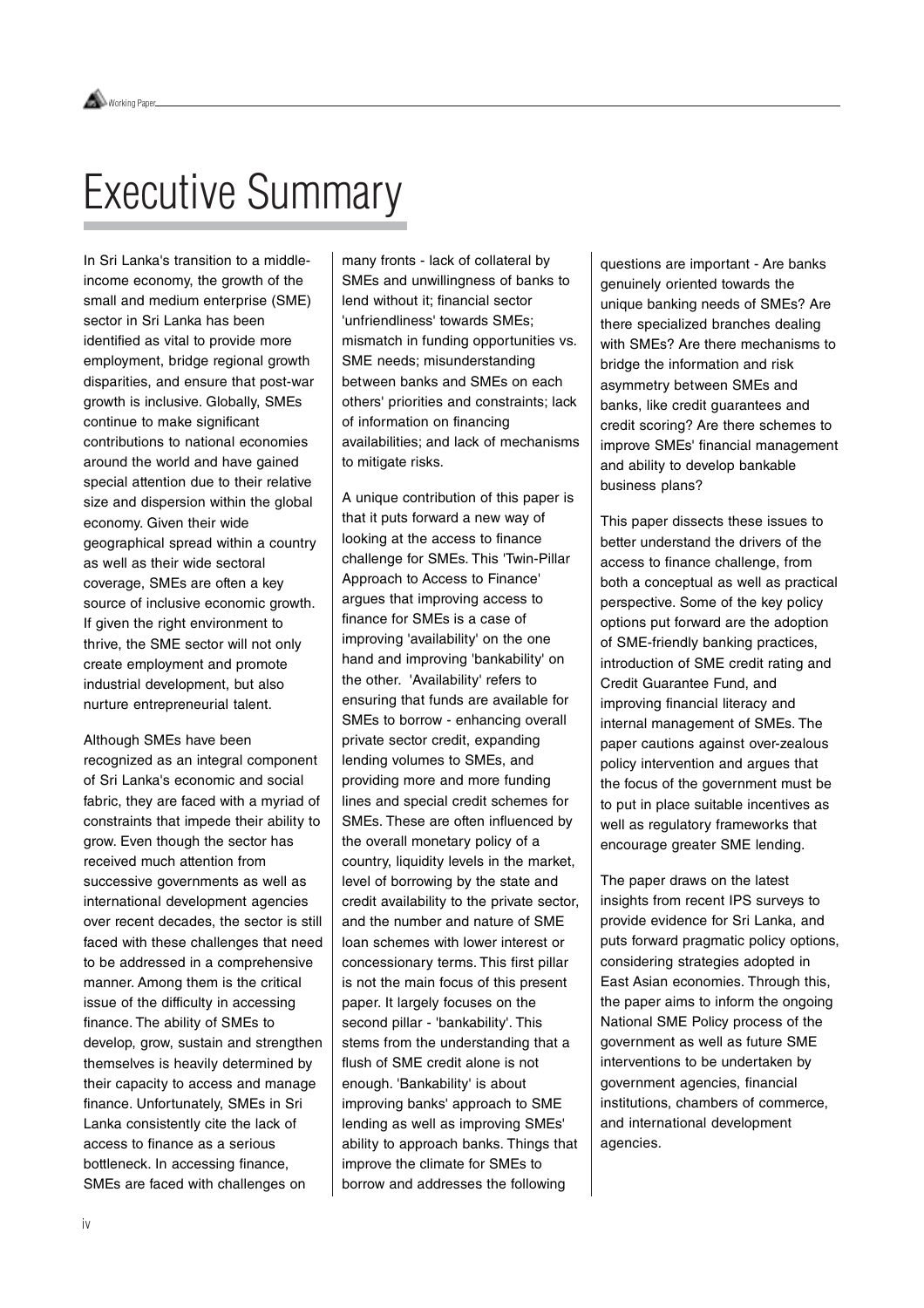## විධායක සාරාංශය

ශී ලංකාව මධාෂ ආදායම් ලබන රටක් බවට පරිවර්තනය වීමේ දී කුඩා සහ මධාපම පුමාණයේ ව**සාපාර අංශය වැඩි** සේවා නියුක්තියක් සැලසීමට, කලාපීය වෙනස්කම් පියවීමට හා පශ්චාත් යුදු කාලීන වර්ධනය සියල්ලන් ඇතුළත් කර ගන්නා බව සහතික කිරීමට අත¤වශ¤යැයි හඳනා ගෙන ඇත. ගෝලීය වශයෙන් කුඩා සහ මධාෂ පුමාණයේ වසාපාර එක් එක් රටවල ජාතික ආර්ථිකයන්ට කැපී පෙනෙන දායකත්වයක් ලබා දෙන අතර ඒවායේ සාපේක්ෂ පුමාණය සහ ගෝලීය ආර්ථිකයේ විසිරීම නිසා විශේෂ අවධානයට ලක්වේ. ඒවා භූගෝලීය වශයෙන් රට පුරා පැතිර තිබීම මෙන්ම අංශීය වශයෙන් ඇති පුළුල් ආවරණය නිසා කුඩා සහ මධාම පුමාණයේ වසාපාර සියල්ලන් ඇතුළත් කර ගන්නා වර්ධනයේ මුලික මුලාශයක් ද වේ. ඒවාට වැඩීමට සුදුසු පරිසරයක් පවතින්නේනම් කුඩා හා මධාපම පුමාණයේ වහපාර අංශය රැකියා නිර්මාණය හා කාර්මික සංවර්ධනය පුවර්ධනය කිරීමට අමතරව ව<sup>පු</sup>වසායකත්ව කුසලතා පෝෂණය කරනු ඇත.

කුඩා සහ මධාම පුමාණයේ වසාපාර ශී ලංකාවේ ආර්ථික සහ සමාජ ක්ෂේතුයේ අන්තර්ගෘහිත අංගයක් ලෙස පිළිගෙන ඇති නමුත් ඒවායේ වර්ධනයට ඇති හැකියාව සීමා කෙරෙන බාධක ගණනාවක් පවතී. මෙතෙක් පැවති සෑම රජයකම සහ අන්තර්ජාතික සංවර්ධන ආයතනවල අවධානයට ලක් වුවද මෙම අංශය තවමත් පුළුල් ලෙස අවධානය යොමු කළ යුතු අභියෝග ගණනාවකට මුහුණ දී සිටී. ඒ අතර තීරණාත්මක වන්නේ මුලඝ පහසුකම් ලබා ගැනීමේ දුෂ්කරතාවයයි. කුඩා සහ මධා වනාපාර වර්ධනයවීම, පුළුල්වීම, චිරස්ථායීවීම සහ ශක්තිමත්වීම මුලික වශයෙන් තීරණය වන්නේ ඒවාට මූල¤ පහසුකම් ලබා ගැනීමට සහ

කළමනාකරණයට ඇති හැකියාව මතය. අවාසනාවකට මෙන් ශුී ලංකාවේ කුඩා සහ මධාපම පුමාණයේ වාාපාර නිරන්තරයෙන්ම cක්වන බාධකයක් වන්නේ මුල<sup>සු</sup> පහසුකම් ලබා ගැනීමට ඇති ගැටලුය. මූල¤ පහසුකම් ලබා ගැනීමේ දී කුඩා සහ මධාපම පුමාණයේ වසාපාරවලට පෙරමුණු ගණනාවක අභියෝගයන්ට මුහුණ දීමට සිදුව ඇත. කුඩා සහ මධාපම වනපාවලට ඇප වශයෙන් ඉදිරිපත් කළ හැකි දේ නොවීම හා එවැන්නක් නැතිව ණය නිකුත් කිරීමට බැංකුවල අකමැත්ත, මෙම වඝාපාර කෙරේ මූල¤ අංශයේ මිතුශීලී බවක් නොමැතිවීම, මෙම වසාපාරවල අවශසතා සහ අරමුදල් ලබා දීමේ අවස්ථා අතර පවතින නොගැලපීම, පුමුබතා සහ සීමාවන් පිළිබඳව බැංකු සහ කුඩා සහ මධාපම පුමාණයේ වසාපාර අතර පවතින අනවබෝධය, මූලඝ පහසුකම් පවතින අංශ පිළිබඳ තොරතුරු නොමැතිවීම සහ අවදානම සමනය කිරීමේ යාන්තුණ නොමැතිවීම යනාදියයි.

මෙම පතිකාවේ සුවිශේෂ දායකත්වය වන්නේ කුඩා සහ මධාපම පුමාණයේ වාාපාර වලට මල<sup>ප</sup> අභියෝගයට පිවිසීම කෙරේ නව ආකාරයකින් බැලීමයි. කුඩා සහ මධාපම පමාණයේ වසාපාර වලට මල<sup>ස සඳහා</sup> පිවිසීම වැඩි දියුණු කිරීම යනු එක අතකින් මුදල් පහසුකම් 'පැවතීම' වන අතර අනෙක් අතට බැංකු සමග කටයුතු කිරීමේ හැකියාව (Bankability) වැඩි දියුණු කිරීමයැයි 'මූල¤ සඳහා පිවිසීමේ ද්විත්ව කුළුණු' තර්ක කරයි. `පැවතීම' යන්නෙන් අදහස් වන්නේ කුඩා සහ මධාප පුමාණයේ වාපාරවලට ණය ලබා ගැනීම සඳහා අරමුදල් පවතින බව සහතික කිරීම, සමස්ත පෞද්ගලික ණය පුමාණය වැඩි දියුණු කිරීම, එම වසාපාර සඳහා දෙන ණය පරිමාව පුළුල් කිරීම, කුඩා සහ මධාප පුමාණයේ වාහපාර වලට ලබා දෙන අරමුදල් වර්ග සහ විශේෂ ණය

යෝජනා කුම වැඩි වැඩියෙන් ලබා දීමයි. රටක සමස්ත මූල¤ පුතිපත්තිය, වෙළඳ පොළ පවතින දුවශීලතා මට්ටම, රජයේ ණය ලබා ගැනීමේ මට්ටම සහ පෞද්ගලික අංශයට ලබා ගත හැකි ණය පුමාණය සහ අඩු පොලී හෝ සහන කුම යටතේ ඇති කුඩා සහ මධාපම පුමාණයේ වාහපාර සඳහා පවතින ණය කුම සංඛතාව සහ ස්වභාවය මේ කෙරේ බොහෝවිට බලපායි. මෙම පතිකාවේ පුධාන අවධානය යොමු වන්නේ පළමු කුළුණ දෙස නොවේ. වැඩිම අවධානය @යාම වන්නේ දෙවන කුළුණා වන බැංකු සමග කටයුතු කිරීමේ හැකියාව යන්නටය. එය පැන නගින්නේ කුඩා සහ මධාෂ පුමාණයේ වසාපාරවලට ලබා දෙන ණය විශාල වශයෙන් වැඩි කිරීම පමණක් පුමාණවත් නොවන්නේය යන්නෙනි. බැංකු සමග කටයුතු කිරීමේ හැකියාව යන්නෙන් අදහස් වන්නේ කුඩා සහ මධාපම පුමාණයේ වසාපාරවලට ණය ලබා දීමේදී බැංකුවල පිවිසීම මෙන්ම එම වසාපාරවලට බැංකු සමග කටයුතු කිරීමේ හැකියාව වැඩි දි<u>යු</u>ණු කිරීමයි. කුඩා සහ මධාපම පුමාණයේ වෘපාරවලට ණය ලබා ගැනීමට ඇති වාතාවරණය සහ පහත සඳහන් පුශ්නවලට විසඳුම් ලබා ගැනීම වැඩි දියුණු කෙරෙන නත්වයන් වැදගත්ය. බැංකු අවංකවම කුඩා සහ මධාප පුමාණයේ වාහපාරවල සුවිශේෂී බැංකු අවශානා කෙරේ යොමුව ඇත්ද? එවැනි වසාපාර සමග කටයුතු කිරීමට විශේෂිත වූ අංශ පවතින්නේද? ණය සහතික කිරීම සහ ණය සාර්ථකත්ව අනුපාත (Credit Scoring) වැනි කුඩා සහ මධාෂ පුමාණයේ වසාපාර සහ බැංකු අතර තොරතුරු හා අවදානම් අසමමිතිකය පියවීමේ යාන්තුණයන් පවතින්නේද? එවැනි වසාපාරවල මූලස කළමනාකරණය සහ බැංකුවලට ගැලපෙන වසාපාර සැලසුම් සකස් කිරීමේ හැකියාව වැඩි දියුණු කිරීමේ කුම පවතින්නේද?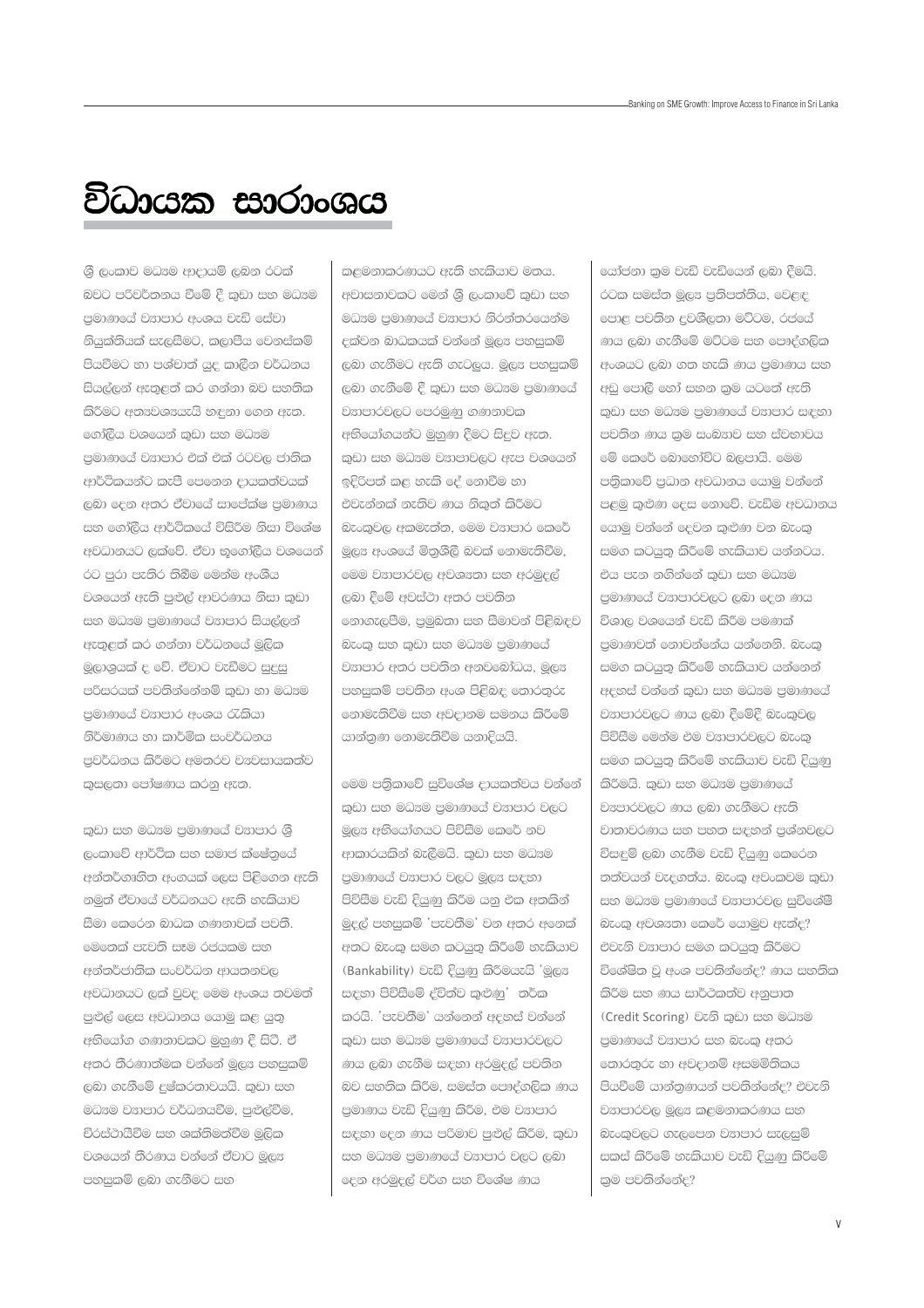Working Paper.

මෙම පතිකාව සංකල්පීය මෙන්ම පායෝගී දැක්මකින් මූල¤ අභියෝගයට පිවිසීමේ මාර්ග වඩාත් නොඳින් අවබෝධ කර ගැනීමට ඉහත සඳහන් කරුණු විශ්ලේෂණය කරයි. ඉදිරිපත් කර ඇති මුලික පුතිපත්ති විකල්පවලින් සමහරක් වන්නේ කුඩා සහ මධා පමාණයේ වාාපාර වලට නිතකර බැංකු භාවිතා යොදා ගැනීම, එම සඳහා වසාපාර ණය අනුපාත සහ ණය සහතික කිරීමේ අරමුදලක් හඳුන්වාදීම සහ එම වසාපාරයන්හි මුල¤ සාක්ෂරතාවය සහ අභෳන්තර කළමනාකරණය වැඩි දියුණු

කිරීමයි. පමණ ඉක්මවා කෙරෙන පුතිපත්ති මැදිහත්වීම් ගැන පුවේශම්විය යුතු බව පෙන්වා දෙන මෙම පතිුකාව රජයේ අවධානය යොමු විය යුත්තේ කුඩා සහ මධාප පුමාණයේ ණය දීම වඩාත් වැඩි eකරෙන සුදුසු දිරිගැන්වීම් මෙන්ම නියාමන රාමු සකස් කිරීම බව පෙන්වා දී ඇත.

මෑතක පුතිපත්ති අධයයන ආයතනය සිදු කළ සමීක්ෂණ වල ශී ලංකාවට ආදර්ශයක් වන නවතම සියුම් කරුණු උකතා දක්වන මෙම පතිුකාව නැගෙනහිර ආසියානු රටවල් යොදා ගත් කුමෝපායන් සැලකිල්ලට ගනිමින් පායෝගික පුතිපත්ති විකල්ප ඉදිරිපත් කරයි. දැනට සකස් වෙමින් පවතින රජයේ ජාතික කුඩා සහ මධාපම පුමාණයේ වසාපාර කියාවලිය මෙන්ම රජයේ ආයතන, මුල% ආයතන, වානිජ මණ්ඩල සහ අන්තර්ජාතික සංවර්ධන ආයතන සිදු කිරීමට අදහස් කරන අනාගත කුඩා සහ මධා වෙනපාර මැදිහත්වීම් ගැන දැනුවත් කිරීමටද මෙම පතිකාවෙන් අරමුණු කරයි.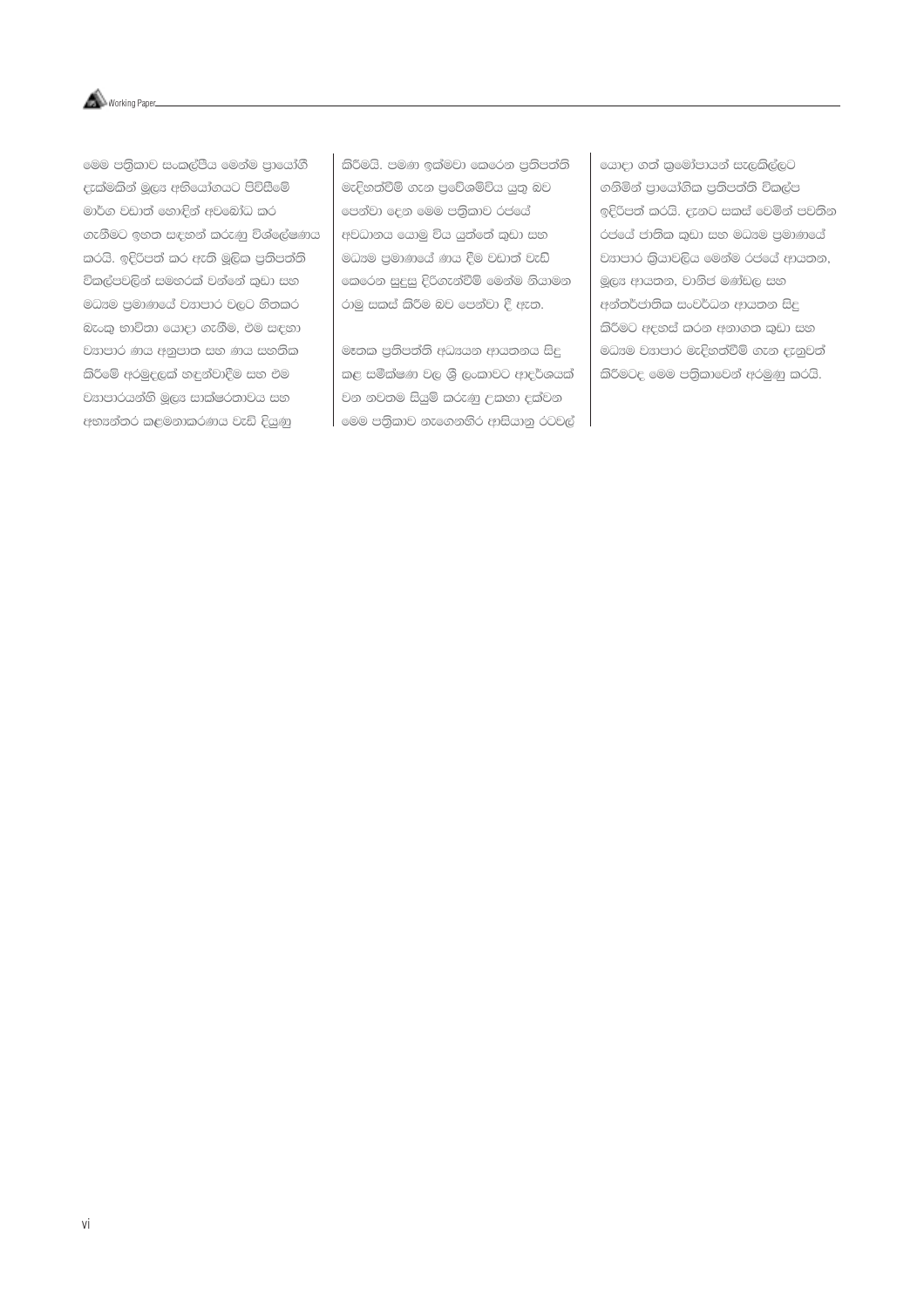## நிறைவேற்றுச் சுருக்கம்

நடுத்தர வருமானப் பொருளாதாரம் என்ற நிலைக்கு இலங்கை மாற்றமடையும் போக்கில், அதிக தொழில் வாய்ப்புக்களை வழங்குதல், பிராந்திய வருமான சமநிலையற்ற தன்மையினை சீர் செய்தல் மற்றும் யுத்தத்தின் பின்னரான வளர்ச்சியை உறுதிப்படுத்தல் போன்றவற்றினை அடையாளம் கண்டுகொள்ளல் மிக முக்கியமானது என்பதனை இலங்கையின் சிறிய மற்றும் நடுத்தர கால தொழில் முயற்சிகளின் வளர்ச்சியில் அடையாளம் காணப்பட்டுள்ளதுடன் உள்ளடக்கப்பட்டும் உள்ளன. பூகோள ரீதியாக, உலகம் பூராகவும் உள்ள தேசிய பொருளாதாரத்திற்கான முக்கிய பங்களிப்புக்களை தொடர்ச்சியாக சிறிய மற்றும் நடுத்தர அளவான தொழில் முயற்சிகள் வழங்கி வருவதுடன், பூகோள பொருளாதாரத்தில் அவற்றின் ஒப்பீட்டு ரீதியான பருமன் மற்றும் வருமான சமநிலைத் தன்மையின் காரணமாக விசேட அவதானத்தினை ஈர்த்துள்ளது. நாட்டில் தங்களுடைய பரந்த பூகோள ரீதியான மற்றும் பரந்த அளவிலான தங்களுடைய துறைசார் முக்கியத்துவத்தை வழங்கி, பொருளாகார வளர்ச்சியில் முழுமையாகவும் மிகப் பிரதானமானதுமான முல வளமாகவும் அடிக்கடி சிறிய மற்றும் நடுத்தார தொழில் முயற்சிகள் செயற்பட்டு வருிகின்றன. சிறிய மற்றும் நடுத்தர தொழில் முயற்சியாளர்களுக்கும் அத் குறைக்கும் சரியாக சூமலை உருவாக்கிக் கொடுத்தால், அதன் ஊடாக அவர்கள் தொழில் வாய்ப்புக்களை வருவாக்குவது மற்றுமல்லாது கைத்தொழில் அபிவிருத்தியையும் மேம்படுத்துவதுடன் மாறாக இயற்கையான கொமில் முயற்சியாளர்கள் கிறன்களையும் வெளிக்கொனர்வதற்கு முயற்சி செய்வர்.

அதே வேளை சிறிய மற்றும் நடுத்தர தொழில் முயற்சிகள் இலங்கையின் பொருளாதாரத்தில் மிக முக்கியமானதும் ஒன்றிப் பிணைந்தததுமானதொரு அங்கமாக அங்கிகரிக்கப்பட்டுள்ளதுடன் சமுகத்துடண் ஒன்றிணைந்த வலையமைப்பாகவும் உள்ளது. அது

மட்டுமல்லாது, தங்களுடைய திறன்களை வளர்சியடையச் செய்வதற்கு உள்ளாரந்த பல தடைகளுக்கு முகங்கொடுத்து வருகின்றனர். இருந்த போதும், அண்மைய தசாப்தங்களில் கொடர்ச்சியான அரசாங்கங்கள் மற்றுமல்லாது சர்வதேச அபிவிருத்தி முகவரகங்களின் ஊடாக போதியளவான அவதானத்தை இத்துறை பெற்றிருக்கின்றது, இத்துறை தற்பொழுதும் இவ்வாறான சவால்களுக்கு முகங்கொடுத்து வருவதுடன் இவ்வாறான சவால்கள் பரந்த அளவில் கலந்துரையாடப்பட்டு தீர்க்கப்பட வேண்டிய விடயங்களாகும். அவ்வாறான சவால்களில், நிதி வசதிகளை அடைந்து கொள்வதில் மிக முக்கியமான பிரச்சினைகளாக உள்ளன. சிறிய மற்றும் நடுத்தர தொழில் முயற்சிகளின் அபிவிருத்தி, வளர்ச்சி, நிலைத்த தன்மை மற்றும் வலுவான்மையினை நிலைநிறுத்துவதற்கு அவர்களுடைய நிதி வசதிகளுக்கான பிரவேசம் மற்றும் முகாமைக்கான இயலுமை வெகுவாக உணரப்பட்டுள்ளது. துரதிஷ்டவசமாக இலயங்கையில் சிறிய மற்றும் நடுத்தர தொழில் முயற்சிகள் நிதி வசதிகளை அடைந்து கொள்வதற்கான தடைகளை தொடர்ச்சியாக வெளிப்படுத்தி வருகின்றன.

நிதி வசதிகளை அடைந்து கொள்ளும் பொருட்டு, சிறிய மற்றும் நடுத்தர தொழில் முயற்சிகள்

பல்வேறு பட்ட கோணங்களில் சவால்களுக்கு முகங்கொடுத்து வருவதுடன், அவ்வாறு தீர்த்து வைக்கப்பட வேண்டிய சிக்கல்களாவன : சிறிய மற்றும் நடுத்தர தொழில் முயற்சிகள் மற்றும் வங்கிகளுக்கிடையிலுமான சாதகமான முனைப்பின்மை, சிறிய மற்றும் நடுத்தர தொழில் முயற்சிகள்

மற்றும் நிகிக் குறைக்குமிடையேயான கொடர்பற்ற நிகியளிப்பு வாய்ப்பக்கள். சிறிய மற்றும் நடுத்தர தொழில் (ழயற்சிகளுக்கும் வங்கிகளுக்குமிடையிலான புரிந்துணர்வின்மை, நிதியளிப்புக்களின்

கிடைப்பனவு தொடர்பில் இருவருக்கிடையிலான முன்னுரிமை மற்றும் தடைகள் தொடர்பிலான புரிந்துணர்வின்மை மற்றும் இவ்வாறான தடைகளை நிவர்த்தி செய்வதற்கு கடைகளாக உள்ளன.

சிறிய மற்றும் நடுத்தர தொழில்முயற்சிகள் முகங்கொடுக்கின்ற நிதி வசதிகளுக்கான பிரவேசம் தொடர்பாக புதிய உபாய வழிகளை நோக்கிய முன்வைப்பினை இந்த ஆவணக்கின் ஊடாக மிக முக்கியமான பங்களிப்பை செய்துள்ளது. சிறிய மற்றும் நடுத்தர தொழில்முயற்சிகளின் நிதி வசகிகளுக்கான பிாவேசம் என்ற விடயானது "நிதி வசதிகளுக்கான கிடைப்பனவு" என்று ஒரு புறமும் ,<br>"வங்கியியல் செயற்பாடுகளை மேம்படுத்தல்" என்பது மறு புறமுமாக என்ற வகையில் இவ் விடயம் இரு வேறு பரிமாணங்களில் விவாகிக்கப்பட வேண்டிய முக்கிய விடயங்களாகும்.

"கிடைப்பனவு" என்பதன் மூலம் குறிப்பிடுவதாவது சிறிய மற்றும் நடுத்தர தொழில் முயற்சிகளுக்கான நிதி கிடைப்பனவுகளை பெற்றுக் கொள்ளக் கூடிய இயலுமையை உறுதிப்படுத்திக் கொள்ளல் - தனியார் துறையின் மொத்த கடன் பங்கினை மேம்படுத்தல், சிறிய மற்றும் நடுத்தர தொழில் முயற்சிகளுக்கான கடன் வழங்கும் அளவினை விரிவு படுத்தல், மற்றும் சிறிய மற்றும் நடுத்தர தொழில் முயற்சிகளுக்கு மென் மேலும் அதிகமான கடன் திட்டங்களையும் விசேட நிதியளிப்பு மார்க்கங்களையும் வழங்குதல். நாட்டின் மொத்த நிதிக் கொள்கைகள், சந்தை கிரவத்தன்மை மட்டம், அரச கடன் பெறல் மட்டம் மற்றும் தனியார் துறைக்கு கிடைப்பனவில் உள்ள கடன் மற்றும் குறைந்த வட்டி வீதத்தில் அல்லது சலுகை அடிப்படையில் சிறிய மற்றும் நடுத்தர தொழில் முயற்சிகளுக்கான கடன் திட்டங்களின் தன்மை மற்றும் எண்ணிக்கை போன்றன அடிக்கடி செல்வாக்குச் செலுத்துகின்றன. இந்த சமர்பிப்புப் பத்திரத்தின் பிரதான நோக்கம் இந்த முதல் விடயமன்று.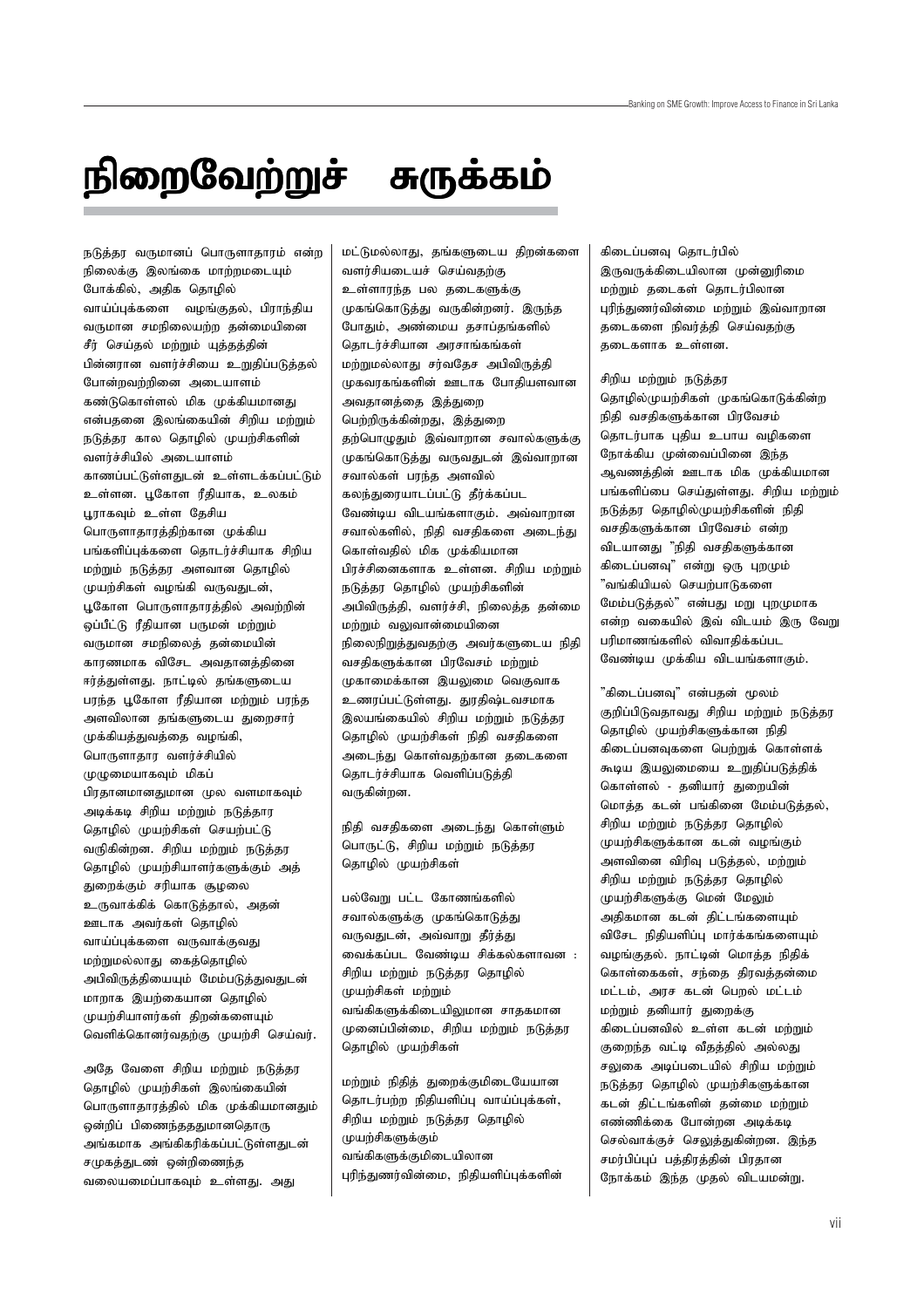

"வங்கித் தொழில் கிடைப்பனவுத் கன்மை" என்ற இரண்டாவது விடயம் தொடர்பாக பரந்த அளவில் கவனம் செலுத்துகின்றது. சிறிய மற்றும் நடுத்தர தொழில் முயற்சிகளின் உண்மையான புரிந்துணர்வு மட்டும் போதுமானதன்று. சிறிய மற்றும் நடுத்தர தொழில் முயற்சிகளுக்கான வங்கியின் அணுகல் திறனை மேம்படுத்துவதற்கான செயற்பாடாக "வங்கித்தொழில் கிடைப்பனவுத் தன்மை" காணப்படுவதுடன் வங்கி நோக்கிய சிறிய மற்றும் நடுத்தர தொழில் முயற்சிகளின் அணுகு முறையினையும் மேம்படுத்துகின்றது. சிறிய மற்றும் நடுத்தர தொழில் முயற்சிகள் கடன் பெறும் சூழ்நிலையினை மேம்படுத்துவதாக இவ்விடயங்கள் இருப்பதுடன் பின்வரும் வினாக்கள் மிக முக்கியமானது என்றும் குறிப்பிடுகின்றது -- சிறிய மற்றும் நடுத்தர தொழில் முயற்சி பிரத்தியேக வங்கித் தொழில் கேவைகளை நோக்கி வங்கிகள் உண்மையாக முனைப்புடன் இருக்கின்றதா?

சிறிய மற்றும் நடுத்தர தொழில் முயற்சிகளுடன் செயற்படுவதற்கு விசேட வங்கிக் கிளைகள் உள்ளதா? கடன் உத்தரவாதங்கள் மற்றும் கடன் புள்ளியடல் போன்றவாறாக சிறிய மற்றும் நடுத்தர தொழில் முயற்சிகளுக்கும் வங்கிக்கும் இடையில் தகவல் மற்றும் இடர் சமநிலைப்படுத்தல் பிணைப்புக்கான முறைமையொன்று

இங்கு காணப்படுகின்றதா? சிறிய மற்றும் நடுத்தர தொழில் முயற்சிகளின் நிதி முகாமைத்துவம் மற்றும் இயலுமையை மேம்படுத்துவதற்கான திட்டங்கள் மற்றும் வங்கிக் கொமில் வியாபார திட்டமிடல்களை அபிவிருத்தி செய்வதற்கான இயலுமை தொடர்பான திட்டங்கள் உள்ளதா?

எண்ணக்கருத்தியல் ரீதியாக மற்றும் செயற்பாட்டு நோக்கில் இருந்து பார்க்கின் போது, நிதிச் சவால்களை அடைந்து கொள்வதற்கான பல்லினத்தன்மையினை சிறந்த முறையில் புரிந்து கொள்ளக் கூடிய விதத்தில் இந்தப் பிரச்சினையினை இந்த ஆவணமானது பிரித்து தெளிவுபடுத்துகின்றது. சிறிய மற்றும் நடுத்தர தொழில் முயற்சிகளுடனான சினேக பூர்வமான வங்கித்தொழில் செயற்பாடுகளை பின்பற்றல், சிறிய மற்றும் நடுத்தர தொழில் முயற்சிகளின் கடன் தரப்படுத்தல் மற்றும் கடன் உத்தரவாத நிதிகளின் அறிமுகம், மற்றும் சிறிய மற்றும் நடுக்கா கொமில் முயற்சிகளின் நிகியியல் அறிவ மற்றும் உள்ளக முகாமை அறிவு போன்ற விடயங்களில் தேர்வுகளை செயற்படுத்துவதல் சில முக்கிய விடயங்களாக காணப்படுகின்றன. அபரிதமிதமான கெள்கை இடையூறுகள் தொடர்பாக எச்சரிக்கையை இவ் ஆவணம் தெரிவிப்பதோடு சிறிய மற்றும் நடுத்தர தொழில் முயற்சிகளின் கடன் பெறல் ஆற்றலை பாரிய அளவில்

ஊக்கப்படுத்தும் வகையிலான ஒழுங்கு முறைப்படுத்தல் வேலைச் சட்டகம் மற்றும் பொருத்தமான ஊக்கக் கொடுப்பனவகளை அாசாங்கமானகு அறிமுகம் செய்து முன்னெடுத்தல் வேண்டுமெனவும் இவ் ஆவணம் விவாகிக்கின்றது.

இலங்கைக்கான சான்றுகளை வழங்குவதற்கான கொள்கைகள் கற்கை நிறுவனத்தின் அண்மைய ஆய்வுகளிலிருந்தான புதிய ஆய்வு முடிவுகளின் பால் கவனத்தைச் செலுத்துமாறு தூண்டுகின்றது மற்றும் கிழக்காசிய பொருளாதாரங்களில் அமுல்படுத்தப்படுகின்ற யதார்த்தமான கொள்கைத் தெரிவுகள், பயன்படுத்துகின்ற உபாயங்கள் பற்றியும் கவனம் செலுத்தும் படி ஊக்கப்படுத்துகின்றது. எனவே, இந்த ஆய்வுக் கற்கைப் பத்திரமானது அரசாங்கத்தின் அமுலில் உள்ள சிறிய மற்றும் நடுத்தர தொழில் முயற்சிகளின் கொள்கை செயன்முறை பற்றி தகவல் அறிவுப்புக்களை வழங்குவதுடன் சிறிய மற்றும் நடுத்தர தொழில் முயற்சிகள் பால் அரச முகவரகங்கள், நிதி நிறுவனங்கள், வர்த்தக சம்மேளனம் மற்றும் சர்வதேச அபிவிருத்தி முகவரகங்களினால் முன்னெடுக்க இருக்கின்ற எதிர்கால திட்டங்கள் தொடர்பாகவும் தகவல் வழங்குவதற்கு இலக்கு வைத்துள்ளது.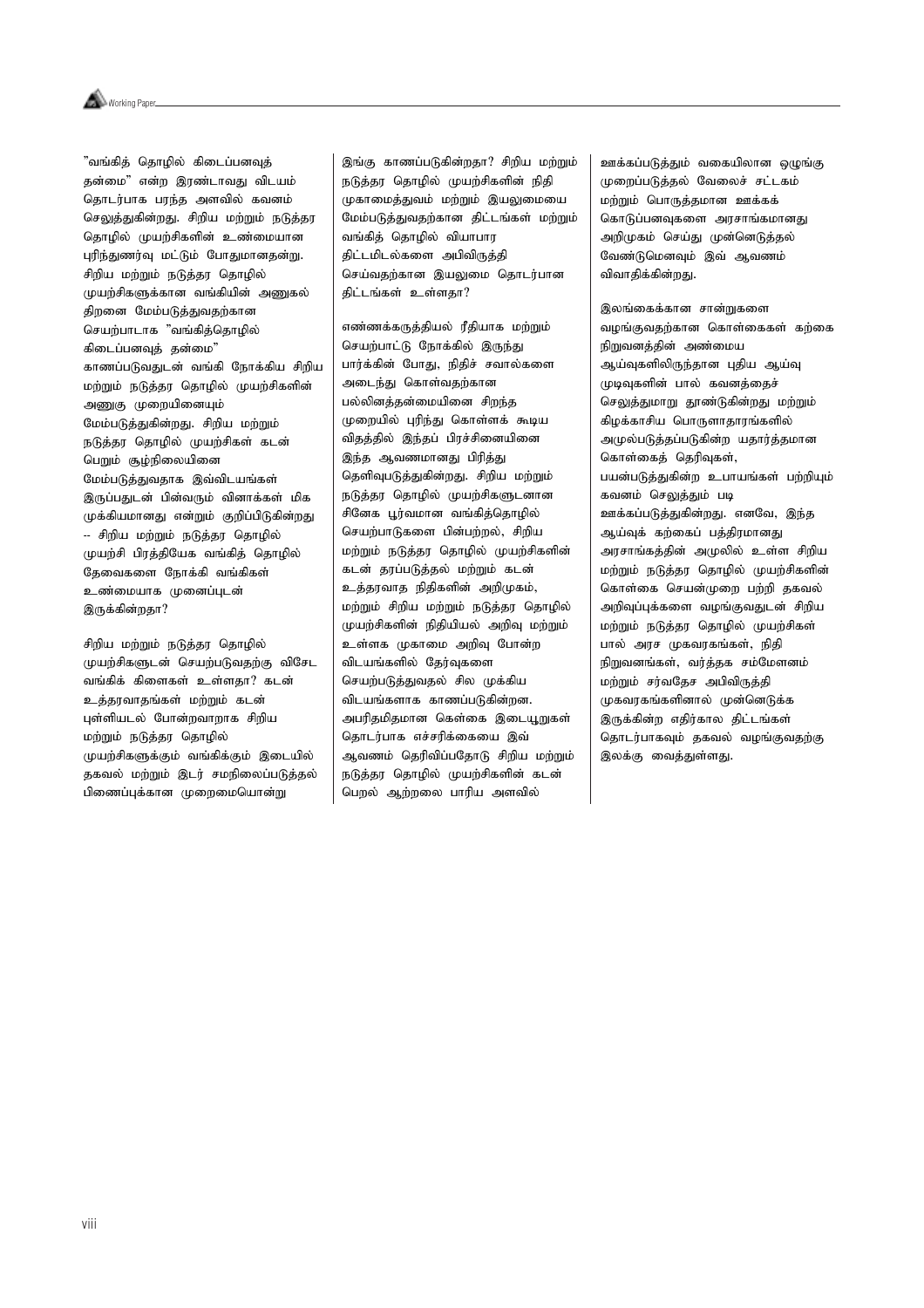## 1. Introduction

Broad-based inclusive and sustainable growth with the active involvement of the private sector is one of the most important development strategies opted by many developing countries.<sup>1</sup> It is widely acknowledged that industrial growth matters for employment generation, competitiveness and inclusive socio-economic development even in servicesoriented emerging economies; international experience suggests that a robust industrial policy is in fact essential to realize the full potential of services-led growth.<sup>2</sup> These dynamics are particularly relevant to public policy when the pattern of intra-country growth points to significant geographical disparities, as is the case in Sri Lanka.

Policy experience in post-war situations around the world suggests that the private sector is one of the most resilient and adaptable institutions for socio-economic reconstruction and revival in the face of systemic shocks.<sup>3</sup> Coming out of a protracted armed conflict, the role of private sector development in postwar development is a key consideration in economic policy.

In this context, cross-country policy research shows that Small and Medium Enterprises (SMEs) play a vital role in generating high and inclusive economic growth, job creation, as well as in reducing

inequality and poverty, particularly in developing countries.<sup>4</sup> Development of this sector has been widely acknowledged as a crucial strategy for growth both in developed and in developing economies of the Asian region (UNESCAP, 2012). In their industrial policies, many countries are increasingly placing heavier emphasis on the development of the SME sector.

In Sri Lanka, too, SMEs have been recognized as an important sector of the economy due to their significant contribution to national income, employment, inclusive private sector development, bridging regional growth disparities and poverty reduction. Since independence, successive governments have introduced various support programmes to facilitate the growth and expansion of SMEs in different sub-sectors of the economy. However, as the SME White Paper (2002) argued, there has been no deliberate policy effort to exploit the full development potential of SMEs. Many private sector development policies in the past have continued to focus more heavily on large-scale enterprises (through Board of Investment and other schemes) over smaller ones. The SME sector in Sri Lanka today faces many challenges. Understanding these better and devising smarter, more comprehensive and coherent

strategies to overcome them, is now of paramount importance. This is especially true of one of the most critical factors that continue to affect SME development - access to finance.

Although the importance of growing the SME sector is now back in the country's economic policy discourse, much of the recent policies and initiatives for SME development have been mostly centred on successive rounds of concessionary credit schemes. Yet, there appears to be limited understanding of the underlying dynamics driving the access to finance problem faced by SMEs, and very little published literature in Sri Lanka on the subject. This paper attempts to fill this void. It explores the drivers of the problem, including conceptual elements surrounding financing of small businesses. It reviews innovative strategies adopted by other economies to address the problem particularly those in emerging Asia. It highlights the scale and nature of the problem specifically in the Sri Lankan context, using results from a recent survey by IPS, key interviews with the banking sector, as well as secondary information. It also puts forward possible mechanisms and policy options to tackle the challenge in Sri Lanka. Through all this, the paper aims to expand the knowledge on the specific area of access to finance

<sup>1</sup> ESCAP (2011), 'Enabling Environment for the Successful Integration of Small and Medium-sized Enterprises in Global Value Chains', United Nations: Bangkok.

<sup>&</sup>lt;sup>2</sup> Sulaman, H. and S. Hassan (2010), "Services-led Industrial Policy for Inclusive Growth and Competitiveness", Competitiveness Review, Vol. 20, No.2.

<sup>3</sup> MacSweeny, N. (2008), "Private Sector Development in Post-conflict Countries: A Review of Current Literature and Practice", The Donor Committee for Enterprise Development, available at http://www.enterprise-development.org/page/current-work.

<sup>4</sup> See for instance: Ardic, P., N. Mylenko, and V. Saltane (2011), "Small and Medium Enterprises: A Cross-Country Analysis with a New Data Set", Policy Research Working Paper No.5538, World Bank, Washington D.C.; and, Ayyagari, M., A. Demirguc-Kunt, and V. Maksimovic (2011), "Small vs. Young Firms across the World: Contribution to Employment, Job Creation, and Growth", Policy Research Working Paper No.5631, World Bank, Washington D.C.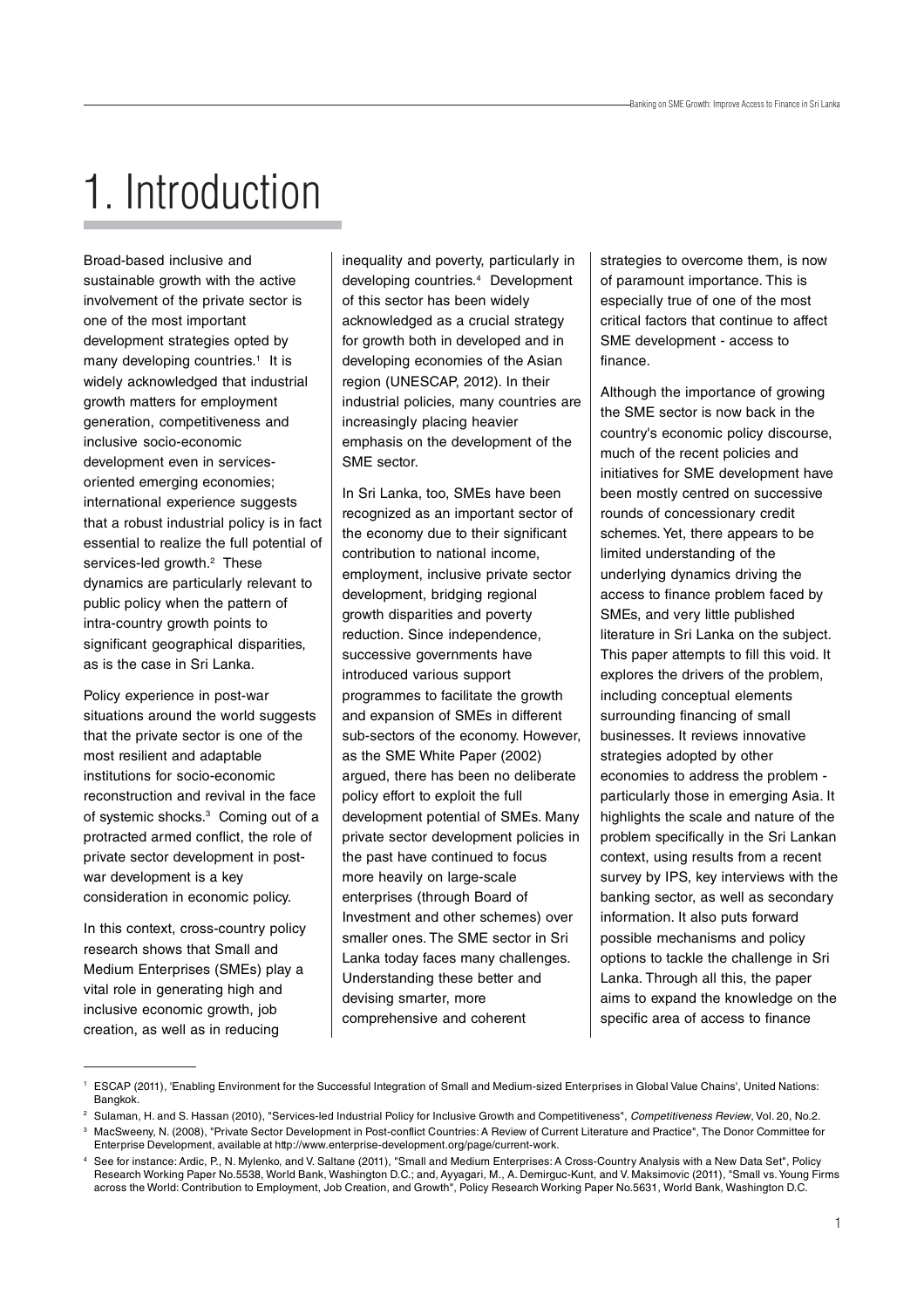

challenges for SMEs and inform the design and implementation of ongoing and future interventions in this area by the government, private sector and international agencies.

The rest of the paper is organized as follows. Section 2 reviews the literature on the importance of SMEs from a global and local viewpoint.

Section 3 sets out the rationale for overall policy support to SMEs. Section 4 tackles the scale and nature of the access to finance challenge, starting with setting out some conceptual issues and then going on to review international evidence, and more crucially the Sri Lankan evidence on the access to

finance problem. Section 5 explores the supply and demand dynamics driving the access to finance challenge. Section 6 discusses a comprehensive set of policy options to improve SME access to finance, including exploring specific mechanisms and models. Section 7 concludes.

## 2. Importance of SMEs - Global Context

The strategic importance of SMEs in overall economic development has been widely recognized in the past and has been even more evident in recent decades, both in developed and in developing nations (UNESCAP, 2012). The aftermath of the global financial crisis of 2008- 2009 witnessed a renewed interest in SMEs as an engine of inclusive growth in countries around the world.

The growing debate on the advantages of small firms over larger ones in developing countries has also drawn much attention towards the SME sector. Fischer (1995) highlights that the advantages of small enterprises over large scale enterprises in developing countries are threefold: 1) small enterprises are labour-intensive and use relatively simpler techniques of production that correspond to the abundance of labour and the scarcity of physical and human capital that prevail in most developing countries; 2) small enterprises demonstrate a higher

degree of efficiency in using capital and in mobilizing savings, entrepreneurial talent, and other resources that otherwise would remain idle; and 3) a large share of small enterprises is also expected to exercise a positive influence on the distribution of income both in functional and in regional terms.<sup>5</sup> Ahmed (2011) states that being a small firm as opposed to a large one is said to have the advantages of being, much more capable than large firms of overcoming economic turmoil and much more capable than large firms in achieving faster growth due to the ability to make faster decisions.<sup>6</sup>

Various studies highlight the economic importance of the SME sector in national economies. A review conducted by India's Ministry of Science and Technology revealed that 99.7 per cent of all enterprises in the world are SMEs while large enterprises only account for 0.3 per cent.7 IFC (2010) indicates that formal SMEs contribute up to 33 per cent of

**The aftermath of the global financial crisis of 2008-2009 witnessed a renewed interest in SMEs as an engine of inclusive growth in countries around the world.**

<sup>&</sup>lt;sup>5</sup> Fischer, B. (1995), "The Basic Problem in Financing Small Businesses". In: Brugger, E. A. Rajapathirana. S., (Eds.), New Perspectives on Financing Small Business in Developing Countries, San Fransisco: ICS Press.

<sup>&</sup>lt;sup>6</sup> Ahmed, F. (2011), "Why Small and Medium Enterprises are More Profitable than Big Ones", ICE Business Times.

Ministry of Science and Technology (2011), Small and Medium Enterprises (SMEs) in India, New Delhi, Department of Scientific and Industrial Research of India.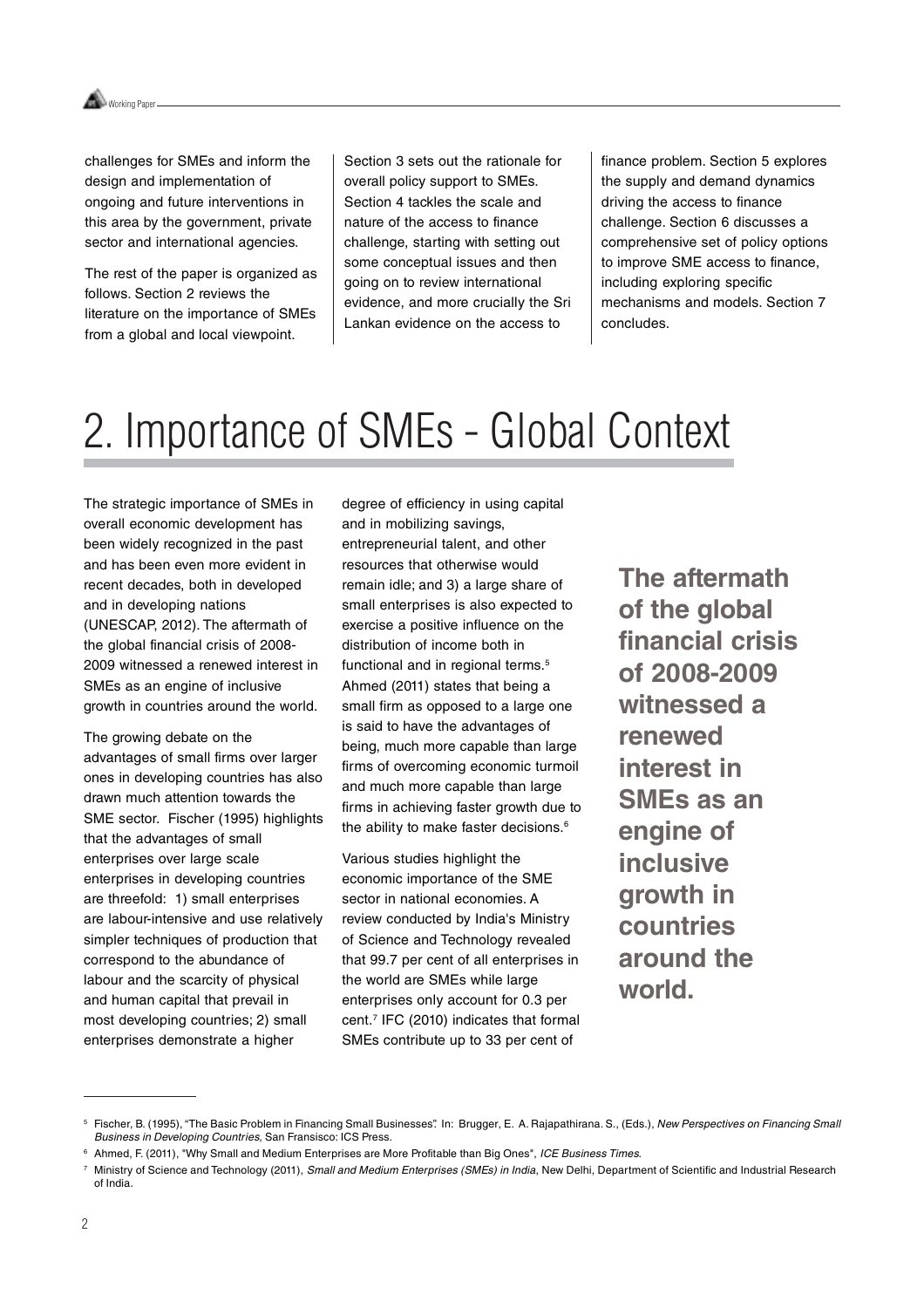GDP in developing economies.<sup>8</sup> On employment creation, it notes that SMEs contribute up to 45 per cent of employment and adds that, "in the context of the international development agenda, and given the critical importance of job creation in the recovery cycle following the

recent financial crisis, promoting SME development appears to be an important priority".<sup>9</sup> Estimates on employment creation in Hall (2002) are much higher, indicating that SMEs, on average, provide between 60-70 per cent of all jobs, especially within the Asia-Pacific context.<sup>10</sup> The

Asian Association of Management Organizations (AAMO) reports that, in the Asia-Pacific region, SMEs typically account for nearly 50 per cent of all value addition within the economy, directly and indirectly.<sup>11</sup>

#### **Box 1: SME Definition: A Tricky Issue**

Definitions of what constitutes an SME vary quite widely from country to country and even within single countries. Often it depends also on the business sector concerned - e.g., agriculture, natural resources, manufacturing, services and retailing (ESCAP, 2009). There is no universal determinant of or criterion for an SME. Much depends on the character of the respective host country, and the profile of its own particular corporate sector, from which a relative measure of an SME is then typically made, sometimes on a rather arbitrary basis. The form of ownership profile, type of legal entity or general provenance of the company is typically deemed irrelevant when creating the definition. While an SME is often imagined as a locallyowned and privately-held business, there is no reason why it cannot be a state-owned or foreign-invested enterprise. Some countries will distinguish between a micro-enterprise and a small enterprise, while others - by not setting a limit for SME size - effectively include micro-enterprises within their SME umbrella definition. The above notwithstanding, most SME definitions pertain to businesses that are formal in nature and have been registered in some manner, and exclude small-scale, informal family enterprises (ESCAP, 2009b). According to a World Bank study, more than 60 definitions of SMEs are used in 75 countries (Indian Institute of Foreign Trade, 2011). Some countries have used the number of employees as the sole criteria for determining whether a business is an SME or not. Other countries use this same criterion, plus an additional one based on either the value of the firm's assets or the size of revenue in local currency. In cases where a currency value is cited (either for assets or revenues) any marked inflation can pose a problem for the SME definition over time. Some countries recognize this issue and occasionally update their criteria for SMEs, but most do not (ESCAP, 2009a). The three main parameters that have been generally applied to define SMEs are: (a) the number of employees; (b) turnover of business; and (c) capital investment.

<sup>8</sup> IFC (2010), "Scaling-up SME Access to Financial Services in the Developing World", October, G20 Seoul Summit 2010.

<sup>9</sup> Ibid.

<sup>&</sup>lt;sup>10</sup> Hall, C. (2002), "Profile of SMEs and SME Issues in East Asia", in C. Harvie and B.C. Lee (Eds.), The Role of Small and Medium Enterprises in National Economies in East Asia. Cheltenham, United Kingdom, Edward Elgar.

<sup>11</sup> Asian Association of Management Organizations (AAMO) (2007), "SMEs in the Asian Region - Harnessing the Growth Potential". New Delhi, AAMO.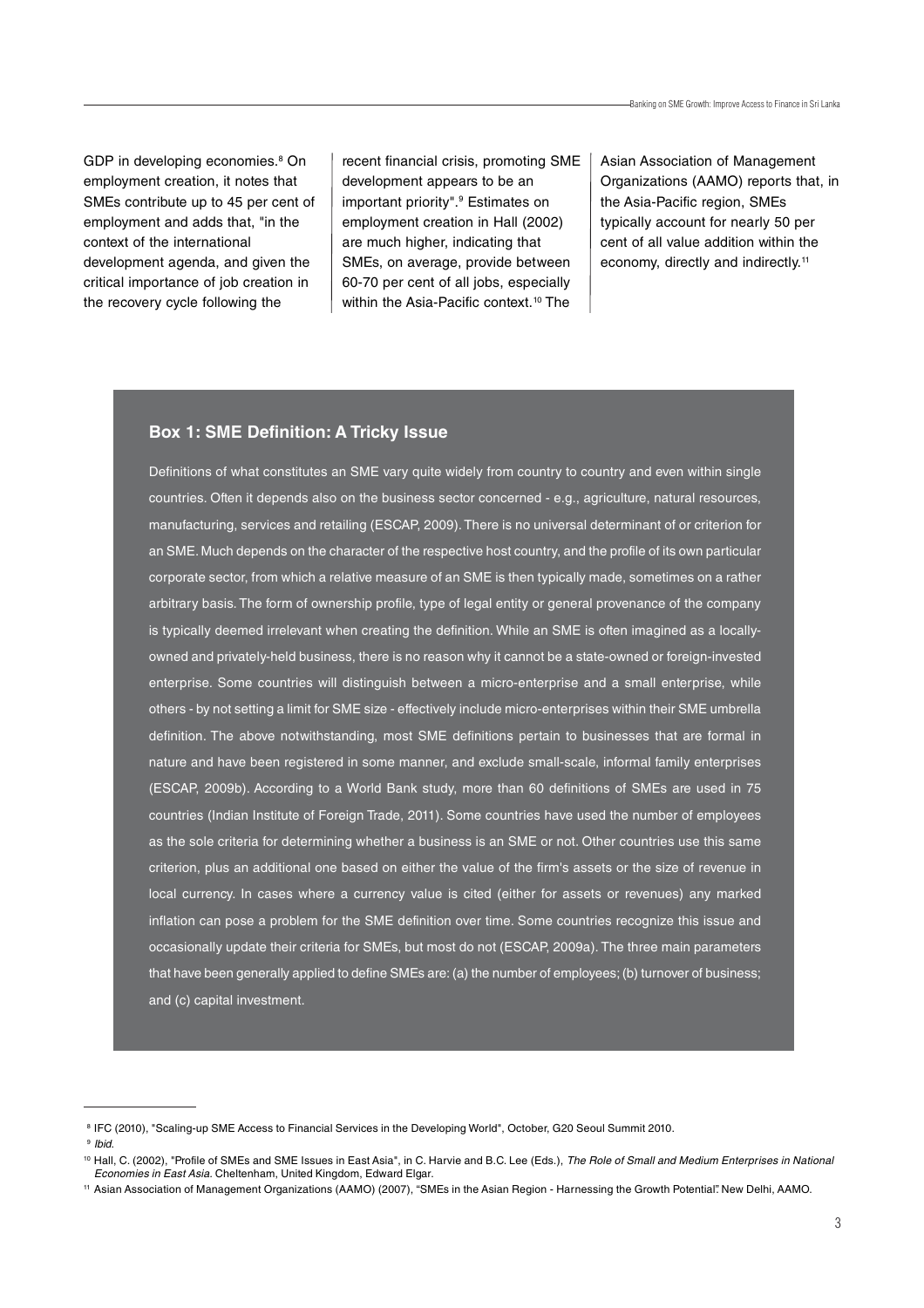## 3. Rationale for Policy Support to SMEs

It is clear that it is not possible to discuss economic policy without recognizing the role which SMEs play in the rest of the economy and society as a whole. Yet, it is appropriate to examine the arguments often put forward in favour of government policy support for SMEs. A widely noted reason is that there are market failures that are peculiar to SMEs because of their comparative weaknesses in the market and their relative high cost of compliance with government regulations (Bannock and Peacock, 1989). This argument is that SMEs do merit support not to give them an undue advantage over other types of enterprise, but simply to offset the disadvantage which they experience by their small size and to offset perverse effects of other government policies. This is an important proposition because it goes to the heart of the current discourse in private sector development that cites the importance of "creating a conducive enterprise environment". In this framework, then, addressing failures like access to finance, among others, should become the focus of policy support.

The overall objectives of government policies to support SME development are: (a) create jobs and generate income; (b) improve SME performance and competitiveness; and (c) increase their participation in and contribution to the national economy. There are a number of obstacles that need to be overcome to achieve these objectives. The following constraints for SME development identified by AAMO (2007) are useful to recall here:

- 1. Poor business environment (e.g., bureaucracy, taxation and unfavourable property rights enforcement)
- 2.Poor infrastructure (e.g., transportation facilities, power plants, industrial estates and telecommunications)
- 3.Inadequate access to finance (e.g., obtaining loans, securing collateral and third-party guarantees and a lack of alternative sources)
- 4.Low technological capacities (e.g., rapid technological advancement in markets, locating sources of appropriate technology and acquiring technology to develop attractive products
- 5.Too few applications of ICT (e.g., business communications, marketing intelligence and customer development)
- 6.Intensified competition in domestic, regional and global markets (e.g., trade and investment liberalization, less protectionism, freer movement of goods and capital, lower import duties, cuts in subsidies and cost pressures).

The focus of this present paper is exclusively on factor number 3 above, as the authors believe that this issue is at the heart of the strength and competitiveness of SMEs. Addressing the access to finance problem more robustly, would have positive knock-on effects on the other factors as well.

**The overall objectives of government policies to support SME development are: (a) create jobs and generate income; (b) improve SME performance and competitiveness; and (c) increase their participation in and contribution to the national economy.**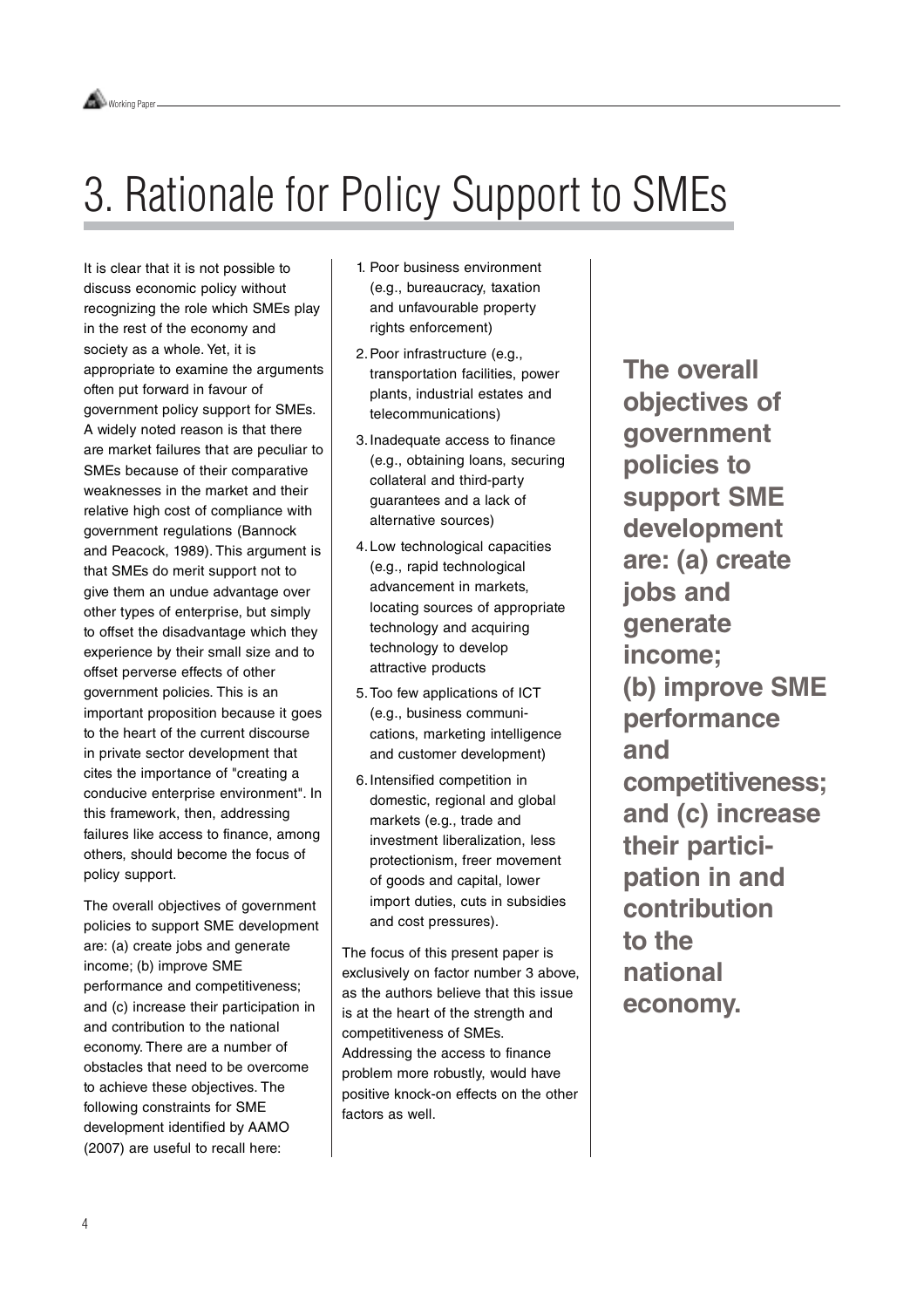## 4.The Scale and Nature of the Access to Finance Challenge

### 4.1 Financing the SME Sector - A Conceptual Overview

Financial inclusion is a prerequisite for growth of the country and its commercial sector.12 For SMEs in particular, financial inclusion through better access to finance is important. The ability of SMEs to grow and improve competitiveness greatly depends on their potential to invest in development of the business, restructuring, innovation, improvements, and diversification over time (UNESCAP, 2012). All of these investments need short- and long-term capital. Therefore, access to finance is a central issue in SME development. Improving access to finance means enhancing the degree to which financial services become available to all, through ways that are easier to access, appropriate, and affordable.

First, the study takes a conceptual overview of the various stages of SME financing and the typical types and sources of SME financing,

### 4.1.1 Stages of Financing

The financing needs of an SME may vary throughout each stage of its life cycle - start-up, growth, maturity, decline, transition and exit.<sup>13</sup> SMEs may obtain equity capital and debt financing from various sources at each of these stages (Sridhar, 2008).

In the first stage (start-up), SMEs could face a high probability of failure if they cannot raise sufficient capital, even though the scale of their needs may not be that large. In this stage, a firm may have limited sales revenues and also profits may only be on paper and cash in hand may be strained, leading to inability to pay wages, bills and other operating costs, This mismatch of cash flow timing continues throughout the life cycle of an SME (see Figure 2). Survival in this stage could depend on a firm's ability to raise additional working capital from the banking system. Apart from personal loans from family and friends, during the start-up stage SMEs may get funds from seed capital, venture capital, government and/or institutional sources.

In the second period (growth), SMEs pass the break-even point and start making money at which point they need additional financing including significant working capital loans (short-term) as well as investment loans (longer-term) to expand

for expansion. Entrepreneurs typically experience difficulty raising funds at this critical stage. Commercial banks do not lend easily to those who still have no, or limited, credit record, and venture capital is not readily available for small-scale investment in new businesses, particularly in developing countries and non-IT enterprises. In the third period (transition), it is necessary for SMEs that are losing money to undertake measures to improve profitability, either by improving efficiency and productivity (cutting costs, streamlining operations, etc) and increasing sales through enhanced competitiveness. While long-term financing or working capital generation is necessary for continuous enterprise growth and development, immediate short-term financing, perhaps through

production and staffing. The

availability of other funds could also increase at this stage with local, national and international financial sources. Venture capital funds may also become an important resource

#### **Figure 1 Mismatch of Cash Flow Timing**



<sup>12</sup> IFC (2013), 'Promoting Financial Inclusion', International Finance Corporation: Colombo.

<sup>&</sup>lt;sup>13</sup> This is a generalization for the sake of demonstration. Real life cycles may differ between individual firms and between sectors/industries.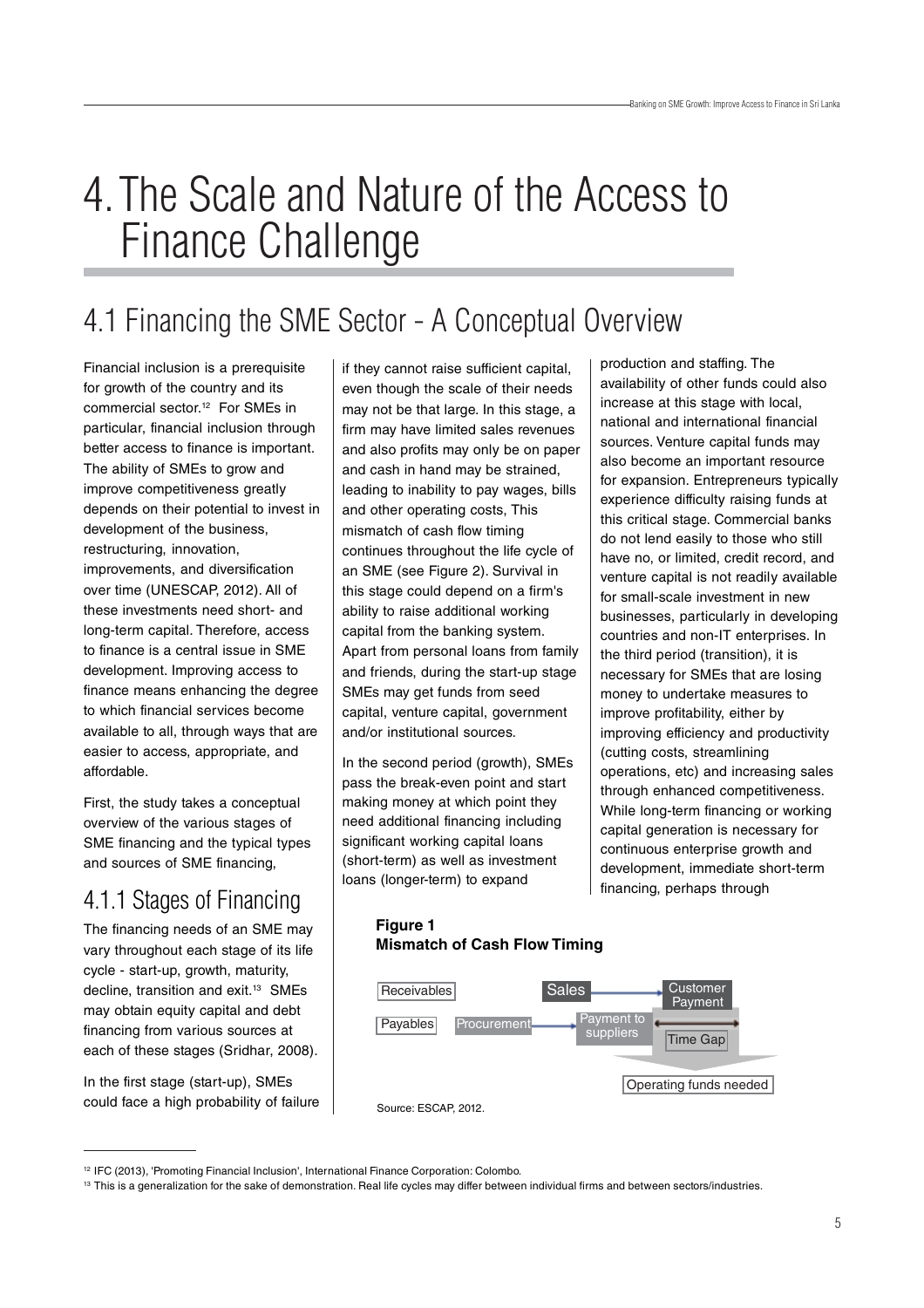Working Paper

commercial debt financing, is often critical for SMEs during cash-drain periods.

So it is now clear that SMEs require access to finance of various types at various stages of their life cycle, and obtaining timely and sufficient loans is a key part of this.

### 4.1.2 Types and Sources of Financing

SMEs obtain financing via a number of different financial instruments. While this paper largely focuses only on a sub-set of these, particularly formal debt financing through loans from the banking system, it is useful to take a brief overall look at these instruments, in the interest of completeness.

Short- and long-term loans, especially from commercial banks, are the predominant form of financing for SMEs. Short-term loans are the most common form of bank loans for start-ups and small businesses, as commercial lenders are generally less willing to take large risks with new companies. They have a maturity of one year or less, although many are repaid within a shorter timeframe (Peavler, 2012). They are usually taken out for a specific expenditure, for example, to purchase a piece of equipment or to pay a particular debt. In this context, a fixed amount of money is borrowed for a set time with a fixed interest rate (Business Owner's Toolkit, 2012a). In general, the sources of short-term financing for SMEs include a line of credit, promissory notes, other short-term banking instruments (e.g. , overdrafts) and loans from other financial companies. Short-term financing is easier to arrange, has lower costs and is more flexible than long-term financing. However, short-term financing is more vulnerable to interest rate swings, requires more frequent refinancing and requires earlier repayment. SMEs tend to rely

on short-term loans to meet sudden financial needs or to gain additional working capital, especially if they face a temporary cash crisis or an unexpected delay in receipts from a debtor. Long-term commercial loans usually refer to those with tenure beyond one year. This type of loans, also called 'project loans', enable businesses to invest and expand their business with less financial uncertainty, and increases working capital while reducing the amount of instalments. Longer-term commercial loans are used for a variety of purposes, such as purchases of equipment and plant facilities, business expansion and acquiring specialty raw materials for a new project. Lenders require significant collateral because the risk increases with the term length. It is more difficult for SMEs to obtain long-term loans due to the lack of adequate

assets to use as collateral and the insufficient supply of such long-term loans, particularly in developing countries (IFC, 2009). The obvious consequence of difficulties in accessing long-term loans is that SMEs are unable to plan on a longterm basis, thereby constraining growth plans and long-term investment decisions (Obamuyi, 2007).

Informal sources of finance also play an important role for SMEs. Informal financing refers to all transactions, loans and deposits occurring outside the regulation of a central monetary authority (Atieno, 2001). Although rarely seen in the Sri Lankan SME sector, equity financing is also an option for SMEs. In equity financing, investors provide a capital infusion in exchange for an ownership share in the business. It includes a wide range of financing sources such as business

#### **Table 1 Types and Sources of SME Financing**

| Category                        | <b>Type of Instrument</b>                                                                                    |
|---------------------------------|--------------------------------------------------------------------------------------------------------------|
| Informal financing              | Personal savings<br>Borrowing from family or friends<br>Borrowing from moneylenders<br>Trade credit          |
| Internal financing              | Retained profit<br>Internal savings<br>Working capital<br>Sales of assets                                    |
| Debt financing                  | Short-/long-term loans<br>Line of credit<br>Promissory notes<br>Credit cards<br>Overdraft<br>Corporate bonds |
| Equity financing                | Seed capital<br>Angel finance<br>Venture capital<br><b>IPOs</b>                                              |
| Asset-based financing           | Factoring<br>Invoice discounting<br>Inventory financing                                                      |
| Leasing                         | Capital leasing (hire-purchasing)<br>Operating leasing                                                       |
| Government grants and subsidies | Grants<br>Interest subsidies<br>Credit quarantee schemes<br>Loan insurance schemes<br>Loan schemes           |

Source: Authors.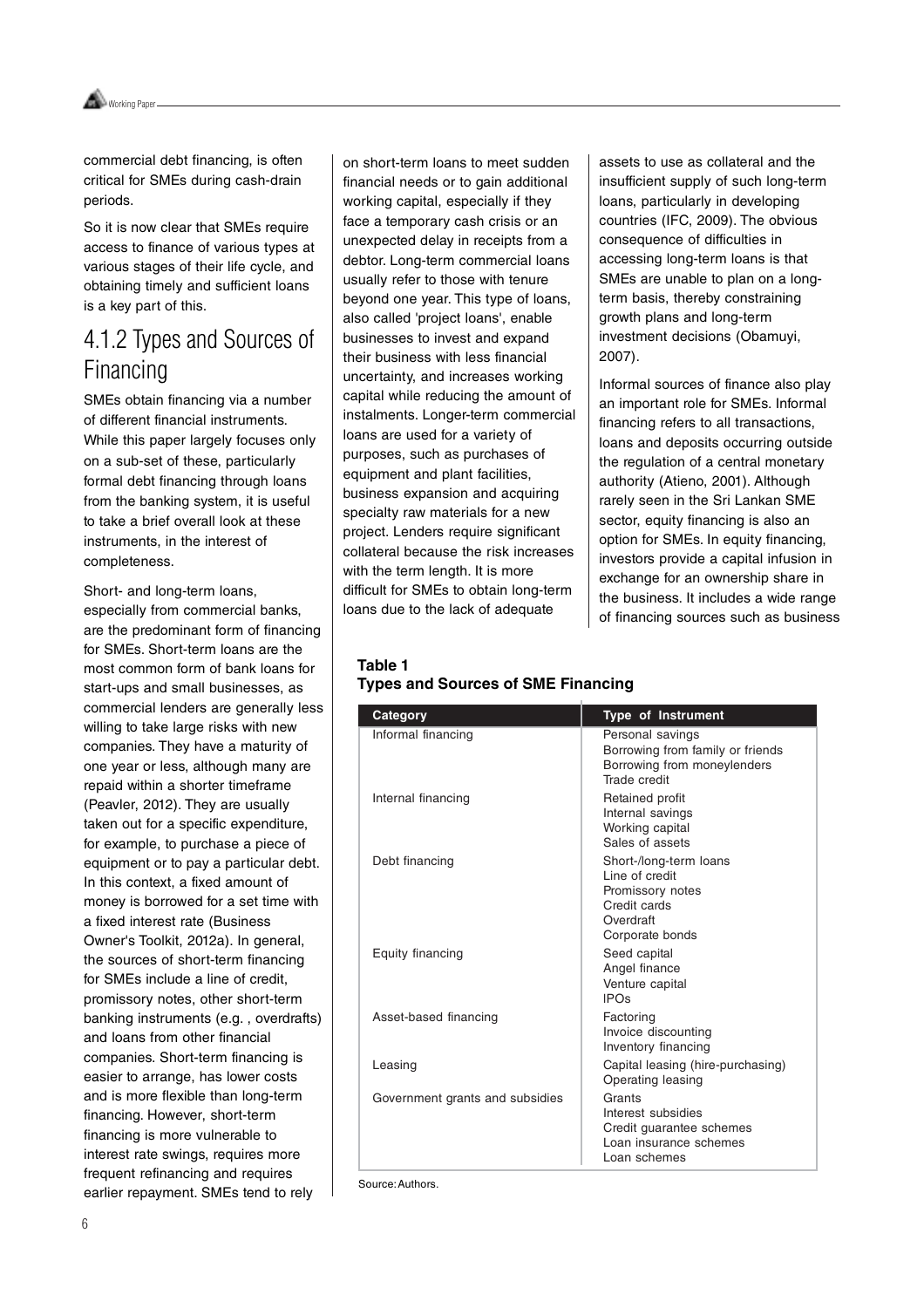angels, venture capital and initial public offerings (IPOs). Asset-based financing is also used by SMEs whereby funds are obtained by pledging part of the firm's assets as collateral or as the primary source of repayment (Berger and Udell, 2005). The most common types of assetbased financing are factoring, invoice discounting and inventory financing (Business Owners Toolkit, 2012a). Additionally, SMEs often use leasing as a way to financing new equipment like machinery or motor vehicles.

A summary of the various SME financing sources discussed above are provided in Table 1 above.

The present financing structure of SMEs in Sri Lanka consists mainly of the development financing institutions (DFIs) and licensed commercial banks. DFIs such as DFCC Bank and NDB Bank often offer medium- to longer-term, project-based funding for SMEs, and are often the Partner Financial Institution (PFI) for numerous concessionary loan schemes refinanced by aid donors.

Several commercial banks also function as PFIs in implementing donor-funded as well as governmentfunded SME credit schemes, in addition to providing their own schemes aimed at SMEs. In addition, equity market, debenture market and venture capital act as supplements in SME financing, but have very limited reach. Recent venture and angel finance initiatives like the Lankan Angel Network have begin to gain ground, but are largely limited to the Western Province.

### 4.2 Access to Finance Gap - Exploring the International Evidence

Against this backdrop, SMEs consistently cite lack of access to finance as a severe handicap (UNESCAP, 2009a). While the gap in financing SMEs is significant both in developed and developing countries, some differences do exist. A survey of SME financing by the OECD (2006) indicated large financing gaps in both OECD and non-OECD countries, but the situation was more acute in non-OECD countries. Further, there were significant differences between OECD and non-OECD countries on the matter of debt financing. While only 30 per cent of the firms in the OECD countires felt a gap existed in debt financing, 70 per cent of non-OECD countries felt this. This suggests underlying weaknesses in the banking sector - the main provider of debt financing - in dealing with small firms in non-OECD countries. Park, Lim and Koo (2008) confirm this, and further explore the disadvantages in SME financing due to the lending policies of commercial banks, the most important source for SMEs' external financing. A survey conducted by Beck, Demirgüç-Kunt and Peria (2008) confirm this by

showing that in developing countries, commercial banks require more collateral for small business loans and charge higher interest rates than those in developed countries, regardless of firm size. Their findings imply that the transaction cost in the commercial banks of developing countries is high, adding further challenges for SME financing in such countries.

According to a 2009 Asian Development Bank survey of SMEs in 13 countries, obtaining capital is the top constraint for firm formation and growth (ADB, 2009). There are a multitude of reasons for this, and these reasons in the Sri Lankan context are explored later in section 6. But Sri Lanka is not an outlier in its access to finance problems. As ESCAP (2012) observes, "although most of the governments in the Asia-Pacific region have formulated wellstructured policies and placed welldeveloped institutional financing agencies on the ground to meet the needs of SMEs, there is a gap in the actual implementation of these policies. Bank management may not appreciate the dire need that SMEs

have for cash. Banks may be willing to help but their SME clients get lost in the shuffle as bank management caters to larger, wealthier customers. Unfortunately, the SME-banker relationship may then become adversarial, further defeating the best intentions of policy makers. Part of the intransigence often lies with the owner of the SME, who may not be able to communicate effectively with the banker or present their needs in a way that would give incentives for the bank to cooperate".

Historically, SMEs around the world have frequently had difficulties in accessing finance. The recent global financial crisis, however, intensified this challenge. According to an Economist Intelligence Unit (EIU) survey report on access to finance among SMEs,<sup>14</sup> 45 per cent of respondents from the Asia-Pacific region say that the availability of finance has deteriorated in the aftermath of the crisis. According to the IMF, lending to the sector has fallen much more sharply than it has to larger companies.<sup>15</sup> The stresses and pains of SMEs owing to the lack of finance seem to have augmented

<sup>&</sup>lt;sup>14</sup> Economist Intelligence Unit, ACCA and CPA Australia (2009), Access to Finance for the Small and Medium Sized Enterprise Sector Evidence and Conclusions. <sup>15</sup> International Monetary Fund (IMF) (2012), World Economic Outlook.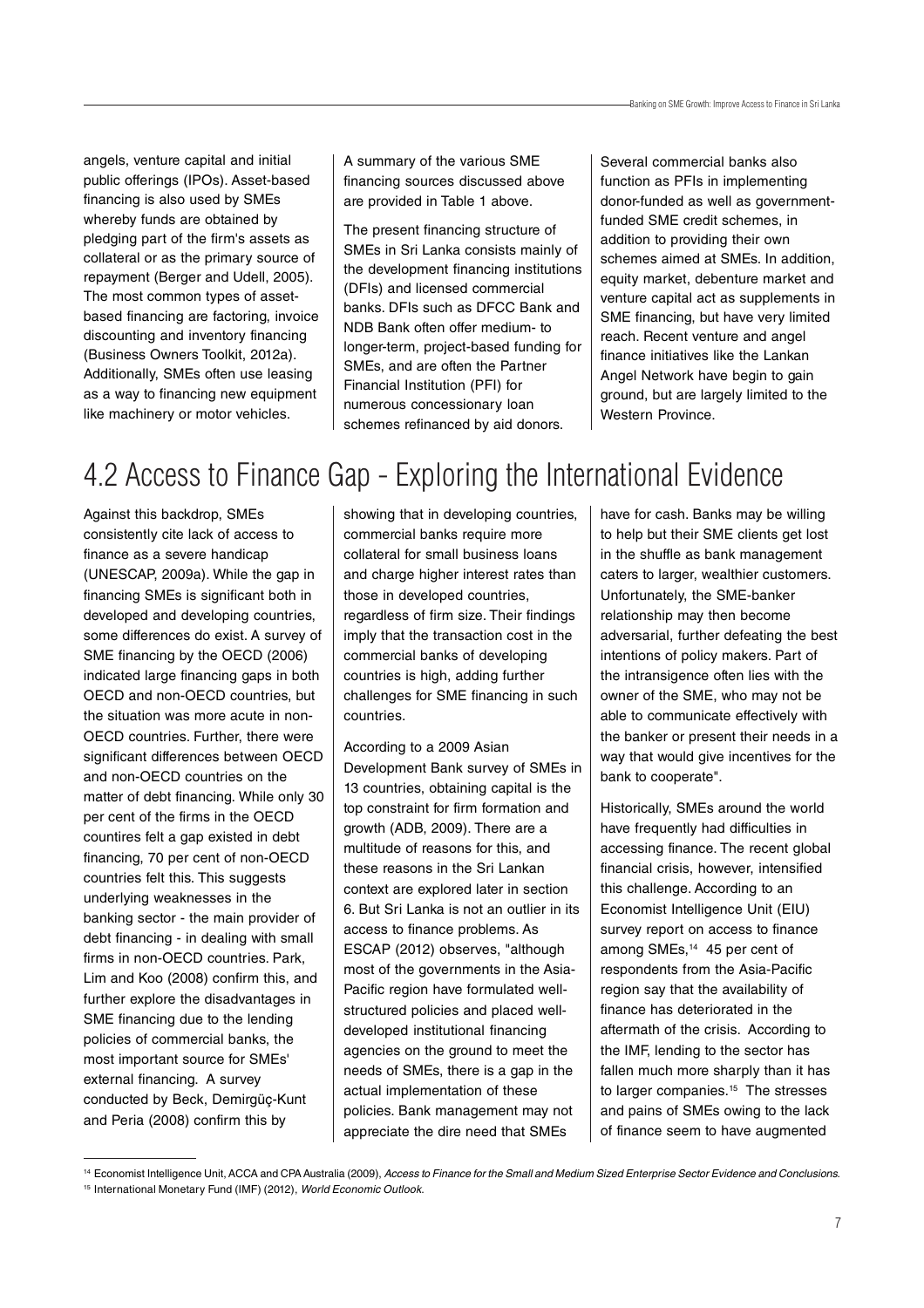

with the tightening of financial regulations in the aftermath of the global financial crisis.

A recent IFC study revealed the severity of the financing issue faced by SMEs, particularly in emerging markets. Approximately 45-55 per cent of formal SMEs in emerging markets were found to be unserved (i.e., they need credit but do not have access to it) while 21-24 per cent were found to be underserved (i.e., they have access to some credit but still identify financing as a constraint).16 The survey also concludes that only 17 per cent and 32 per cent of small firms in low and middle income countries, respectively, had access to a loan/line of credit from financial institutions, while the corresponding figure for high income countries was 50 per cent.17 Further, the results of the World Bank Enterprise Surveys indicate that SMEs in developing countries are more likely than SMEs in developed countries to report access to finance as a major obstacle for their development.<sup>18</sup> According to the Enterprise Surveys, 30 per cent of all countries and nearly 35 per cent of countries in South Asia identified access to finance as a major constraint.

ADB (2009) reiterates that the growth potential of SMEs tends to be more vulnerable to financing constraints than large firms. They estimate that financing obstacles result in an average decline in growth of 10 per cent for smaller firms vis-à-vis 6 per cent for larger firms.

### 4.3 Access to Finance Gap - Exploring the Sri Lankan Evidence

The access to finance issue certainly is not a new one in the SME development discourse in Sri Lanka. It has been identified in previous policy documents as well. For instance, the 'National Strategy for Small and Medium Enterprise Sector Development in Sri Lanka White Paper' (2002) identifies problems related to finance as the foremost impediment to SME growth in the country.19 The report further states that the lack of SME access to finance results in a vicious circle linking financing problems with the performance and progress of SMEs, as the lack of finance in turn results in undesirable outcomes such as the use of outdated technology, absence of quality control, and weakening profitability.20

Several studies by international agencies have reported headline figures on the access to finance problem. The World Bank Enterprise Survey for Sri Lanka (2011) reported that among 610 firms surveyed, access to finance was the secondmost cited 'business environment constraint' (30 per cent of firms).<sup>21</sup> Meanwhile, an IFC micro-study of 2010 reported, "a significant proportion (40 per cent) of firms interviewed mentioned that insufficient access to finance had been a main obstacle either when starting or expanding their business".<sup>22</sup>

Adding to this body of knowledge is a recent survey of SMEs in Sri Lanka conducted by the Institute of Policy Studies with the National Chamber of Commerce of Sri Lanka.<sup>23</sup> The survey was conducted in early 2013 via a semi-structured questionnaire. The sample was randomly selected using

> **The access to finance issue certainly is not a new one in the SME development discourse in Sri Lanka. It has been identified in previous policy documents as well.**

<sup>16</sup> International Finance Corporation (IFC) (2010), Scaling-up SME Access to Financial Services in the Developing World.  $17$  Ibid

<sup>&</sup>lt;sup>18</sup> World Bank (2013), Enterprise Surveys.

<sup>&</sup>lt;sup>19</sup> Task for Small & Medium Enterprise Sector Development Program (2002), National Strategy for Small and Medium Enterprise Sector Development in Sri Lanka, White Paper.

 $20$  Ibid.

<sup>&</sup>lt;sup>21</sup> Survey only covered manufacturing enterprises.

<sup>22</sup> IFC (2010), 'Assessing Private Sector Contributions to Job Creation: IFC Open Source Study', IFC: Colombo.

<sup>23</sup> The sample was randomly selected using NCCSL database of members classified by NCCSL as SMEs. Any selection bias is unlikely owing to the strongly heterogeneous nature of the enterprises surveyed. All are formally registered businesses.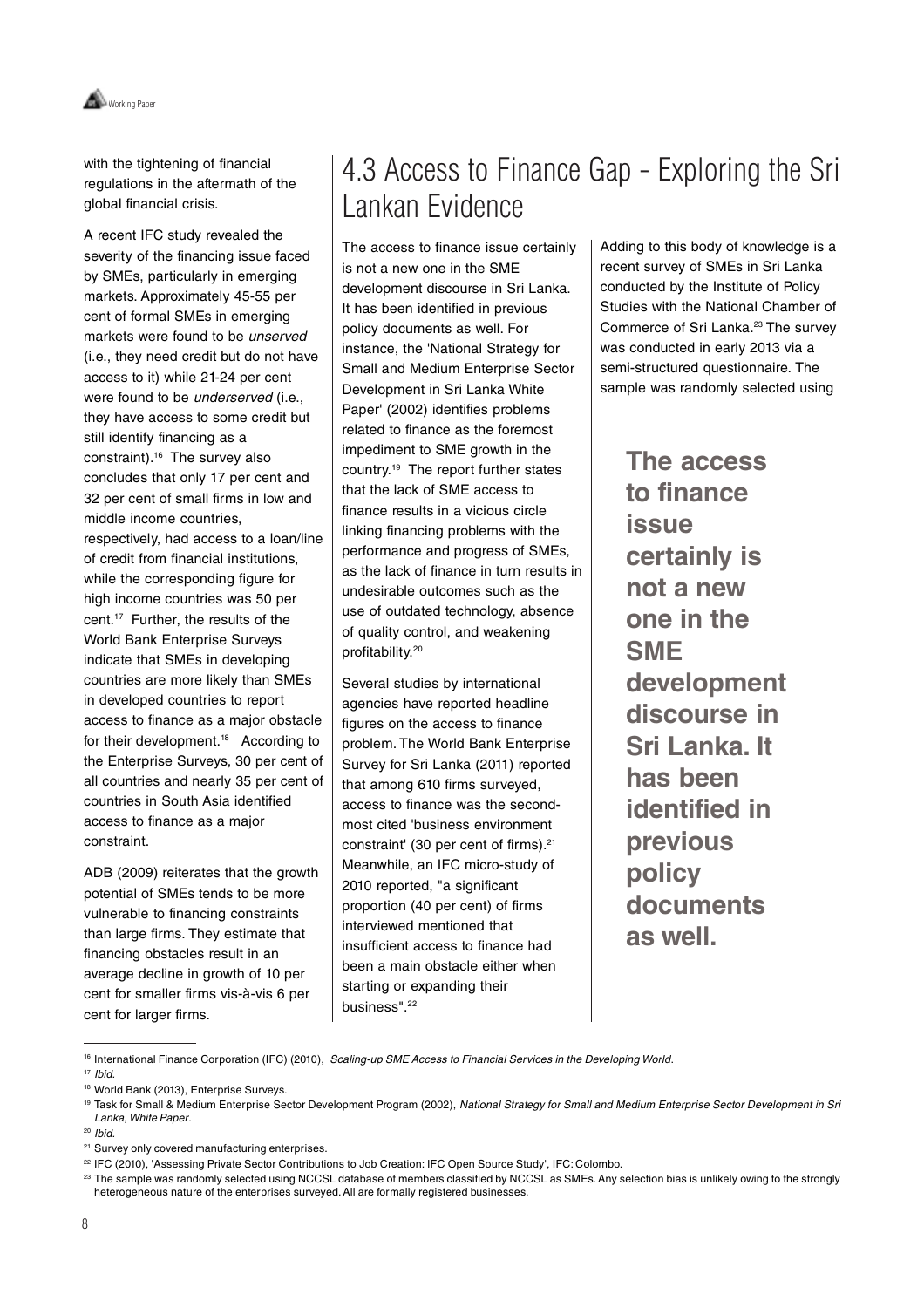NCCSL's database of SME members.24 The common feature of the sample was that they were all members of the Chamber and formally registered businesses. Although all respondents come from this same enterprise cohort, any selection bias is unlikely owing to the strongly heterogeneous nature of the enterprises surveyed. The authors looked closely at the nature of the business that each respondent was engaged in to ensure that the results aren't skewed towards any one business type (i.e., wood work, food processing, etc). This was deemed not to be the case.

The survey received 101 responses, covering all provinces in Sri Lanka (see Table 2). At the outset, the focus in the sampling was on enterprises outside the Western Province, taking the argument that SME development in other regions is particularly difficult. As such, 96 per cent of respondents were from regions outside the Western Province.

The aim of the survey was to identify the key issues faced by SMEs in Sri Lanka. According to the findings of

**Figure 2**

#### **Table 2 Distribution of Respondents by Province**

| <b>Province</b> | No. |
|-----------------|-----|
| Eastern         | 9   |
| Central         | 24  |
| North Western   | 24  |
| Uva             | 11  |
| Southern        | 10  |
| North Central   | 12  |
| Sabaragamuwa    | 4   |
| Western         | 4   |
| Northern        | з   |

Source: IPS-NCCSL Survey.

this survey, 91 per cent of respondents considered access to finance as one of the 'top five constraints' on their businesses, while half of all respondents considered it as their 'most significant constraint' (see Figure 2).

The most significant reason for inadequate access to finance experienced by most of the survey respondents was attributed to the inability of financing development/ expansion plans. Of the respondents who reported they had inadequate access to finance, 69 per cent said they had more difficulty in accessing finance for development/expansion, while those who stated it was more difficult to access working capital were relatively fewer (around 31 per cent).

According to the survey results, financial restrictions also contributed to the tightening of other constraints on the working of the business. Of the individuals that participated in the survey, more than one-third of those whose employees had not received any training, credited insufficient finances as the main reason for it.

The majority of respondents (60 per cent) noted that formal channels were their main source of financing (37 per cent) of which government banks were the preferred option. Informal sources were acknowledged by nearly 40 per cent of all respondents as part of their financing options, with the majority coming from friends/ relatives and local moneylenders (Figure 3). This is not unusual. While commercial banking plays a key role in formal SME financing, informal financing often dominate the financial sources of SMEs because of the very nature of their structure and networks (sole-proprietorships, locally-based, etc). A report by RAM Consultancy Services (2005) on SMEs in the ASEAN region revealed that 75 - 90 per cent of SMEs rely on informal financing and internal financing. Hussain, Millman and Matlay (2006) report that, in China, 15 per cent of financing needs of SMEs come from borrowing from friends, relatives and other individuals while approximately 20 per cent comes from bank loans.

For SMEs examined in our survey, the most common reasons for using such

**Most Significant Constraints on Businesses as Perceived by SMEs**

Source: Survey results.

<sup>24</sup> The size of the database was 400 members. However the authors acknowledge that this does not capture the entire SME population in these Provinces. Such information is not available from government census and statistics data owing to SME definition and classification issues.

**Lack of access to finance** 23% Lack of access to technology 49% **Lack of access to markets and information** 3% Lack of business development services  $\blacksquare$  Lack of other facilitation services 11% Other responses 10%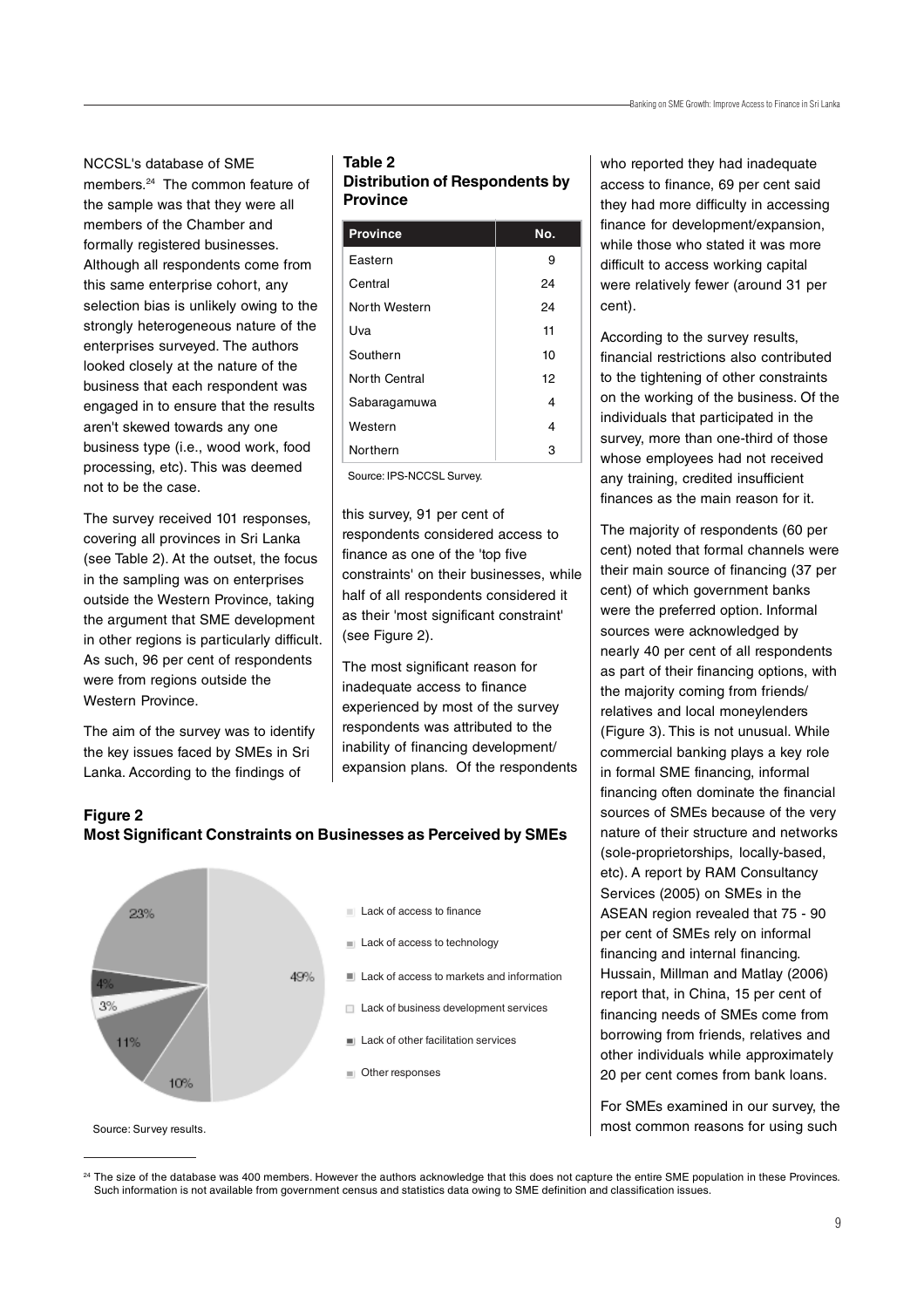

sources were listed as high interest rates and the inability to provide collateral requested by formal banking institutions, with seemingly little relief from development banks. The unwillingness of formal banking institutions to serve SME clients, for a number of reasons, was another significant motive for using alternatives. However, the survey further revealed that 75 per cent of those currently using informal sources declared that they would prefer using formal financing sources instead.

Two subsequent surveys reinforced the notion that banks and financial institutions are not able to suitably



cater to SMEs' access to finance needs. An IPS survey focussing on manufacturing-oriented SMEs in the Western Province, noted that while

#### **Figure 3 Current Sources of Finance for SMEs Reporting Access to Finance as Most Significant Constraint**



#### **Figure 4**



only 44 per cent of enterprises sought access to finance in the last year (2013), the majority of those that did (79 per cent), sought it from commercial banks. Of those that did not seek finance from formal credit channels, the second most-cited reason (19 per cent) for it (the first being that the enterprise had sufficient capital) was that 'application procedures were too complex'. Other reasons included 'need for formal registration' (15 per cent), 'interest rates not favourable' (4.6 per cent), 'collateral requirements were too high' (1.3 per cent), 'did not think it would be approved' (2.6 per cent), and 'size of loan and maturity were insufficient' (2 per cent).

Meanwhile, a further IPS survey focussing on women entrepreneurs in the SME sector revealed very strongly that support received from financial institutions to start and grow their businesses was not satisfactory. According to male and female survey respondents from five districts (Moneragala, Batticaloa, Anuradhapura, Kurunegala and Matale), nearly 60 per cent disagreed or strongly disagreed with the statement that 'support received from financial institutions were good' (Figure 5). Only 20 per cent indicated satisfaction about the services received from financial institutions. Of the 44 per cent of women-owned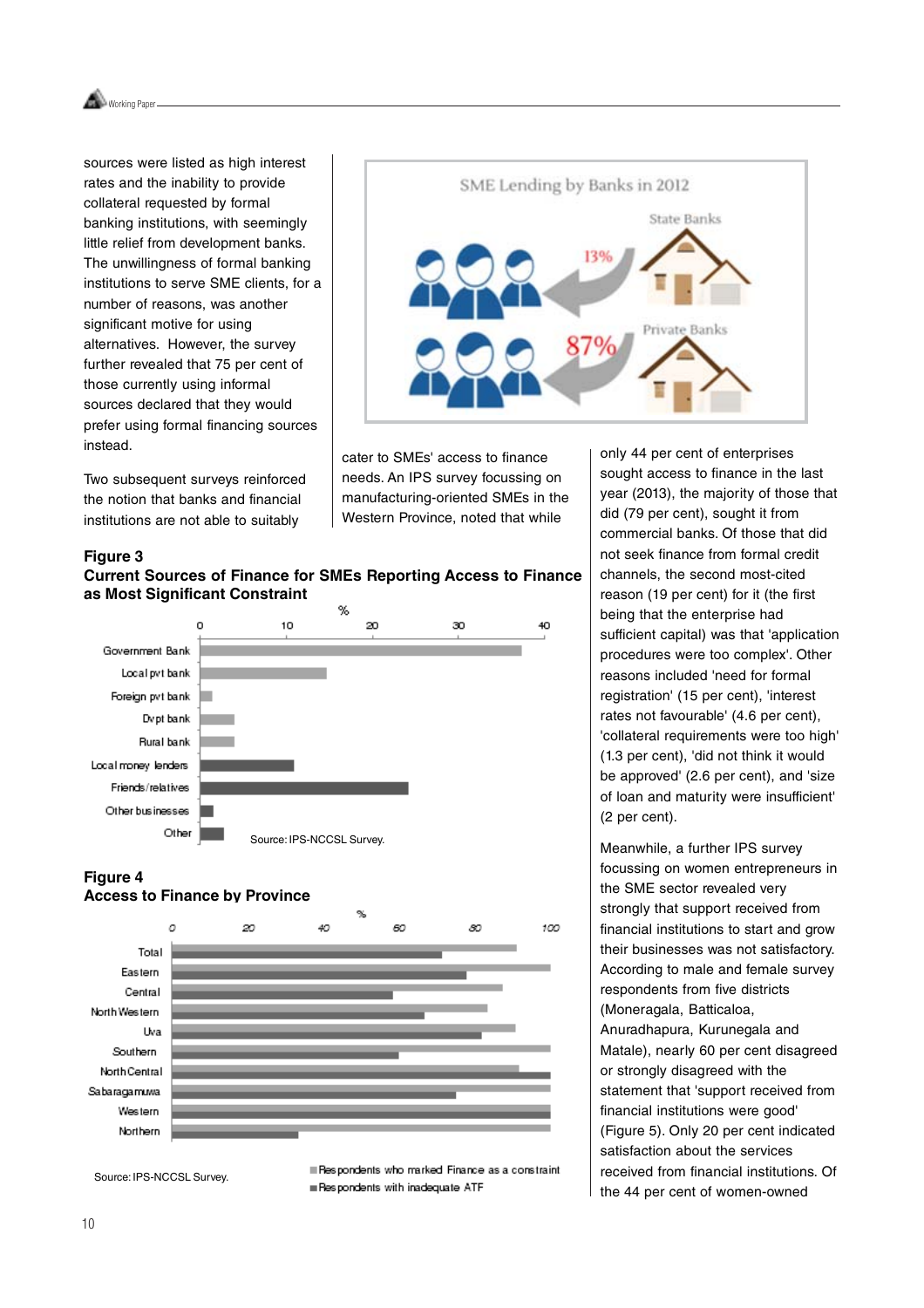#### **Figure 5 Support Received from Financial Institutions that Helped Grow the Business**





SMEs that had applied for a loan in 2013, development banks were the main source of funding. Furthermore, of the women SME entrepreneurs in this survey who had started their own businesses, only 34 per cent had obtained finance via bank loans or local-level finance companies - the majority (70 per cent) had raised capital from informal sources like friends, relatives, neighbours, spouses, parents, children, siblings, and also through pawning.

Against this backdrop, it would be interesting to look at the recent performance with regard to SME lending in the Sri Lankan financial system. Recent trends in SME banking are certainly encouraging.

In line with Government efforts to promote the SME sector in recent years, the banking sector of Sri Lanka has diverted more attention towards serving this segment. It appears that private sector banks have been the major driver of SME financing in the

**Figure 6 SME Lending by Banks in 2012**



Source: Authors' calculations based on Ministry of Finance and Planning (2013), Annual Report 2012 . 25

country. In 2012, for instance, private sector banks accounted for 87 per cent of total SME lending (Figure 6). Further, SMEs in the industrial sector have been the recipient of a relatively larger share of SME loans in 2012, while SMEs in the agriculture sector have received the lowest (Table 3).

Very little published data is available from the individual banks as to their SME lending portfolios. A closer look at company Annual Reports along with key informant interviews revealed

#### **Table 3 SME Loans Provided by Banks in 2012**

| <b>Bank</b>                   | <b>Agriculture</b> |                          | <b>Industries</b> |                          | <b>Services</b> |                   | <b>Other</b>    |                          |
|-------------------------------|--------------------|--------------------------|-------------------|--------------------------|-----------------|-------------------|-----------------|--------------------------|
|                               | No. of<br>Loans    | <b>Amount</b><br>Rs. Mn. | No.of<br>Loans    | <b>Amount</b><br>Rs. Mn. | No. of<br>Loans | Amount<br>Rs. Mn. | No. of<br>Loans | <b>Amount</b><br>Rs. Mn. |
| <b>Bank of Ceylon</b>         | 12                 | 15.0                     | 356               | 3354.0                   | 231             | 2395.0            | 36              | 346.0                    |
| Peoples' Bank                 | 3247               | 6869.9                   | 1607              | 10393.7                  | 1795            | 4135.5            | 1227            | 3643.4                   |
| Regional Development Bank     | 385                | 195.0                    | 590               | 490.0                    | 170             | 85.0              | 280             | 590.0                    |
| Lankaputhra Development Bank  | 42                 | 101.3                    | 241               | 1120.6                   | 39              | 243.2             | 31              | 113.5                    |
| Sanasa Development Bank       | 22                 | 152.0                    | 42                | 581.0                    | 9               | 139.0             | 61              | 625.0                    |
| National Development Bank     | 370                | 1725.8                   | 1098              | 3346.7                   | 380             | 1132.9            | 2817            | 5748.3                   |
| <b>DFCC Bank</b>              | 487                | 1445.4                   | 2953              | 13053.6                  | 1017            | 5981.1            |                 |                          |
| Commercial Bank of Ceylon PLC | 18362              | 8986.7                   | 31186             | 50939.9                  | 9724            | 19224.5           | 18210           | 16362.9                  |
| Sampath Bank                  | 163                | 894.9                    | 1828              | 7746.3                   | 215             | 1074.3            | 191             | 1633.4                   |
| Hatton National Bank PLC      | 4364               | 9323.8                   | 2553              | 8800.0                   | 4670            | 13500.0           | 10397           | 31000.0                  |
| Nations Trust Bank PLC        | 132                | 679.2                    | 537               | 1129.9                   | 2453            | 3806.1            | 8876            | 10929.4                  |
| Union Bank of Colombo Ltd.    | 2526               | 756.0                    | 3286              | 4839.0                   | 1382            | 2326.0            | 34873           | 3680.0                   |
| Total                         | 30112              | 31145.1                  | 46277             | 105794.6                 | 22085           | 54042.6           | 76999           | 74671.9                  |

Source: Ministry of Finance and Planning (2013), Annual Report 2012.

<sup>25</sup> Private sector banks include NDB Bank PLC, DFCC Bank, Commercial Bank of Ceylon PLC, Sampath Bank, Hatton National Bank PLC, Nations Trust Bank PLC and Union Bank, while public sector banks include Bank of Ceylon, People's Bank, Regional Development Bank Ltd., Lankaputhra Development Bank Ltd., and Sanasa Development Bank Ltd.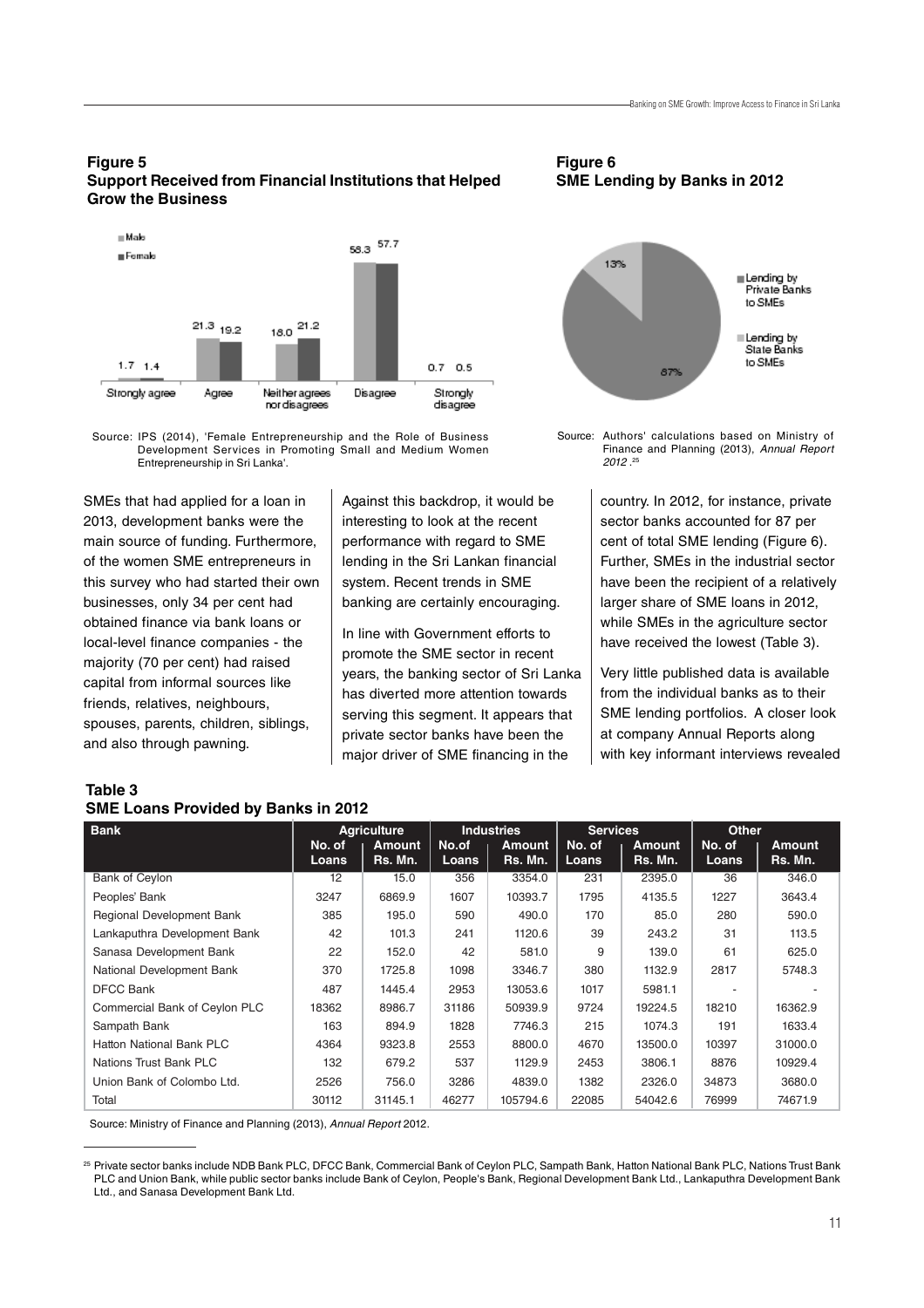

**Very little published data is available from the individual banks as to their SME lending portfolios.**

some information for a few of the larger banks. As shown in Table 4, the levels of SME lending in the total loan portfolio differs widely from bank to bank. For instance, the NDB Bank, originally set up as a development bank to finance sectors such as SME, demonstrated only a 10-15 per cent SME loan portfolio. Meanwhile, the other development bank, DFCC, demonstrated an over 50 per cent average SME lending ratio over the last four years. Commercial banks like Nations Trust Bank (22 per cent) and Sampath Bank (40 per cent) have been steadily raising their SME lending as well. Yet, what cannot be

determined from these numbers is the lending to small enterprises vs. lending to medium-sized enterprises. As there is no regulation to report information in this manner, together with the added complication of a lack of a consistent SME definition, this information cannot be ascertained. It remains questionable if smaller firms readily have access to bank financing or if the funds are concentrated amongst the more 'medium' end of the SME spectrum. Additionally, while the active participation of private commercial banks in SME lending is a promising sign, it is unfortunate that state banks accounted for only 13 per cent of SME loans in 2012 (Figure 6).

The coverage of the formal banking system across the country too has improved, post-war. Among just three banks - NDB Bank, Commercial Bank, and Nations Trust Bank - there was a tripling of the number of branches in conflict-affected Northern and Eastern provinces from 13 in 2009 to 38 in 2011. For these banks, 10-15 per cent of all branches are now in these provinces, which the IFC (2013) calls 'frontier regions'.

Meanwhile, recent budgets have had an SME finance focus; the 2012

#### **Table 4 SME Banking Portfolio of Selected Banks<sup>26</sup>**

| <b>Bank</b>               | 2010                    | 2011                    | 2012                  | 2013                     |
|---------------------------|-------------------------|-------------------------|-----------------------|--------------------------|
| NDB Bank                  | $10.5\%$ <sup>(a)</sup> | $10.2\%$ <sup>(a)</sup> | $11\%$ <sup>(b)</sup> | $\overline{\phantom{0}}$ |
| DFCC Bank (c)             | $48%$ <sup>(d)</sup>    | $52\%$ <sup>(e)</sup>   | $61\%$ <sup>(d)</sup> | $49%$ <sup>(f)</sup>     |
| <b>Nations Trust Bank</b> | $23%$ <sup>(g)</sup>    | $17\%$ <sup>(h)</sup>   | $22\%$ <sup>(h)</sup> | $\overline{\phantom{a}}$ |
| Sampath Bank              | -                       | -                       |                       | $40\%$ <sup>(i)</sup>    |

Notes: (a) Includes SME and refinance loan portfolio; (b) Refers to total SMEs portfolio as a percentage of total portfolio; (c) Refers to data pertaining to financial years 2009/2010, 2010/ 2011,2011/2012,2012/2013; (d) Refers to SME portfolio as a percentage of total credit portfolio; (e) Refers to SME portfolio as a percentage of total portfolio; (f) Refers to SME portfolio as a percentage of total loans and advances portfolio; (g) Includes the SME banking and leasing portfolio as a percentage of the total loan portfolio; (h) Includes Retail/SME loan portfolio; (i) SME loans as a percentage of its total loan book.

Sources: NDB Bank, Annual Report 2011; NDB Bank, Annual Report 2012; DFCC Bank Annual Reports, various years; Nations Trust Bank, Annual Report, various years; Sri Lanka's Sampath Bank plans Myanmar branch, strong credit growth (Online). Available at: http:// www.lankabusinessonline.com/news/sri-lankas-sampath-bank-plans-myanmar-branch, strong-credit-growth/459288551; Banking on SMEs (Online) http://www.island.lk/ index.php?page\_cat=article-details&page=article-details&code\_title=3450 .

Budget in particular contained the most number of SME finance related proposals in recent years. In Budget 2012, the President announced that state banks would be requested to set specialized 'SME Banking Centres' in several provinces. Additionally, all banks were required to set up an Investment Fund Account (IFA) with the Central Bank of Sri Lanka to deposit the savings made from two reductions on taxes on banks corporate income tax from 35 per cent to 28 per cent and VAT on Financial Services from 20 per cent to 12 per cent. Banks were instructed to lend to SME development out of the funds in the IFA. It was also announced that interest income from SME banking would enjoy a reduced income tax rate of 24 per cent (from the standard 28 per cent). Additionally, 50 per cent government guarantee is given for those banks providing loans to restructure SMEs and improve their performance. Subsequently, in Budget 2013 a rather intrusive move was announced, which ordered that any funds lying undisbursed in the IFA (as at a stipulated date) would have to be transferred to the Treasury.

**It remains questionable if smaller firms readily have access to bank financing or if the funds are concentrated amongst the more 'medium' end of the SME spectrum.**

<sup>&</sup>lt;sup>25</sup> Banks have been selected based on the availability of data.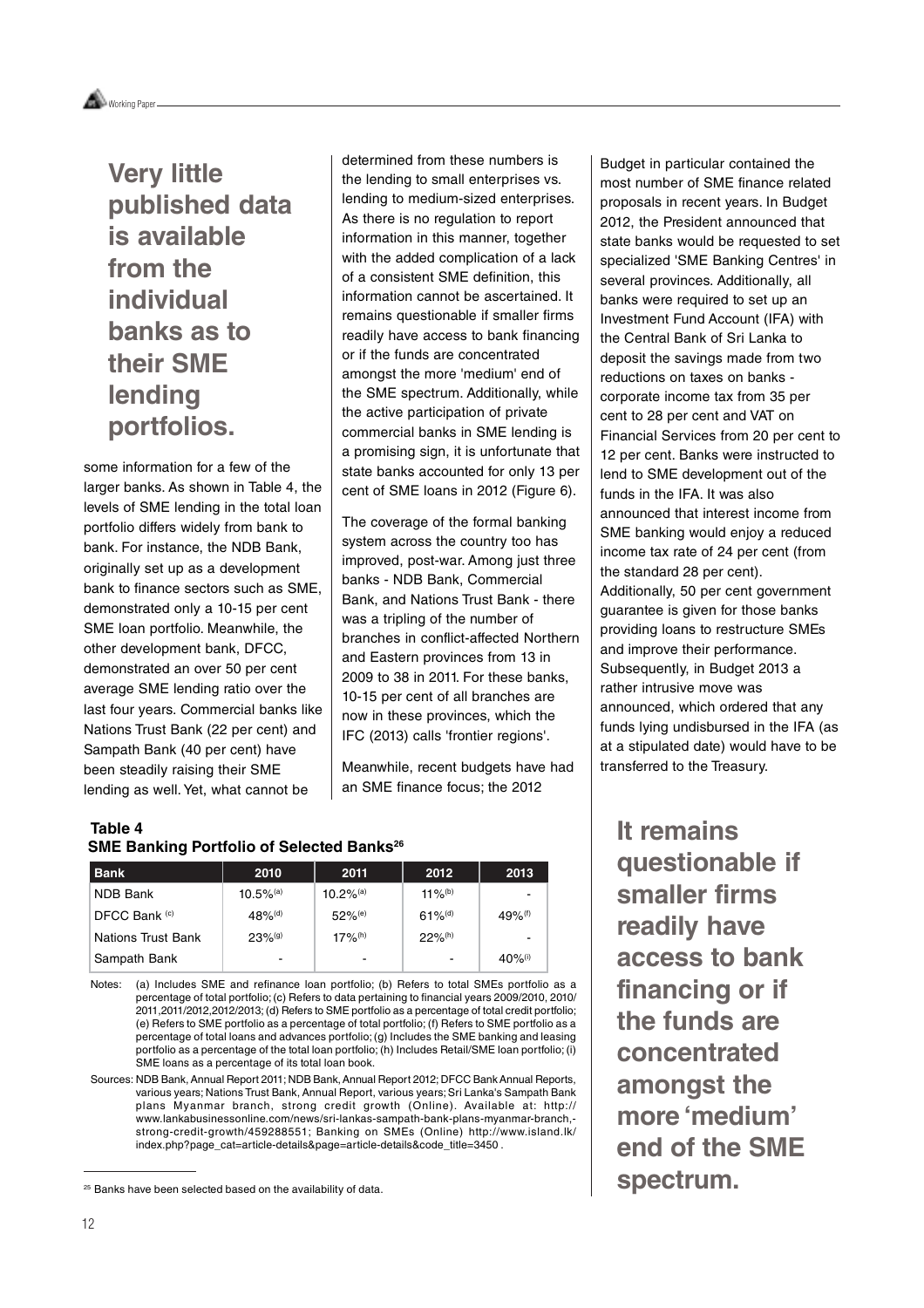## 5.Supply and Demand Dynamics Driving SME Access to Finance Challenge in Sri Lanka

### 5.1 Unpacking the Problem

As alluded to earlier, the challenges of access to finance broadly includes four sub-sets of problems, namely, availability of funds and other credit instruments, access to loan capital, cost of borrowing and management of finances. The problem of availability of funds is said to owe partly to 'intrinsic weaknesses' within SMEs and partly to the underdeveloped nature of Sri Lanka's financial markets. The lack of venture capital and equity financing options for Sri Lanka are said to compel SMEs to depend mostly on bank loans (aside from informal sources). The problem of poor SME access to funds is said to attribute to factors such as the inability of SMEs to produce collateral with proper titles, the lack of development orientation on the part of both commercial and development banks, and the lack of proper skills among SMEs to make bankable project proposals. The third problem of cost of funds is said to attribute mainly to the high risk credit profile of SMEs which inevitably lead to high interest rates being offered to the segment, while the problem of management of finances is said to attribute to several factors including insufficient equity base, high cost of finance, over-ambitious business acceleration, lack of financial management experience, nonseparation of business and private expenditure, over-expenditure on status symbols such as cars, and unexpected policy changes.<sup>27</sup>

Sri Lanka currently has a widespread network of banks covering most of the rural corners of the country. In

2011 alone, 194 new branches were opened across Sri Lanka.<sup>28</sup> Hence the problem of low SME access to credit is due to reasons that go beyond merely not having access to the country's existing banking network. It has become clear that the weak SME access to credit situation in Sri Lanka stems from both demand and supply-side factors. The authors conducted in-depth key informant interviews (KIIs), especially with senior officials of banking and financial institutions in the country, to uncover more insights on this issue. The following sections take a closer look at the findings of this.

**The problem of low SME access to credit is due to reasons that go beyond merely not having access to the country's existing banking network.**

### 5.2 Demand-side Factors: SMEs' Intrinsic **Weaknesses**

When considering the demand-side factors, the lack of collateral seems to be the most significant constraint on SME access to credit. Financial sector institutions surveyed observed that the high non-performing loans (NPL) ratio of SME customers have prompted them to demand higher collateral when giving out SME loans, in order to cover potential default losses. Banks assert that although they have tried alternatives to collateral-based lending, like cash flow-based and risk-based lending, the NPL ratio was higher for such lending and felt that collateral is necessary in order to exert pressure on SME customers to repay their loans. The banks also expressed a concern that effective credit

guarantee schemes, which would ease high default risks of the SME segment, were not available in Sri Lanka, but if introduced would improve the SME credit climate by allowing banks to lend collateral-free.

The lack of transparency and financial discipline among SMEs was considered as the second most significant demand-side factor. SMEs are hesitant to fully comply with preparing financial reports due to the fear of exposure to government regulatory matters like taxes. Tax implications appear to be causing reluctance among SMEs to disclose proper financial accounts to banks. Preparing financial reports based in a standardized manner is also a

 $27$  Ibid.

<sup>&</sup>lt;sup>28</sup> Central Bank of Sri Lanka (2012), Economic and Social Statistics of Sri Lanka 2012.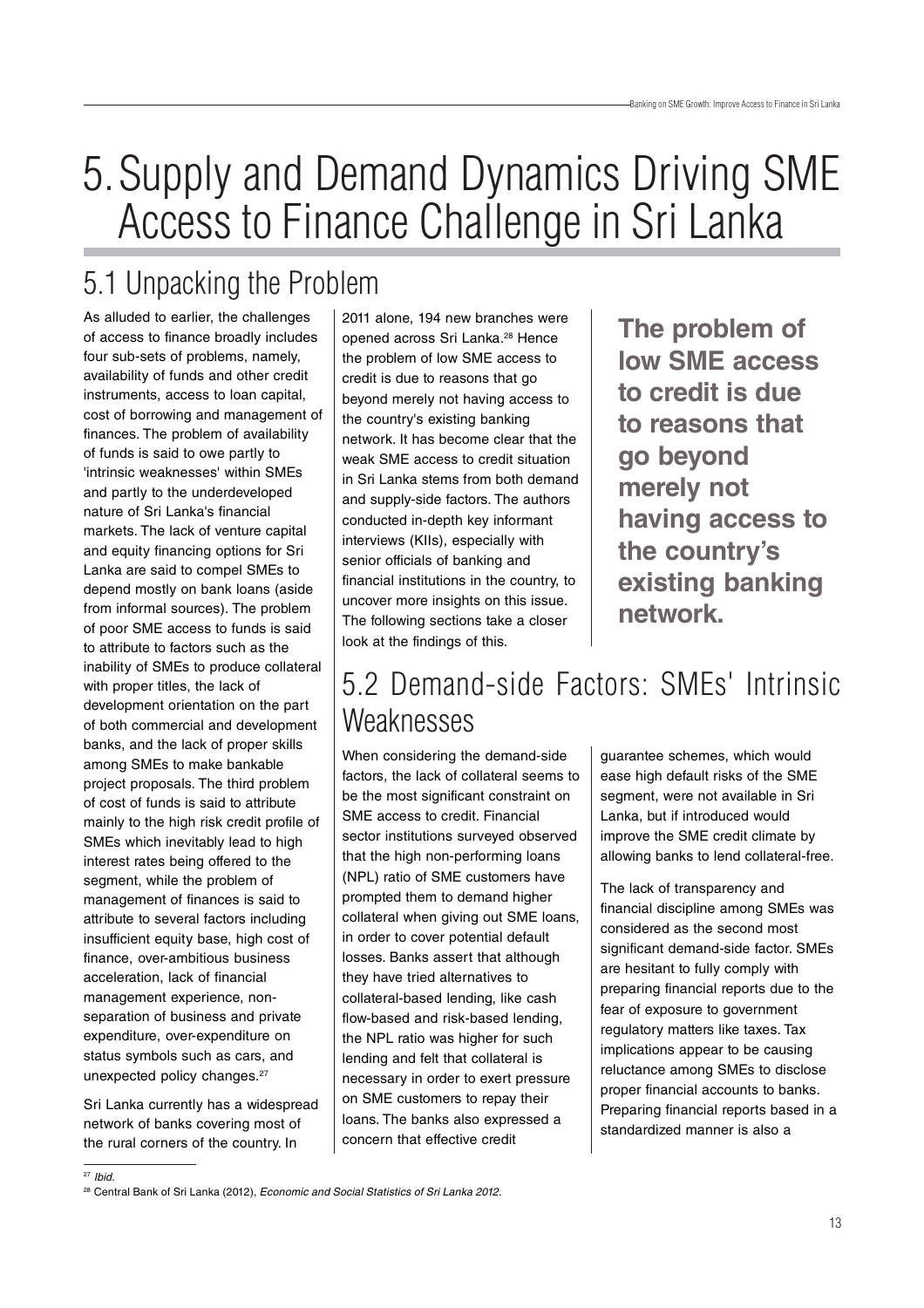

challenge for many SMEs as they do not have dedicated and large accounting and finance departments. The lack of proper financial data makes it virtually impossible for banks to evaluate the creditworthiness of SMEs and has thus constrained the amount of credit given to the sector.

SMEs often do not have a proper management or organizational structure. The enterprise could be comprised of just a handful of individuals or set up as a 'one-manshow' with no specific skilled professionals for financial management and reporting. This may be an off-putting characteristic for banks.

The lack of access to markets, market information, and effective supply chains are considered as 'intrinsic characteristics' constraining SME growth. This in turn, has an impact on SMEs' access to finance. The interviews revealed that this lack of access to markets, market information and supply chains have prevented SMEs from making better evaluations of critical business criteria such as their respective market size and market trends.

This in turn, has made SME business plans less feasible prompting banks to refrain from lending to SMEs due to inadequate and/or poorly-prepared business plans. The lack of sufficient knowledge of business practices such as the effective financial management, business planning, bookkeeping, etc., prevent SMEs from making bankable business proposals. Banks have begun making efforts to address this issue by conducting training programmes and establishing special SME centres to assist SMEs in preparing proposals. However, certain banks expressed concern that SME entrepreneurs were reluctant and unmotivated to gain such skills despite their clear importance. Moreover, the banks also believe that

there is a strong need for government attention on this matter, remarking that the banking sector alone cannot help address the challenge sufficiently. The findings of the interviews also reveal that 'intrinsic characteristics' within SMEs such as the lack of proper technology, poor quality products and labour issues not only impose major challenges on SME growth but also make SMEs riskier than other segments for banks to serve. This in turn, makes banks hesitant to lend to SMEs. Necessary measures need to be taken to overcome such weaknesses in order to minimize the risk profile of SMEs and thus make banks keener on serving the sector.

The interviews also highlighted the fact that administrative delays and difficulties in obtaining permits and licences from government institutions enforces problems for SMEs in obtaining credit because the banks are unable to provide credit without proper documentation. Most banks believe that bureaucratic procedures need to be reformed so that a speedier service can be provided for the SME sector when obtaining permits/licences.

Our findings suggest that the lack of proper insurance coverage for the SME segment is yet another critical factor limiting SME credit. Banks feel that the insurance providers of Sri Lanka seem to have given very little emphasis to the SME segment as most SMEs have been unable to obtain proper insurance coverage. The high risk profile of SMEs make banks hesitant to lend to SMEs that do not have proper insurance coverage.

The lack of proper management and leadership plans was found to be yet another demand-side shortcoming constraining SME access to credit. Most SMEs are family run businesses and there seems to be no second line of management for these businesses

(especially when the children of the SME owner are reluctant to take up the business). The banks are not in a position to lend to SMEs without a proper line of management, as any mishap to the entrepreneur would mark an end to the business, leaving banks at a loss.

Accounting firms can play a role in addressing this by assisting in financial reporting in the simplest format in order help SMEs to overcome the complexity of financial reporting. The Institute of Chartered Accountants of Sri Lanka is currently setting out a simplified version of accounting system for small enterprises to assist in financial reporting, together with the Small and Medium Practitioners (SMPs) in local areas.

Overall, banks are of the notion that SMEs are substantially riskier than other enterprises and the cost of servicing this segment is higher. Recovering non-performing advances/loans from SMEs is costly and burdensome. SMEs are also seen to be more vulnerable to shocks as they do not possess adequate financial resources to weather difficult periods.

**The lack of access to markets, market information, and effective supply chains are considered as 'intrinsic characteristics' constraining SME growth.**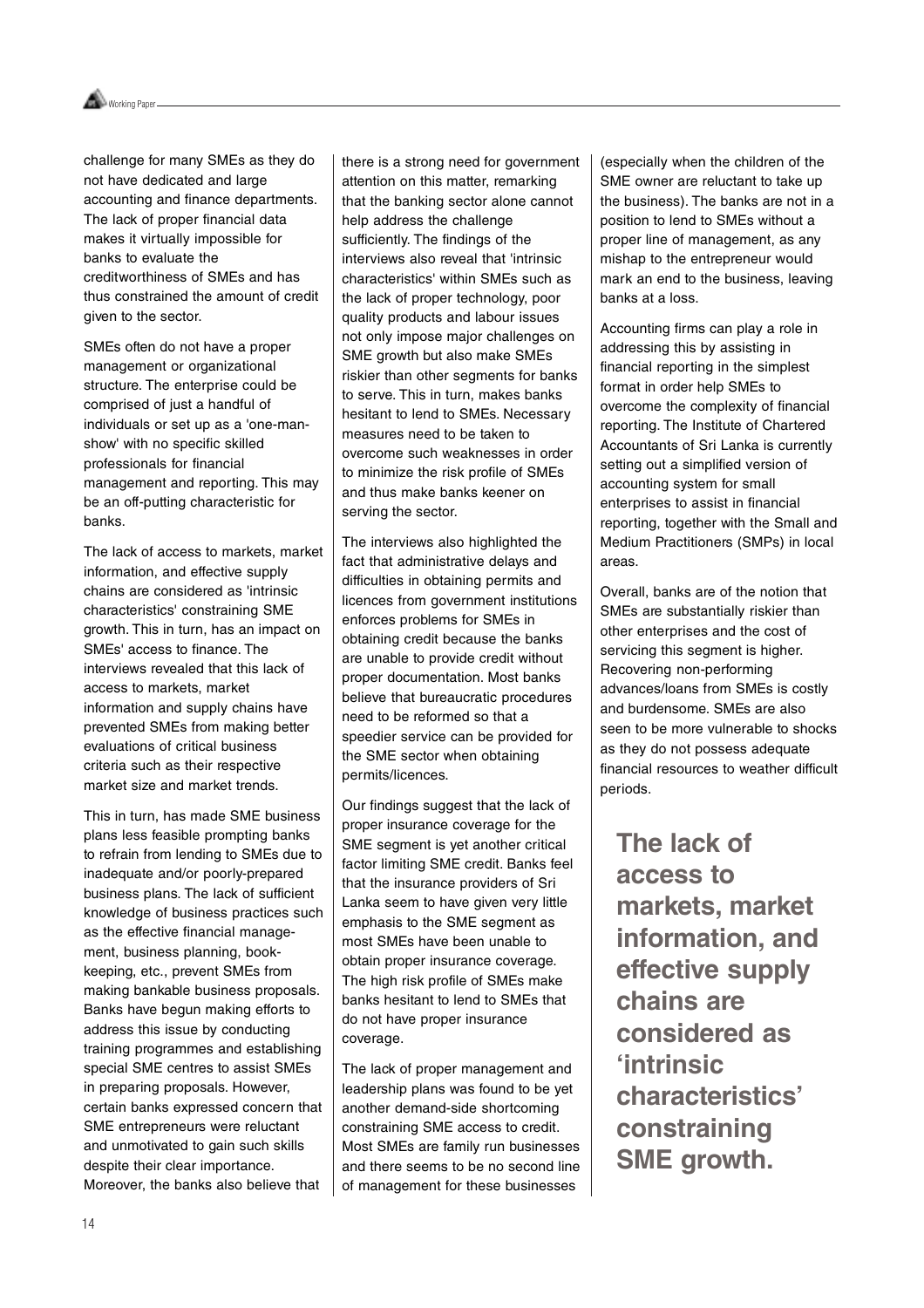### 5.3 Supply-side Factors: Limitations within the Banking Sector

The KIIs revealed several constraints within the financial sector itself that hinder SME access to credit. Majority of the banks interviewed stated the lack of effective government support and/or incentives given to the banking sector for promoting SME lending as a key factor limiting SME credit. The banks stated that the extremely risky nature of the SME market makes it difficult for banks to serve the segment and that, incentives were needed to make it worthwhile for them to serve such a risky market. This was a surprising observation given the number of concessionary and SME-specific loan schemes available in the market, particularly those refinanced by the Central Bank of Sri Lanka or international development agencies. Banks expressed their disappointment in the current refinance facilities provided by the government as they were found to be ineffective and unprofitable for banks. They also felt that the government needs to take a more proactive role in providing necessary credit lines for SME lending. As the IPS survey revealed, the respondents cited reasons like poor credit history, weak past financial performance and management, and risky/weak market potential to be the main grounds on which loans were turned down by banks. So, clearly, banks do have to battle significant challenges with SMEs' credit worthiness.

The lack of staff that is skilled in SME lending emerged as a critical supplyside constraint. SME lending is a service that calls for a different kind of banking approach. A more analytical, patient, and small business-oriented banking attitude is required for SME lending. SME bankers require more training in handling SME customers

than a normal corporate customer since SMEs do not possess the capacity to produce reports on tight deadlines set out by the banks. Moreover, it was highlighted that staff in branches rarely have time to attend to SME customers as they are preoccupied with achieving strict monthly targets. Hence, there seems to be a lack of staff in banks that can and are willing to attend specifically to SME customers and provide a specialized service to them.

Banks are often ultra-cautious when it comes to SME clients, owing to information asymmetry and lack of understanding. Often, a key reason for default among the SME segment is poor credit origination, i.e., credit evaluation that has not correctly ascertained the applicant's background, project potential, and economic conditions.

#### **Box 2: Methods and Criteria for Bank Loan Appraisal**

There are two major appraisal methods for loan applications -transaction lending and relationship lending. The main difference between the two methods is that the former is primarily based on quantitative data (e.g., financial statements, bank accounts, credit scores, size of equity, assets and cash flow prediction) while the latter is based on qualitative data (e.g., management skills, leadership, owners' characters, banking relationship, reputation and quality of human resources). In practice, particularly in developing countries in Asia and the Pacific, these two methods are often used by commercial banks in a mixed way to fit in with their unique operating environment. The World Bank's global survey on the banking sector reveals that banks consider specific factors in evaluating commercial loan applications. In general, the following criteria are used: (a) Financial assessment of the business; (b) Firm's credit history with the bank; (c) Characteristics of the firm's owner (age, sex, leadership, managerial skills etc.); (d) Purpose of the loan; (e) Collateral; (f ) Firm's credit history from a credit registry; and (g) Size of the loan.

**Banks are often ultracautious when it comes to SME clients, owing to information asymmetry and lack of understanding.**

Source: ESCAP, 2012.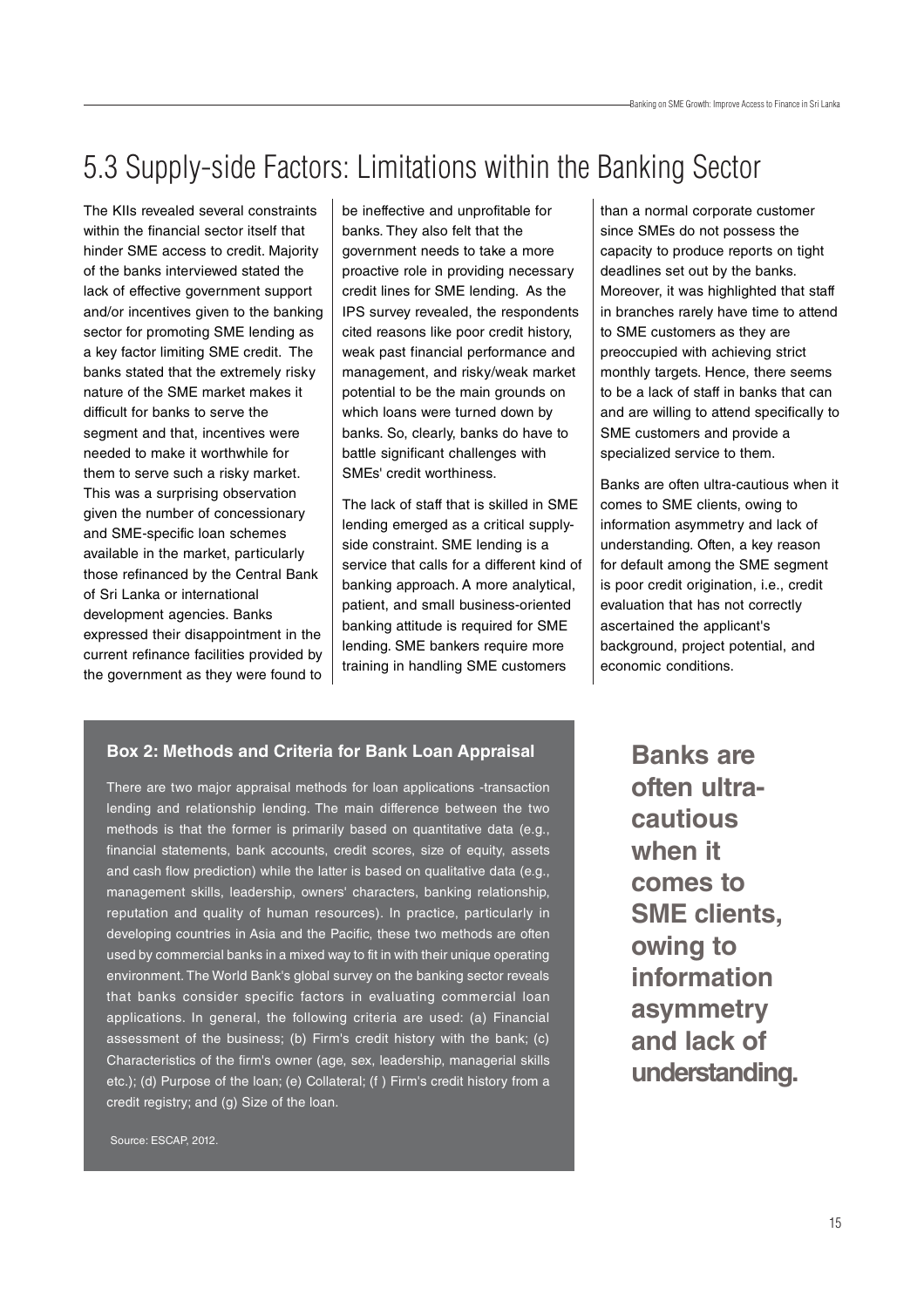Working Paper

The findings also underscored that financing facilities provided for the SME segment in Sri Lanka seemed to be limited predominantly to loans, leasing and pawning. The lack of diverse and innovative banking products and services aimed at startups and small businesses are limited, often non-existent, in Sri Lanka's financial markets. The limited range of SME-focused or SME-friendly financial products offered seems to be a factor constraining SME credit.

The banks also expressed concerns about the policies adopted by the government with regard to financial markets such as imposing credit ceilings and high interest rates as a constraint on SME lending. The banks believe that a favourable financial environment with less interruption is needed so that they will be at a position to follow strategic plans to promote the SME sector. The cost and time taken to deal with policy changes are said to take away time

and effort from serving the SME market, as most often than not, banks are found to be preoccupied responding to ad-hoc policy changes rather than following systematic plans.

So, as the preceding sections have amply demonstrated, the access to finance challenge in Sri Lanka is multifaceted, and has both demand and supply features. The paper now turns to some possible policy interventions to tackle this.

## 6. Policy Options

The study now attempts to explore some policy options in tackling this issue. This section first provides two overarching areas, which if addressed can significantly improve the access to finance climate for SMEs - reorienting the banking system towards SME lending and addressing the information asymmetry that exists. This section then goes on to put forward a few specific mechanisms that could be considered for adoption and also provides case studies of interesting mechanisms adopted by other countries.

### 6.1 Policy Options - Overarching Measures

6.1.1 Re-orienting Financial Institutions towards SME Lending

Banks' discriminatory behaviour towards SMEs is quite rational. From their point of view, the scarcity of credit in most developing economies (savings-investment gap) means there is less incentive to seek out SMEs when larger and more qualified clients are available. Banks often find

that dealing with SMEs incur higher transaction costs because the credit monitoring process requires more capacity at the local branch level, and this is further complicated by the poor financial management and accounting systems of many SMEs that was highlighted earlier. The underdevelopment of risk management skills related to SME lending has contributed to this continued disincentive among banks to lend to SMEs.

#### **Figure 7 Banker's Traditional Interest in SME Lending**

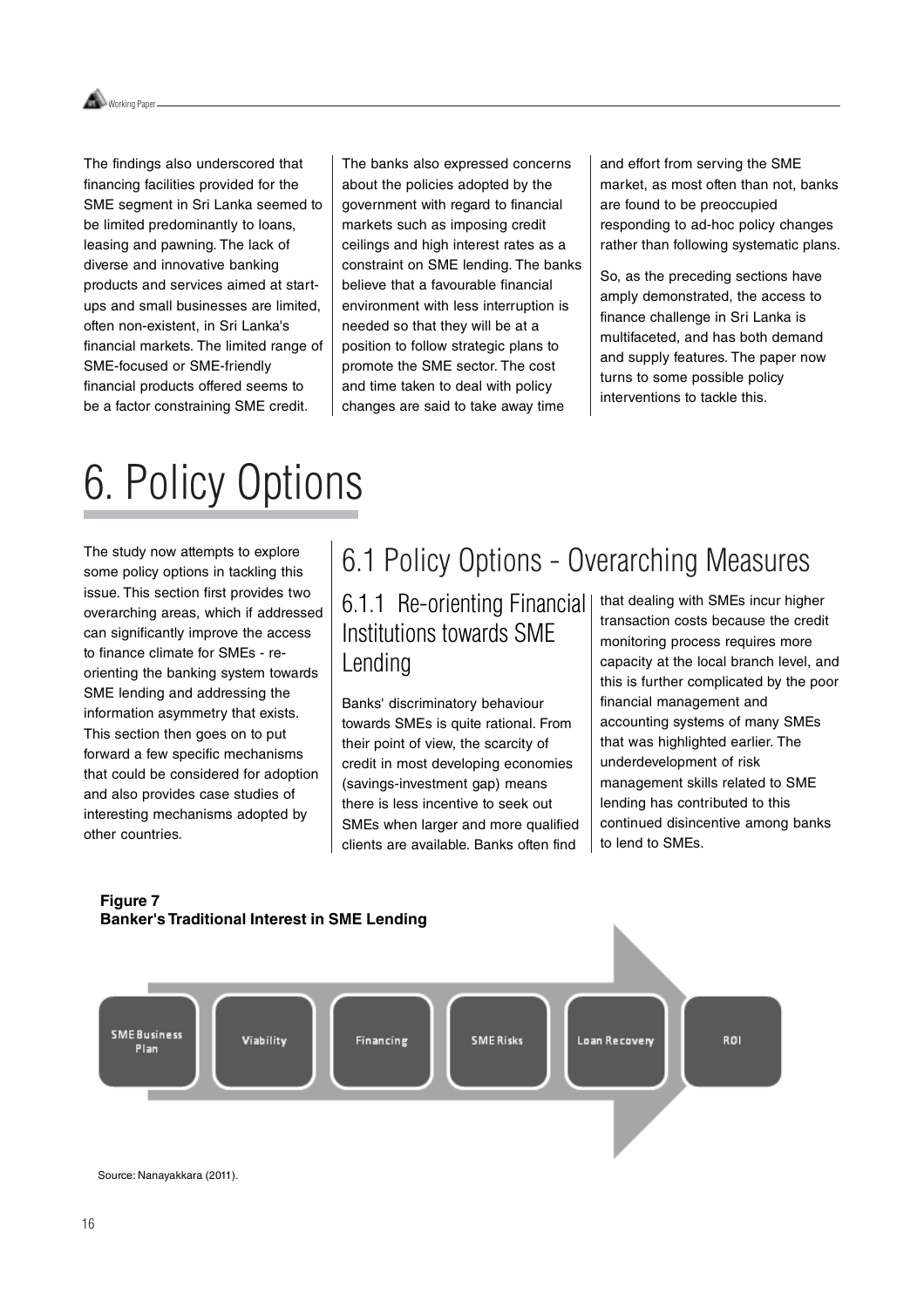Even though there has been a recent shift in the focus of banks (especially in Sri Lanka), from large corporates to a newer, smaller, but yet lucrative, segment of SMEs, the banking procedures and practices carried out by Sri Lankan banks seemed to have not changed accordingly to best suit the new SME focus. Nanayakkara (2011) reckons that the traditional banking functions practised in Sri Lanka involving SME financing do not help in promoting SME lending.29

Nanayakkara (2011) goes on to state that SMEs, who are most often than not, unskilled in preparing business plans find themselves unable to complete even the first step of the traditional banking process and often do not succeed beyond the first step of the process (see Figure 7). The high rate of failure of SME applications at the project viability stage is said to owe mainly to the inability of bank staff in accurately assessing the business proposals as they lack entrepreneurial skills to assess the projects.30 Most loan applicants are start-ups with no prior financial statements, thus SMEs lack the necessary records to prove their financial strength. It remains questionable if SMEs should be evaluated based on the same criteria imposed by traditional banking procedures.

Given the inability of the traditional banking procedure to meet the demands of the SME clientele, the need to streamline Sri Lanka's banking procedure to best suit SME customers is essential.

Banks and other financial institutions need to develop more SME-friendly products, services and processes, develop comprehensive risk

management skills and improve information transparency. Increasingly, these institutions would have to move towards offering nonfinancial assistance to SMEs as well helping them with capacity-building to enhance their profitability. It is with this in mind that Budget 2012 proposed a special SME bank branch (known more commonly now as 'SME centres') to be set up by each state bank in all districts. This has already commenced with the specialised SME Banking Centres set up by Peoples' Bank. Even though these measures were taken in the right direction, the effectiveness of it is uncertain. Interviews conducted by IPS with leading banks unveiled the difficulties faced by such banks in establishing SME centres. The banks (including state banks) revealed that they are constrained by the lack of financial and human resources to run these SME centres.

Sri Lanka's recent efforts can learn from the examples in Pakistan and Malaysia. The SME Bank of Pakistan offers a range of business development services in the areas of marketing, accounting, product design and business planning. The SME Bank in Malaysia (also known as the Bank Perusahaan Kecil & Sederhana Malaysia Berhad) provides advisory services to SMEs including entrepreneurship-training programmes to complement loan products.31

### 6.1.2 Improving the Bank-SME Relationship

Despite successive efforts of governments to increase availability of bank loans to SMEs, the lack of understanding between banks and

**Banks and other financial institutions need to develop more SME-friendly products, services and processes, develop comprehensive risk management skills and improve information transparency.**

SMEs often holds this back. For instance, banks may not appreciate the SMEs' dire need for quick capital, while SME owners may not understand bank policies and procedures when it comes to SME lending and mitigating risk. While SME development practitioners and policy makers may craft certain programmes and strategies, their efforts may be frustrated when applied in practice. PFIs and other intermediaries may lack either the incentive or the competence to build and sustain bank-SME relations. Banks may often be more interested in focussing on their standard loan products rather than special SME ones. To bridge these gaps, communication and awareness creation are important, for both SMEs and banks on a sustained and ongoing basis. For example, a

<sup>29</sup> Nanayakkara, G. (2011), "Enhancing the Capacity of Banks to Shaping Development of SMEs". In: Association of Professional Bankers Sri Lanka. 23rd Anniversary Convention 2011: Banking Foresight- Shaping Integrated Development.  $30$  Ibid.

<sup>31</sup> Bank Perusahaan Kecil & Sederhana Malaysia Berhad (2012),"Corporate Info", Kuala Lumpur. Available at www. smebank.com.my/web/guest/home.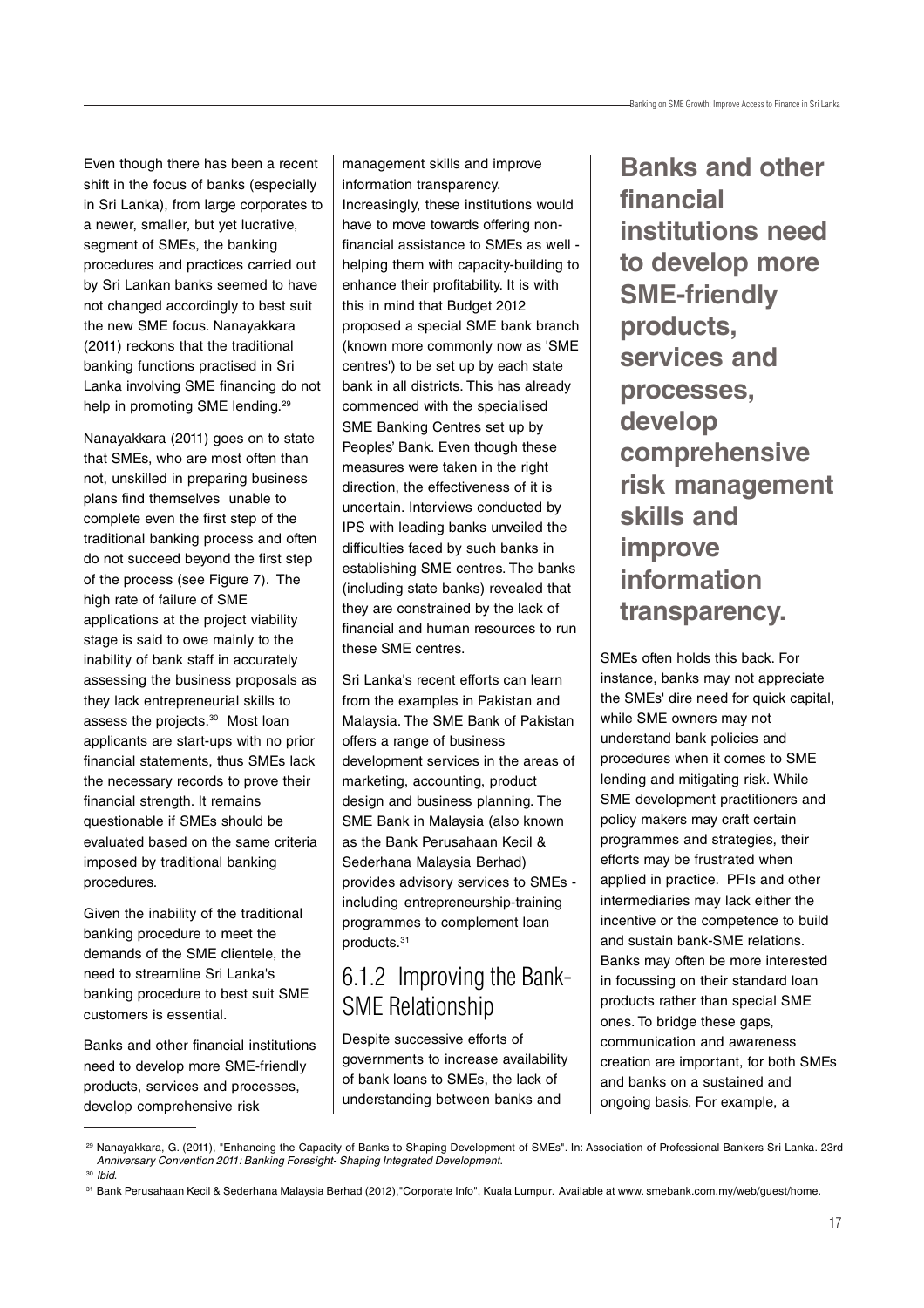

research programme has been conducted in Sweden since 1999 to foster better relationships between banks and SMEs through interactions and information exchange between the two groups: (a) banking representatives, SMEs, auditors and tax authorities; and (b) academic representatives<sup>32</sup> (European Commission, 2007). Another example involves the SME Centre for Asia in the Philippines, which provides a training framework for financial institutions dealing with the SME sector, comprising seminars, exhibits and a venue for banks to build linkages with SME entrepreneurs . 33 As part of the National SME Policy's access to finance pillar or a future SME development programme of an aid donor, there can be a comprehensive training and capacitybuilding module that is implemented. It is recommended that such a module must include the following components: 1) researching and identifying the training needs and existing knowledge materials (locally and globally); 2) Adapting suitable training materials and preparing training modules; 3) pilot testing/field testing of training packages with a sample of selected banks; 4) conducting training-of-trainers programmes and building training capacity within the banks itself; 5) make training material freely available online and/or offer a structured online e-learning course to reduce manpower and financial costs of scaling up training island-wide.

### 6.1.3 Reducing Information Asymmetry

One of the main underlying drivers of the access to finance challenge for

SMEs is the asymmetry of information, which impinges on the banks' ability to discern the creditworthiness of SMEs. On one hand, it is too costly and inefficient for individual lenders (banks) to collect this information while on the other, SMEs usually lack financial administrative skills to provide this information, or may even lack the basic knowledge about what type of information should be prepared. This creates somewhat of a market failure.

Addressing this can be a two-step process that happens simultaneously. Firstly, SMEs need to learn to get better at providing the kind of critical information that banks need when making assessments about creditworthiness. This goes back to the discussion on 'SMEs' intrinsic weaknesses' like transparent bookkeeping, credible accounting, business planning, etc. The help of banks, regional chambers of commerce, as well as national accounting and auditing bodies can help in this. The government, along with national accounting bodies like CA Sri Lanka would need to look at the regulatory climate related to SMEs accounting, and see what bearing does changes to accounting standards adopted nationally and internationally have on SMEs.

Policy intervention is also required to ensure that banks and financial institutions are more transparent and responsible in their lending terms and conditions. At several Private-Public Dialogues (PPDs) hosted by The Asia Foundation that IPS participated in, many SME owners cite the difficulties they have with understanding the "small print" of the loans they obtain.34 This was especially true of

SMEs in the North and East. Due to years of conflict and isolation, many potential borrowers in the North and East struggle with lower levels of financial literacy than borrowers in the rest of the country. Throughout the PPDs, many of the participants were often unable to understand the nuances of interest rate calculations and payment formulas, and accused the banks of imposing "hidden interest rates". Much of this is attributable to the lack of transparency in some banks' lending practices, and is a clear case for simplifying the procedural aspects of SME banking, while safeguarding the interests of the banks.

The second aspect of this is the need to introduce mechanisms like SME credit scoring, which will be dealt with in the next section.

**Due to years of conflict and isolation, many potential borrowers in the North and East struggle with lower levels of financial literacy than borrowers in the rest of the country.**

<sup>32</sup> European Commission (2007), Transparency and Dialogue: Final Report, Enterprise and Industry Publications. EC: Brussels.

<sup>33</sup> SME Centre for Asia (2011), "Programs & Services', Makati City, the Philippines. Available at www.smecenterfor asia.com/programs-services.

<sup>34</sup> Wijesinha, A. (2010), 'Access to Credit: Critical Issue for Conflict-Affected Enterprises', Talking Economics, http://www.ips.lk/ talkingeconomics /2010/10/07/ access-to-credit-critical-issue-for-conflict-affected-enterprises.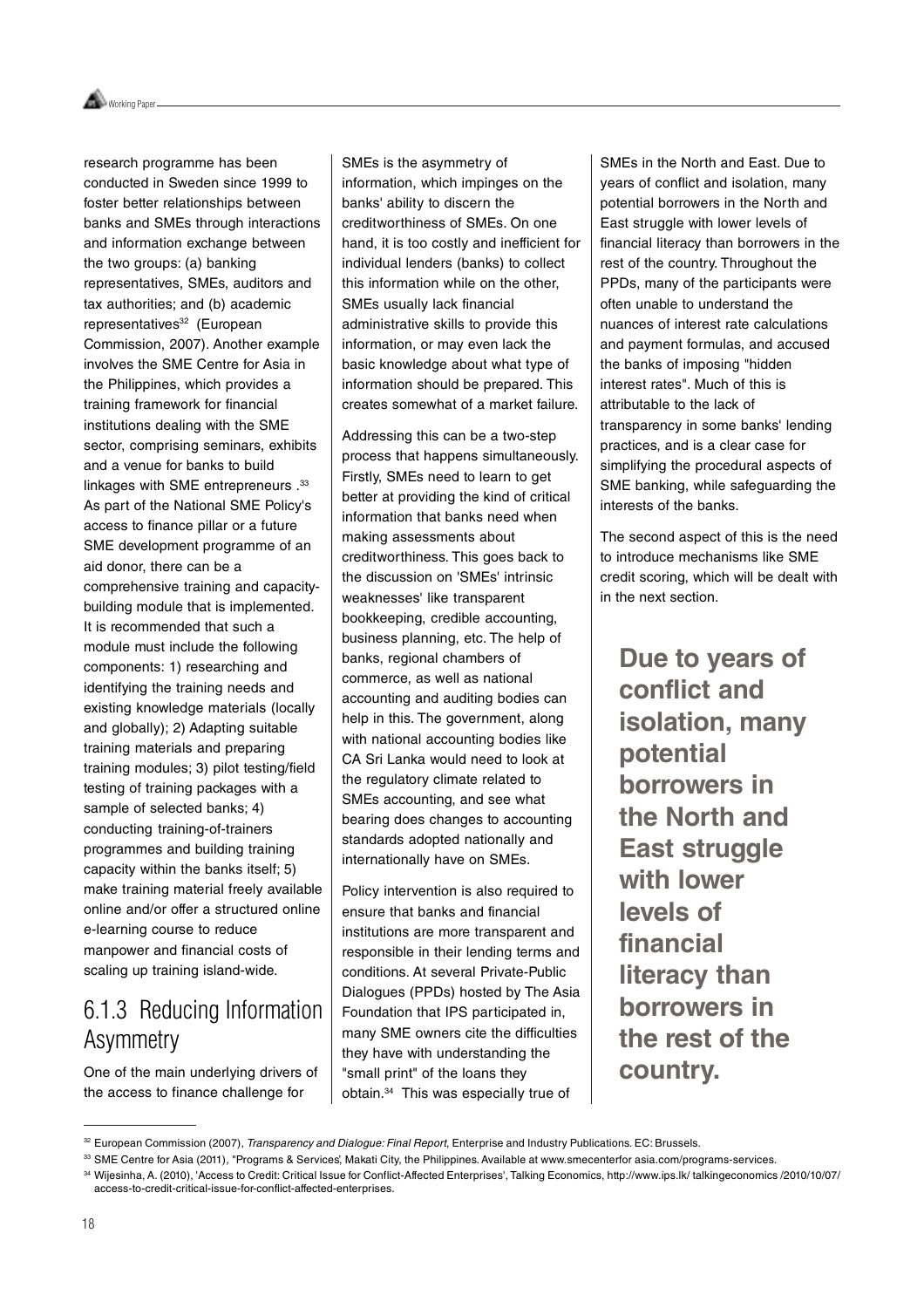### 6.2 Policy Options - Specific Mechanisms 6.2.1 Credit Guarantee Schemes

A key characteristic of SME lending is the relatively higher level of risk and transactions cost. An IFAC-Banker survey found that lenders do not value information industry trends and clients' business plans nearly as much as they do cash flow statements, collateral and transaction histories.<sup>35</sup> As Storey (1994) observes, SME lending is characterized by asymmetric information; principal-agent issues; higher objective risk; costly monitoring; etc. In order to deal with these challenges, specifically credit risk and information asymmetry, a tool often used is Credit Guarantee Schemes (CGS). This helps to dampen the risks associated with SME lending by sharing it between the government, the lending institution and the borrowing firm.

Rather than successive rounds of concessionary credit lines, CGS are regarded as long-term mechanisms for SME support by cushioning banks from the risks associated with lending to small businesses. These schemes help entrepreneurs to secure both short-term and long-term credits with less collateral or even without collateral. Another policy objective of the schemes is to provide an opportunity for banks to learn more about SMEs - their problems and operations - and to help improve handling of their SME loan portfolios. Through their direct association with SMEs, financial institutions can gradually learn how to lend independently to SMEs.

As uncovered during the KIIs with bankers - and is no doubt a common feature globally - inadequate collateral is a serious issue for lending in the SME sector in Sri Lanka, because banks are traditional and risk averse in their lending, and are strongly collateral-conscious. CGS has the objective of absorbing part of the loss resulting from the default of a bank loan. It reduces the risk of a lender, serves to improve the supply of credit, and facilitates the smooth operation of the loan market. The interviews conducted by IPS with the banking sector of Sri Lanka confirmed the notion that the banking sector is dissatisfied by the credit guarantee schemes (CGSs) that have been introduced in the past. But they unanimously agreed that a profitable CGS has the ability to bolster SME access to finance.

Against this backdrop, it is useful to look at some examples of CGS from the Asian region, particularly Malaysia, Thailand, India, Pakistan and Korea.

In Malaysia, the CGS offered by the Credit Guarantee Corporation (CGC) enables viable SMEs without or with minimal collateral and no track record, to gain access to financing from financial institutions.<sup>36</sup> Further, the SME Credit Bureau established in 2008 by the CGC (and supported by Dun & Bradstreet, UK) enables SMEs to be aware of their own credit standing and identify critical areas for improvement that will enhance their creditworthiness. It also provides

banks with trade information and probability of default of a company.

In Thailand, the Small Business Credit Guarantee Corporation (SBCG) is responsible for the Small Industry Credit Guarantee Fund that provides credit guarantees to unsecured parts of a loan. Three guarantee schemes are functional - a normal scheme which guarantees unsecured loans between 10-40 million baht, a risk diversification scheme where financial institutions and SBCG share the risk of loans provided, and a loan guarantee scheme which guarantees up to 10 million baht and payment of up to 10 million baht for a term of 7 years.

In India, the Small Industries Development Bank (SIDBI) has a credit guarantee scheme that provides financial and deferred payment guarantees to its MSME customers. SIDBI, together with India's Ministry of MSMEs has created the Credit Guarantee Fund Trust for Micro and Small Enterprises (CGTMSE). This fund encourages lending institutions to emphasize the firm's project viability and extend credit based on primary assets rather than secondary collateral. Thus, CGTMSE covers collateral free loans up to 1 Crore (approx. US\$ 200,000) to new and existing SMEs and also provides rehabilitation assistance to the lender, should factors go beyond management's control.

In Pakistan, the SME Credit Guarantee Fund (CGF) incorporated in 1984 as a public-private partnership company operates as a subsidiary of the Small and Medium Enterprises Development Authority of Pakistan. The fund was initially endowed by pooling equity

<sup>35 &</sup>quot;ACCA, CGA and CPA Australia (2009), Access to Finance for the Small and Medium Sized Enterprises Sector, Evidence and Conclusions.

<sup>36</sup> University of Malaya (2009), 'The Development of Corporate Credit Information Database and Credit Guarantee System: Final Draft Report 2009", University of Malaya: Malaysia.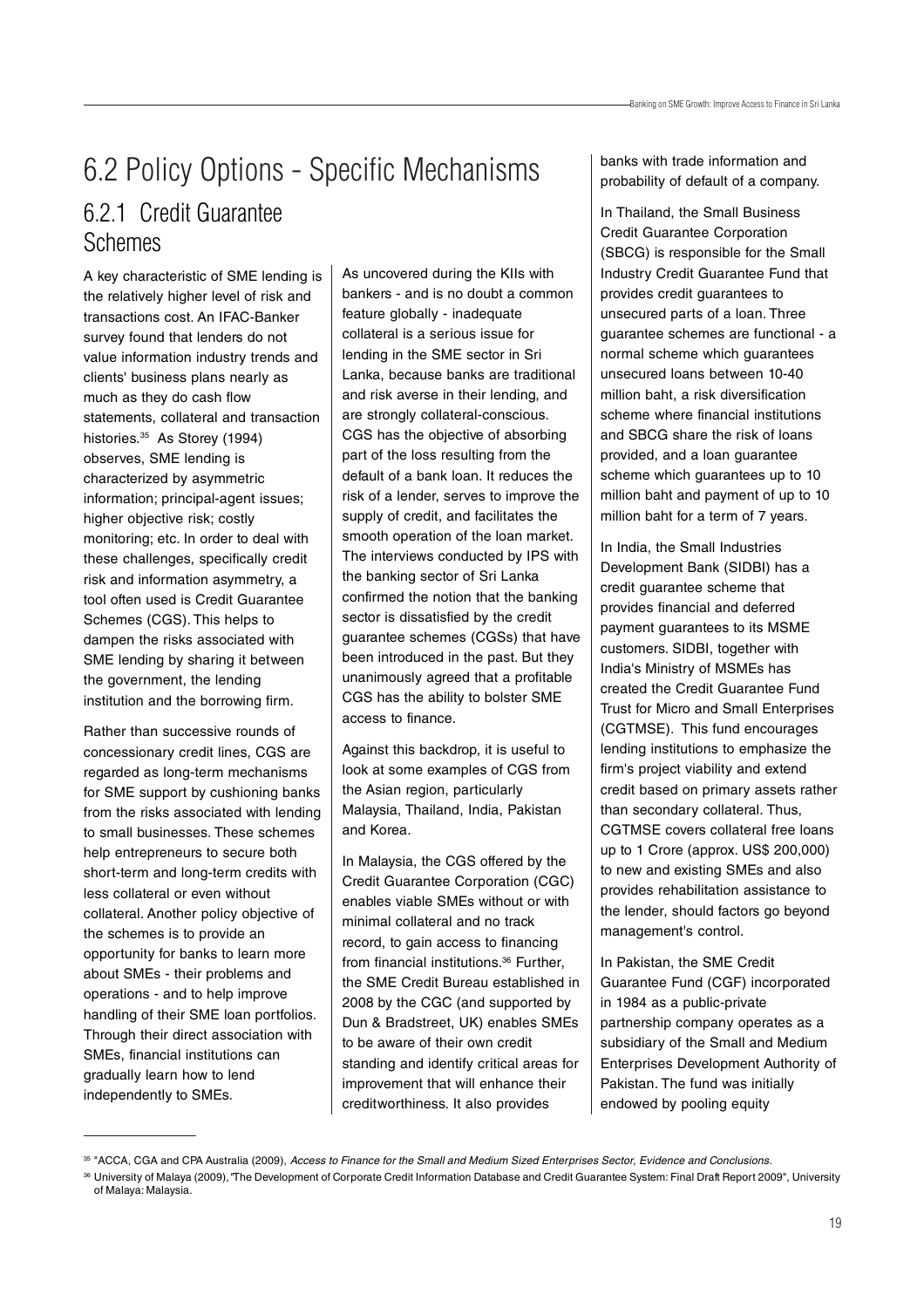Working Paper

investment of Pakistan Rs. 10 billion by the Government and partner banks on a 1:1 basis. Funds are invested in deposits and securities and returns are used to meet the operational expenses and offset subrogation losses. The upper limit of guarantee exposure may be up to 10 times that of the endowment fund (e.g., Pakistan Rs. 100 billion). The Pakistan CGF operates different schemes - some offer guarantees with as much as 20 per cent required from the SME as collateral to zero per cent from the SME depending on the specific needs of disadvantaged regions and sectors.

Korea has what is widely regarded as one of the most successful CGS in Asia. Korea established the Korea Credit Guarantee Fund (KCGF) (later renamed as Korea Credit - KODIT) in the very early stages of SME development. To capitalize the KCGF, the government enacted the Korea Credit Guarantee Fund Act, mandating that all banks in Korea contribute 0.5 per cent of their outstanding loans to the fund (reduced to 0.225 per cent in later years). SMEs approach KODIT to obtain a guarantee on a potential loan from a commercial bank, after which KODIT analysts conduct an assessment of the application (creditworthiness check, site visit, interview with entrepreneur, etc.), issue a credit rating and offer a certain loan guarantee percentage (could be as much as 90 per cent). The ceiling of the guarantee could be up to US\$ 3 million, and in some special cases up to US\$ 7 million (in sectors designated by the Financial Services Commission of Korea in line with government policies to promote

exports, green growth projects, etc.). KCGF's success is evident in the increase in loans to SMEs, from 35 per cent of total loans prior to 1975 to 77 per cent at present.<sup>37</sup> Meanwhile, to further strengthen SME lending at the 'Bottom of the Pyramid', the government introduced 16 regional Korea Credit Guarantee Foundations (KCGFs) since 1996, followed by the Korean Federation of Credit Guarantee Foundations in 2002 to provide re-guarantee services to the KCGFs. The 16 KCGFs assist in providing finance for promising micro and SMEs as well as consulting services to address technology and managerial skill needs.

There is an urgent need for Sri Lanka to establish a CGS and a national institution for it - an SME Credit Guarantee Fund (SCGF). The institution ought to be separate from the Central Bank of Sri Lanka and function independently. Capital (funding) for it can come in part from the government and in part from private commercial banks. The SCGF ought to have multiple regional branches to cater to SMEs where they are located and in line with the government vision of developing 'lagging regions'. Like in KODIT and other examples, qualified analysts, ideally graduates from a business administration or management

background, must staff it. The SCGF can provide between 75 - 90 per cent of loan coverage for an SME seeking a loan facility, which is offered following a credit rating exercise done by it and possibly also using credit information from the Credit Information Bureau that already exists in Sri Lanka.

Moreover, a critical aspect that determines the success of CGS - and particularly evident from the Korean case - is that the system must be supported by an adequate branch outreach and human resource capacity. Without these, the ability to attain a reasonable portfolio scale and the ability to fully assess loan applications is limited. As suggested by Oehring (1995), credit guarantee schemes will only function successfully on the existence of certain factors: (i) if they are part of the national private sector (including banks); (ii) if there are no restrictions regarding the origin of funds used for the scheme; (iii) income from fees and investments cover the cost of running the scheme; (iv) guarantees are granted only to financially sound projects and companies; and (v) the schemes consist of backup programs that provide training, professional advice, and other services.<sup>38</sup> These must be incorporated into any design of a CGS in Sri Lanka.

### 6.3 SME Credit Scoring and Credit Information

The credit history of SMEs is an important piece of financial information that can help bridge the information asymmetry and default risk problems that often drive the access to finance challenge.

IFC (2010) defines credit scoring as a mathematical technique that uses historic credit data to predict a future outcome, typically the probability of default.39 Wells Fargo, a leading bank in the United States, pioneered the

<sup>&</sup>lt;sup>37</sup> Author's interview with KODIT's head of international affairs, December 2013.

<sup>38</sup> Oehring, E. (1995), "Credit Guarantee Schemes for the Small Business Sector". In: Brugger. E. A., Rajapathirana. S. (Eds.) 1995, New Perspectives on Financing Small Business in Developing Countries, San Fransisco: ICS Press.

<sup>39</sup> IFC (2010), Scaling-up SME Access to Financial Services in the Developing World.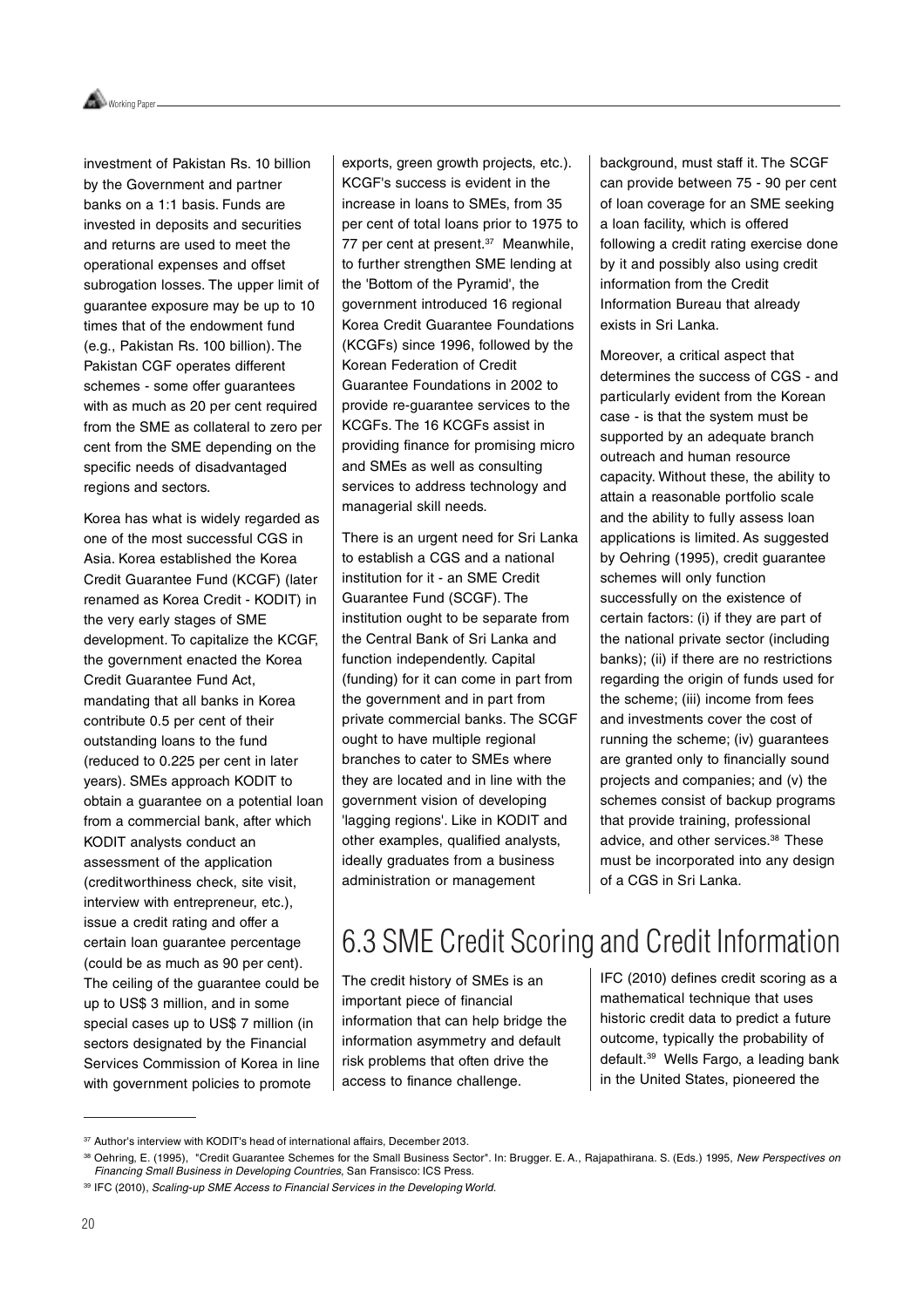use of credit scoring systems for SMEs in 1992.<sup>40</sup> The automated credit reports and scoring enabled the bank to provide a cost-effective service to its SME clientele. Credit scoring involves the process of granting a score to an individual/ individual business based on parameters such as length of time in business, nature of business, length of time with bank etc. The traditional banking process as depicted in Figure 7, typically involves banks evaluating the creditworthiness of SMEs based on financial data. As discussed in the previous sections of the chapter, asymmetric information due to the lack of proper financial data with regard to SMEs make it impossible to evaluate their creditworthiness based on traditional appraisal methods. Hence the credit scoring method can be used to evaluate the creditworthiness of SMEs and can help in overcoming information asymmetry.

The process of SME credit scoring typically consists of a number of factors: a comprehensive assessment of the overall condition of an SME; a review of the financial condition and several qualitative factors that have bearing on the creditworthiness of an SME (e.g., management skills; and reputation and goodwill); a composite appraisal/condition indicator and size indicator; classification of an SME, based on industry and size, for comparison against peers; characteristics of leadership quality; and tools that enhance the market standing of an SME among trading partners and prospective customers (e.g., technologies, patents, production facilities, knowledge, distribution channels, etc.).

These models are already prevalent in the East and South East Asian region. A study showed that more than 70 per cent of financial institutions surveyed in ASEAN economies have implemented some form of rating or scoring for SME loans. Banks in some ASEAN economies were able to increase loans to the SME sector by 61 per cent by 1995 since the introduction of credit scoring in 1992.41

The KIIs conducted with banking sector officials in Sri Lanka underlined the fact that the top management of banks was aware of such innovative tools. Yet, what seemed to be lacking was the confidence to courageously embark on such schemes due to the typical risk-averse nature of Sri Lankan banks. Even though it is unlikely that Sri Lankan banks would rely solely on a credit score to make a lending decision, these models can be deployed as a pre-screening tool to determine which applications to investigate more thoroughly and which applications to reject completely. They could reduce the average time spent on processing applications and the cost of acquisition - two key factors that limit banks from lending to the SME segment.

However, it should be kept in mind that several challenges which are unique to developing countries make the execution of credit scoring challenging. The 'Access Finance' Newsletter (World Bank, 2006) identifies four challenges in adopting Small Business Credit Scoring (SBCS) in Developing Countries:42

- 1. Limited availability of timely, accurate and reliable data in credit bureaus and similar data registries
- 2. Poor record management and MIS systems in financial institutions
- 3. Significant investment cost to develop SBCS tools
- 4. Bank's reluctance to share information on SME customers among peers.

A possible jump start developing countries can employ is the 'pooleddata' model, by obtaining detailed SME portfolio data from a number of lenders. This method is a low cost alternative to custom built models. Recent research by the World Bank and the Fair Isaac & Company in several Latin American countries such as Colombia and Mexico, demonstrates the feasibility of such pooled data SBCS solutions.

In terms of structuring a credit rating scheme, Sri Lanka can learn from neighbouring India. India's Performance and Credit Rating Scheme, a program that rates small scale industries was formulated in consultation with the Small Industries Associations, the Indian Banks' Association and various credit rating agencies including Credit Rating and Information Services of India (CRISIL), Investment Information and Credit Rating Agency of India Limited (IICRA India), and Dun and Bradstreet. The rating agencies combine an evaluation of the performance and creditworthiness of the enterprise and include parameters that measure operational, financial, and business and management risks. Even though each enterprise is responsible for paying

<sup>40</sup> Ibid.

<sup>&</sup>lt;sup>41</sup> UNCTAD (2001), Improving the Competitiveness of SMEs in Developing Countries: The Role of Finance to Enhance Enterprise Development, New York and Geneva, 2001.

<sup>42</sup> World Bank (2006), Access to Finance Newsletter.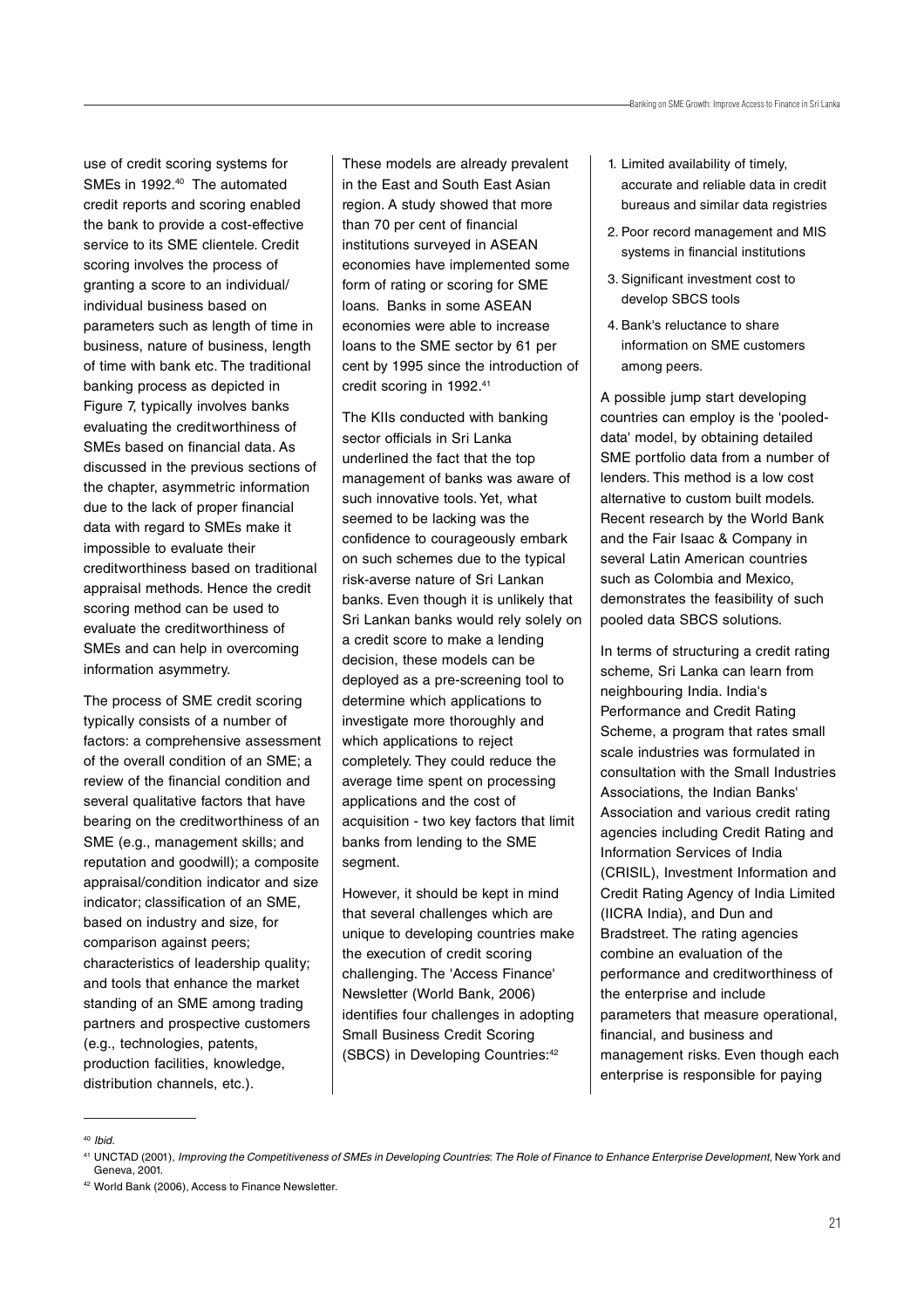Working Paper

the special "small-scale industries fee" set by each credit rating agency, the Ministry of Micro Small and Medium Enterprises subsidizes 75 per cent of the fee charged. Further, the Ministry funds an initiative to create awareness amongst MSMEs about the strength and weaknesses of their existing operations and provides them an opportunity to enhance their organizational strengths. The ratings have improved access to banking finance by at least 20 per cent of rated clients, and collateral requirements have decreased by 10 per cent of rated cases.43

Businesses with both the highest operating performance and financial stability are entitled to a reduction of 100 basis points (1 per cent) from the annual interest rate on their borrowing if they participate in the credit rating scheme, while those with strong performance and stability are rewarded with a reduction of 0.5 per cent (Petkar, 2010).

### 6.4 Business Development Services to Address Access to Finance Challenges

As highlighted in Section 5.2, SMEs' intrinsic weaknesses are a key contributing factor to their access to finance problem. By addressing these weaknesses through provision of advisory services, SMEs could better understand how to approach banks, cater to bank's requirements, and securing financing. By seeking support from business development services (BDS) providers, SMEs can improve the management of their business, bookkeeping and accounting, business planning, etc., and be more attractive to banks.

The lack of availability of BDS providers in Sri Lanka was reported as a top constraint by SMEs. The lack of access to business development services limited business operations in over 40 per cent of SMEs that participated in the survey conducted by the IPS-NCCSL (Figure 8).

As a second-best solution, business/ trade associations, chambers of commerce and federations of industries, can help SMEs work with banks to resolve financial and operational concerns that are holding loan approvals back. Meanwhile, banks themselves may want to engage in some BDS activities as well. For instance, the newly established SME Banking Centres of People's Bank attempts to do precisely this.

In providing BDS, BDS providers as well as banks and financial institutions should consider the following elements:

- (a) improve management and operational systems to enhance transparency and governance
- (b) address gaps in bookkeeping/ accounting
- (c) assist SMEs to develop bankable business expansion plans

**The lack of access to business development services limited business operations in over 40 per cent of SMEs that participated in the survey.**

#### **Figure 8 Lack of Business Development Services by Economic Sector**



Source: IPS-NCCSL Survey.

43 IFC (2010), Scaling-up SME Access to Financial Services in the Developing World.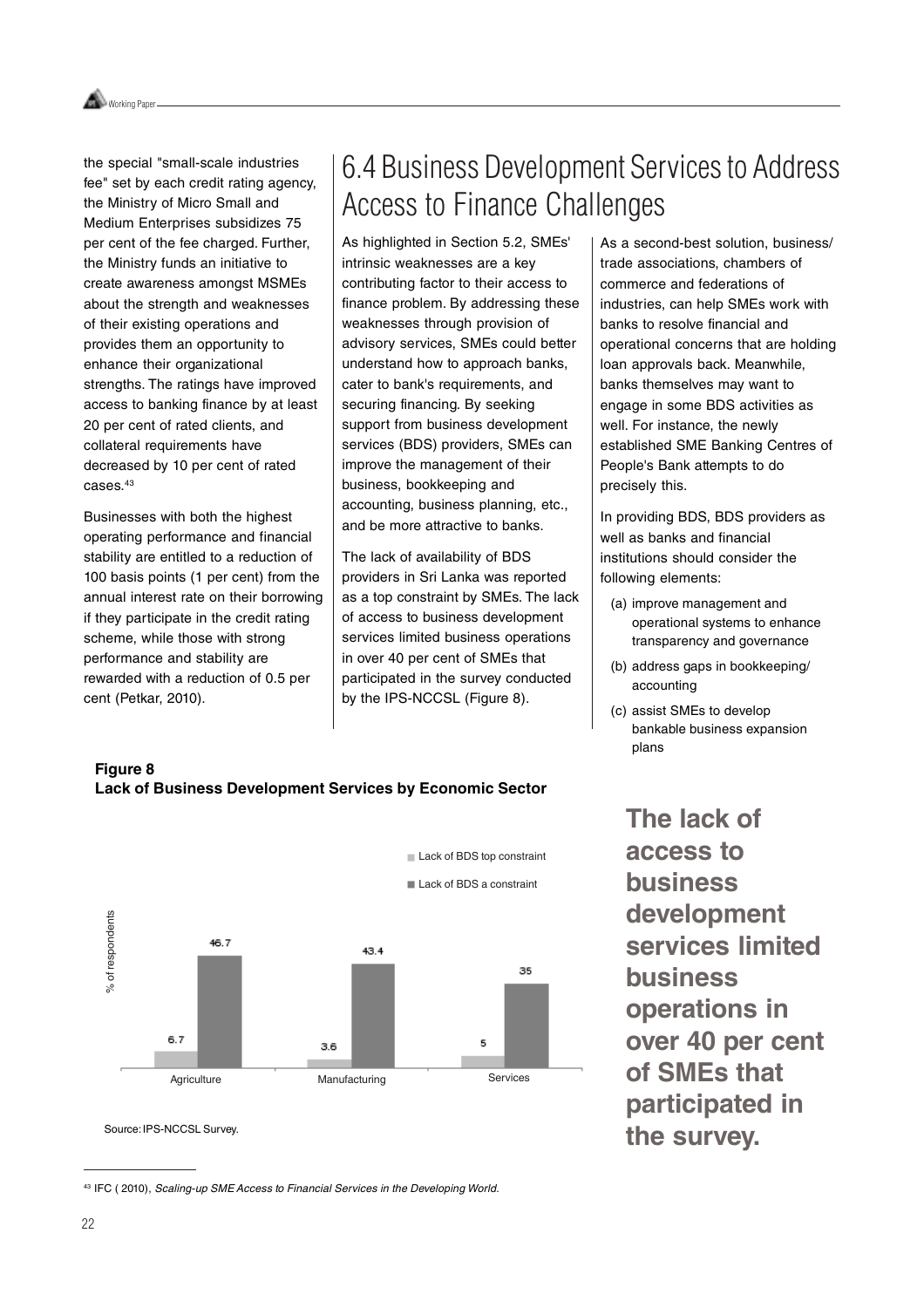(d) guide SMEs on financial, taxation and other regulatory compliance matters.

If the government is keen on embarking on programmes to boost BDS provision, a useful model to look at is the EMPRETEC capacity building programme established by UNCTAD. EMPRETEC - the Spanish acronym for emprendedores (entrepreneurs) and tecnología (technology) - addresses the business development requirements of SMEs with the aim of making them globally competitive. The entrepreneurship training workshops

conducted under the programme have helped SMEs improve their creditworthiness and attractiveness to potential investors from venture capital funds and financial institutions. Meanwhile, a UNDP programme modelled on similar lines called Enterprise Africa, encourages the large private sector companies, banks and consulting firms, to support BDS provision for SMEs through training and post-training programmes and services. A key feature of this programme is the provision of support and capacitybuilding services, and assumes

responsibility for loan referral and monitoring - thus reducing transaction costs for partner financial institutions and improving SMEs' chances of securing access to finance (UNCTAD, 2001). Additionally, the government can embed BDS provision in current government departments as well. For instance, by installing an SME desk at Provincial Inland Revenue Departments, Central Bank Regional Offices and Industrial Development Board branches, SMEs can gain specialised advice on regulatory and other matters relating to government services.

### 6.5 Challenges and Risks in Public Interventions to Improve SME Access to Finance

In devising suitable SME financing support strategies, governments must guard against twin risks. The first, being the assumption that successive rounds of concessionary SME credit lines will solve the problem. And secondly, being overly zealous in the government's role in improving the SME access to finance environment.

Governments have a suite of tools that they often use to promote the SME sector - special loan schemes or subsidized credit, tax breaks or reduced tax rates, easier access to land and buildings in industrial parks, special tariffs for electricity, grants for technology upgrading, etc. In this regard, Sri Lanka is no different. Recent years have seen many of these being used, for instance cutting tax rates on SMEs to 10 per cent (Budget 2011), providing interest free loans up to Rs. 250,000 for women entrepreneurs (Budget 2013), and reducing electricity tariffs for SMEs by 25 per cent (Budget 2015). Among the most consistent measures used by governments, however, are those that relate to SME access to finance.

Governments use both direct and indirect interventions to promote SME financing. Direct interventions include grants, subsidized credits, refinance schemes, special loans by state banks, etc. Indirect interventions include setting mandatory SME lending ratios, instituting credit guarantee schemes, setting up new financial infrastructure for SMEs to raise capital (for instance, a special SME board on the stock exchange). and using SME-mandated public institutions to build SME capacity and creditworthiness.

However, direct public interventions are not always a panacea. With concessionary loan schemes and subsidized credit programmes it is not easy to ensure that the financial support reaches the targeted SME group. This is especially difficult when the target group cannot be well defined, like in Sri Lanka's context where no consistent definition for SMEs exists and no database of SMEs is available. Hence, any public interventions could end up being costly, poorly funded, and have subpar impact. Moreover, government refinanced SME loan schemes administered through private PFIs may not reach lower-level SMEs if the incentives of the PFIs are misaligned. These PFIs would pay more attention on selling their own proprietary loan products than a loan product of a multi-bank programme.

While recognizing the desire of the government to provide concessionary SME lending, it is important to guard against potential distortions it could bring to the financial markets. Government intervention should be carefully designed so as to avoid any disincentive for private sector providers of financial services to serve the SME segment.

Mandatory lending ratios for SMEs - another tool used by governments - may be well intentioned, but may not have the desired effect. While it would certainly nudge more banks towards more SME lending, it might also have perverse effects. It may encourage riskier lending by some banks that are less prudential, just to meet the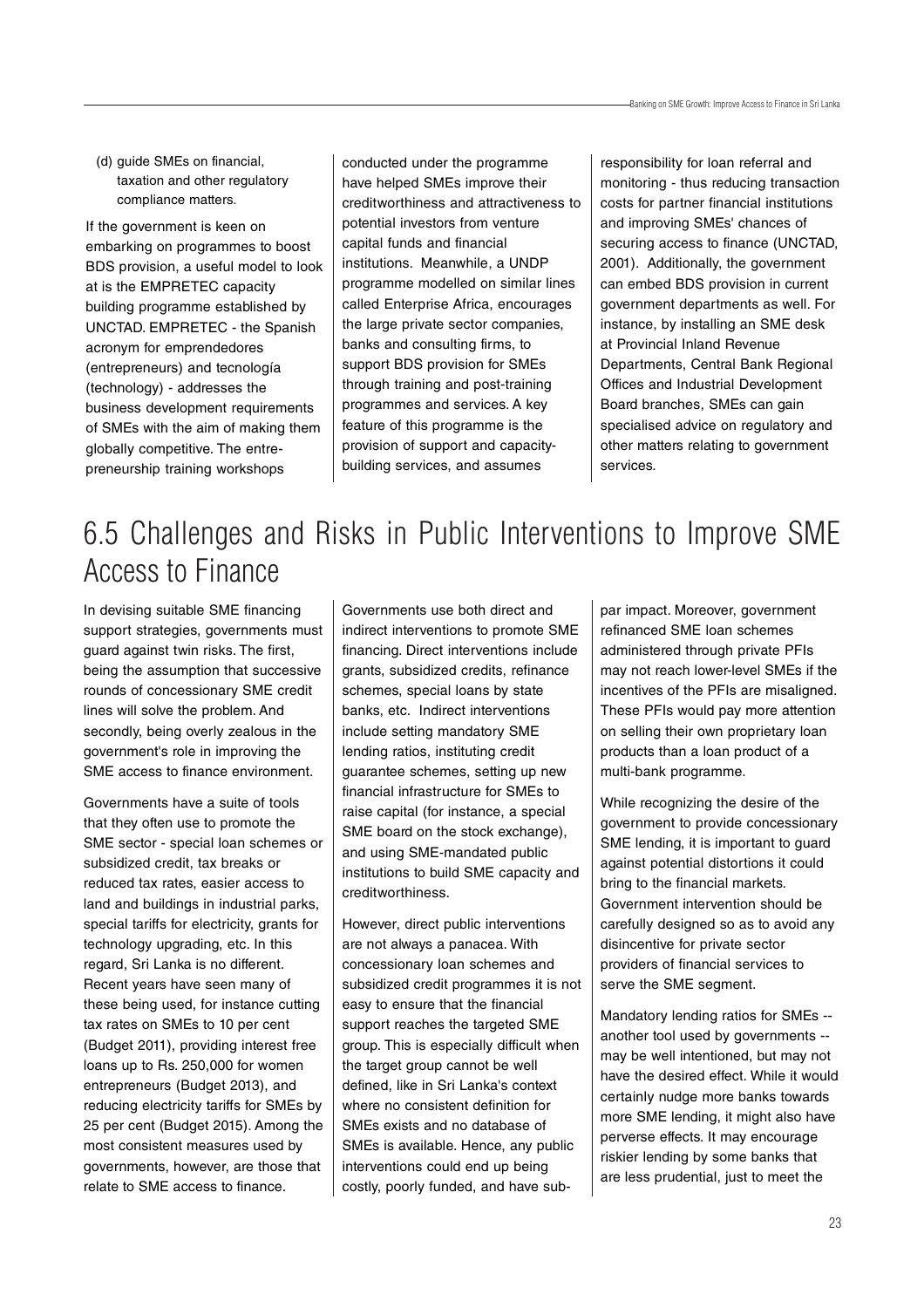### **While recognizing the desire of the government to provide concessionary SME lending, it is important to guard against potential distortions it could bring to the financial markets.**

mandatory ratios in the absence of good projects. It may also result in banks choosing somewhat less risky "medium" segment firms and lending large volumes to a few firms in this segment, just to meet the mandatory ratio.

Setting up state-owned and funded specialised SME banks may not necessarily solve the SME finance problem either. For instance, although Sri Lanka set up the specialised 'SME Bank', it was poorly capitalized and poorly managed and was later merged with Lankaputhra Development Bank (LDB). Subsequently, LDB has not been able to make a significant mark on the SME lending landscape. Plagued by delinquent lending of the SME Bank

which it merged with, and continued practices of non-prudent politicallymotivated lending, has led to very high non-performing loan ratios (from 19 per cent in 2009 to over 45 per cent by end 2013). As warned by IFC (2011b), "the failure of many state banks can be also explained by political interference, excessive risk exposure due to irrational development goals and internal operational inefficiencies". More generally too, many state banks have fared less impressively than private banks when it comes to SME lending. In fact, during the last two years lending by private banks to the SME sector has outpaced that of state banks by around seven times.

The guiding principle of government intervention in SME financing should be ensuring that financial intermediation is efficient and works for SMEs. For this, it must properly identify the market failure. If the market failure is in the form of asymmetric information for instance, the appropriate intervention could be to push through an SME Credit Guarantee Fund and/or SME Credit Scoring schemes. Undoubtedly, a less distortionary public intervention to the SME financing problem would be a well-structured and adequately capitalized credit guarantee fund, similar to the KODIT of Korea. But in the absence of a suitable privatepublic partnership approach, the mechanism may not attain the necessary scale or effectiveness. The banking system must contribute to capitalize the fund at the start, and continue to make small contributions throughout the lifespan of the fund. The fund must be professionally managed and investments made prudently. Its fund must not be set up as a fully government-owned entity, or as a scheme under the Central Bank (like in the case of previous

credit guarantee schemes), but rather as a separate company.

Overall, the role of the government or the nature of public intervention in SME financing should be to create a good enabling environment that incentivizes financial providers to provide financing options that meet SME needs. Meanwhile, the government can facilitate SME promotion agencies, banks, and other stakeholders in the SME space to provide capacity building and training for both financial institutions as well as SMEs to improve the bank-SME relationship to address the issues on both the supply and demand sides as highlighted in Section 5.

**The guiding principle of government intervention in SME financing should be ensuring that financial intermediation is efficient and works for SMEs. For this, it must properly identify the market failure.**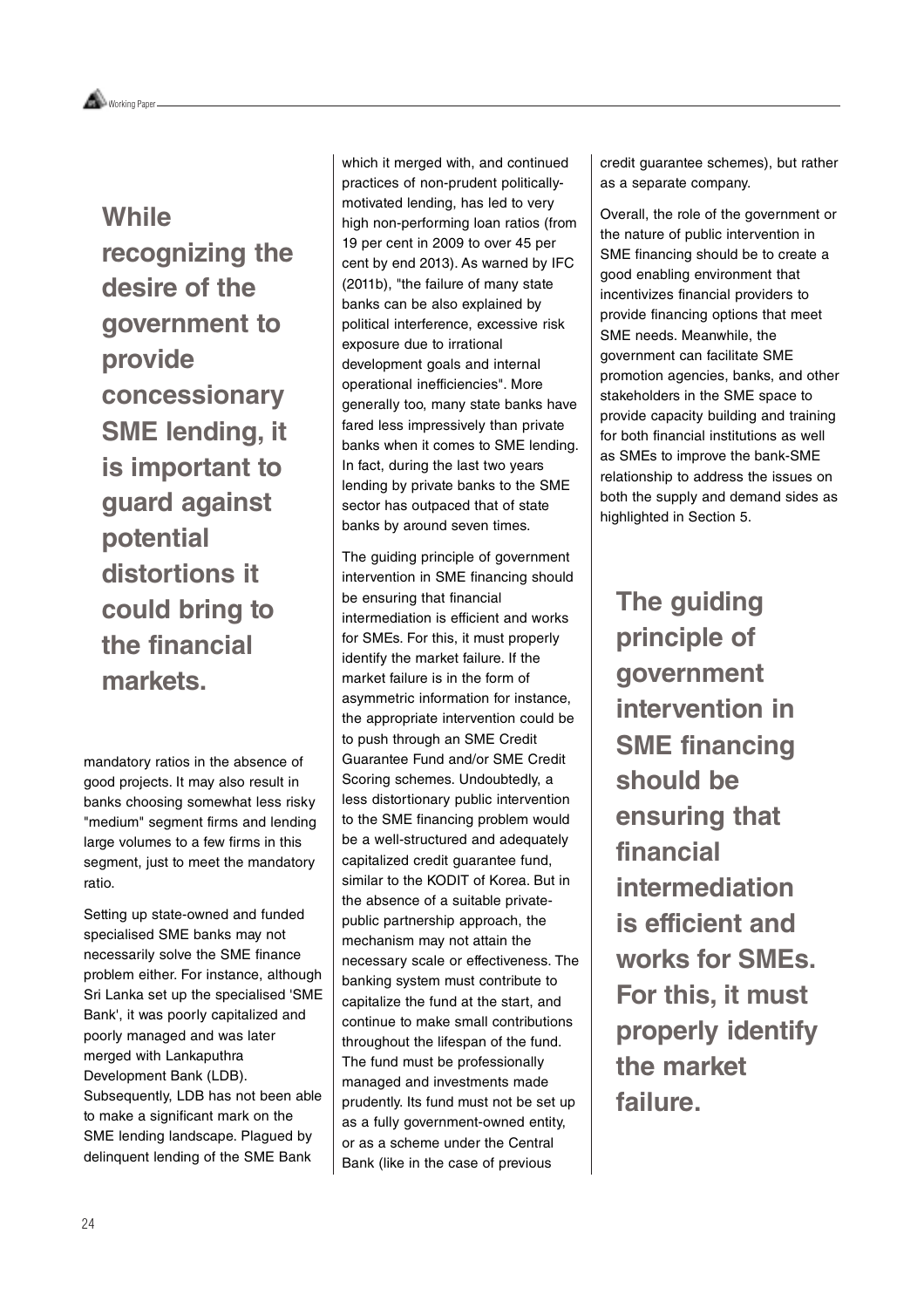## 7. Concluding Remarks and Way Forward

A unique contribution of this paper is that it puts forward a new way of looking at the access to finance challenge for SMEs. This 'Twin-Pillar Approach to Access to Finance' argues that improving access to finance for SMEs is a case of improving 'availability' on one hand and improving 'bankability' on the other. 'Availability' refers to ensuring that funds are available for SMEs to borrow - enhancing overall private sector credit, expanding lending volumes to SMEs, and providing more and more funding lines and special credit schemes for SMEs. These are often influenced by the overall monetary policy of a country, liquidity levels in the market, level of borrowing by the state and credit availability to the private sector, and the number and nature of SME loan schemes with lower interest or concessionary terms. This first pillar was not the main focus of this present paper. It largely focussed on the second pillar - 'bankability'. This stems from the understanding that a flush of SME credit alone is not enough. It has to do with things that improve the climate for SMEs to borrow and addresses questions like - are there a good reach of SME branches? Are there specialized branches dealing with SMEs? Are banks genuinely oriented towards the unique banking needs of SMEs? Are there mechanisms to bridge the information and risk asymmetry between SMEs and banks, like credit guarantees and credit scoring? Are there schemes to improve SMEs' financial management and ability to develop bankable business plans? Overall, the second pillar of 'bankability' is about improving banks' approach to SME lending as well as

improving SMEs' ability to approach banks.

This paper has attempted to explore the current evidence on the access to finance problem faced by SMEs in Sri Lanka; the questions around what limits access to formal finance (particularly bank lending) for SMEs; and possible solutions to tackle the challenge. The findings of the survey and our interviews suggest that the difficulties in access to credit for SMEs in Sri Lanka owe both to shortcomings within SMEs as well as shortcomings in the financial system and the overall access to finance enabling environment. The former is driven by poor knowledge on financial management, poor financial literacy, lack of transparency in SME management, etc., while the latter is driven by a highly risk-averse banking system, lack of understanding on genuine SME-oriented banking practices, and insufficient mechanisms to improve information asymmetries in SME banking. Even though the steps taken in recent times by both the Government and SME lenders are steps in the right direction, it appears that much more needs to be done.

This paper has not attempted to provide any assessment of the efficacy of ongoing or completed concessionary SME loan schemes offered by the government or by international development agencies in partnership with local banks. Previous IPS publications like Williams (1999) have for instance, evaluated the impact of World Bank credit schemes on small and medium-scale industries in Sri Lanka. This approach in this paper was intentional. The paper focussed on

the need to look beyond the typical SME finance 'quick fix', the go-to policy tool, which is the concessionary SME loan scheme. The paper has argued for the need to approach SME access to finance from a much more holistic viewpoint an approach that calls for improving the overall context that underpins SME lending.

As this paper has discussed, the dynamics driving the problem are multi-faceted, and arise from both the supply and demand sides. Both dimensions must be addressed simultaneously. The Government, together with the financial sector, should create an enabling environment for SME lending in the country through innovative initiatives like a Credit Guarantee Fund and Credit Scoring, for instance. The banking sector needs to boldly adopt more SME-friendly banking approaches. Both of these will go a long way in addressing the lack of trust that is looming large in the minds of both banks and SMEs in Sri Lanka. Meanwhile, support must be lent to SMEs to ease their 'intrinsic weaknesses' that lead to a disadvantaged position in accessing formal finance.

As Sri Lanka aims to achieve rapid growth over a sustained period in an inclusive manner, the contribution of SMEs to the growth process is paramount. By tackling the SME access to finance problem in this holistic manner, much more progress can be made in improving the ability of SMEs to find the finance they need to start, run, and grow their businesses and make a stronger contribution to growth and development in the country.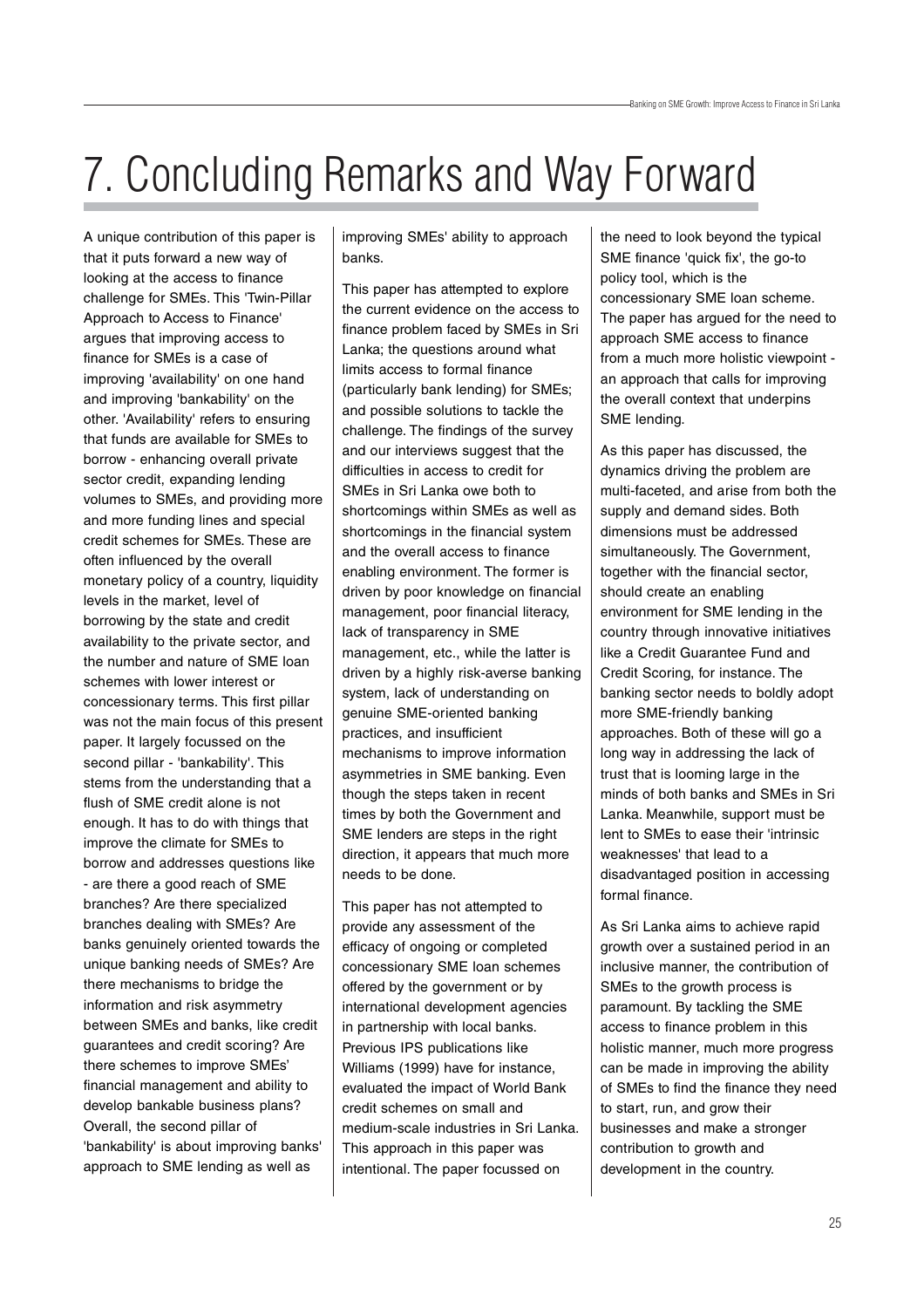

### **References**

- **ADB (2009)**, 'Enterprises in Asia: Fostering Dynamism in SMEs Key Indicators for Asia and the Pacific 2009', ADB: Manila.
- **Ahmed, F. (2011)**, "Why Small and Medium Enterprises are More Profitable than Big Ones". ICE Business Times.
- **Ardic, P., N. Mylenko, and V.Saltane (2011)**, 'Small and Medium Enterprises: A Cross-Country Analysis with a New Data Set', Policy Research Working Paper No.5538, World Bank: Washington D.C.
- **Asian Association of Management Organizations (AAMO) (2007)**, 'SMEs in the Asian Region Harnessing the Growth Potential', AAMO: New Delhi.
- **Atieno, R., (2001)**, "Formal and Informal Institutions' Lending Policies and Access to Credit by Small-scale Enterprises in Kenya: An Empirical Assessment", African Economic Research Consortium Research Paper 111. Nairobi.
- **Ayyagari, M., A. Demirguc-Kunt, and V. Maksimovic (2011)**, 'Small vs. Young Firms across the World: Contribution to Employment, Job Creation, and Growth', Policy Research Working Paper No.5631, World Bank, Washington D.C.
- **Bank Perusahaan Kecil and Sederhana Malaysia Berhad, (2012)**, "Corporate Info", Kuala Lumpur. Available at www. smebank.com.my/web/guest/home.
- **Bannock, G. and A. Peacock (1989)**, "Government and Small Businesses", Paul Chapman Publishing: London.
- **Beck, T., A. Demirguc-Kunt and M.S.M. Peria, (2008)**, "Banking SMEs Around the World: Lending Practices, Business Models, Drivers and Obstacles", World Bank Policy Research Working Paper No. 4785. Washington, D.C., World Bank Group.
- **Berger, A.N. and G.F. Udell, (2005)**, "A More Complete Conceptual Framework for Financing of Small and Medium Enterprises", World Bank Policy Research Working Paper No. 3795. Washington, D.C., World Bank Group.
- **Business Owner's Toolkit, (2012a)**, "Asset-based Financing". Available at: www.toolkit.com/small\_ business\_guide/ sbg.aspx?nid=P10\_3000.

**Economist Intelligence Unit, ACCA and CPA Australia (2009)**, 'Access to Finance for the Small and Medium sized Enterprise Sector: Evidence and Conclusions', EIU: London.

**EMPRETEC, (2008)**, "Background ". Available at www.unctadxi. org/templates/Page\_\_\_\_7403.aspx.

- **European Commission, (2007)**, Transparency and Dialogue: Final Report, Enterprise and Industry Publications. EC: Brussels.
- **ESCAP (2012)**, Policy Guidebook for SME Development in Asia and the Pacific, United Nations: Bangkok.

**\_\_\_\_\_\_\_\_ (2011)**, 'Enabling Environment for the Successful Integration of Small and Medium-sized Enterprises in Global Value Chains', United Nations: Bangkok.

**\_\_\_\_\_\_\_\_ (2009a)** "Globalization of Production and the Competitiveness of Small and Medium-sized Enterprises in Asia and the Pacific: Trends and Prospects", Studies in Trade and Investment, No. 65. Bangkok, United Nations.

**\_\_\_\_\_\_\_\_ (2009b)**, Asia-Pacific Trade and Investment Report 2009, United Nations: Bangkok.

- **Fischer, B. (1995)**, 'The Basic Problem in Financing Small Businesses' in Brugger, E. A. and S. Rajapathirana (eds.), New Perspectives on Issues in Financing Small Enterprises in Developing Countries, FUNDES: Califorinia.
- **Hall, C. (2002)**, "Profile of SMEs and SME Issues in East Asia", in C. Harvie and B.C. Lee (eds.), The Role of Small and Medium Enterprises in National Economies in East Asia, Cheltenham, United Kingdom, Edward Elgar.

**\_\_\_\_\_\_\_\_ (2012b)**, "Short-term Commercial Loans". Available at www.toolkit.com/small\_ business\_guide/sbg.aspx? nid=P10\_3330.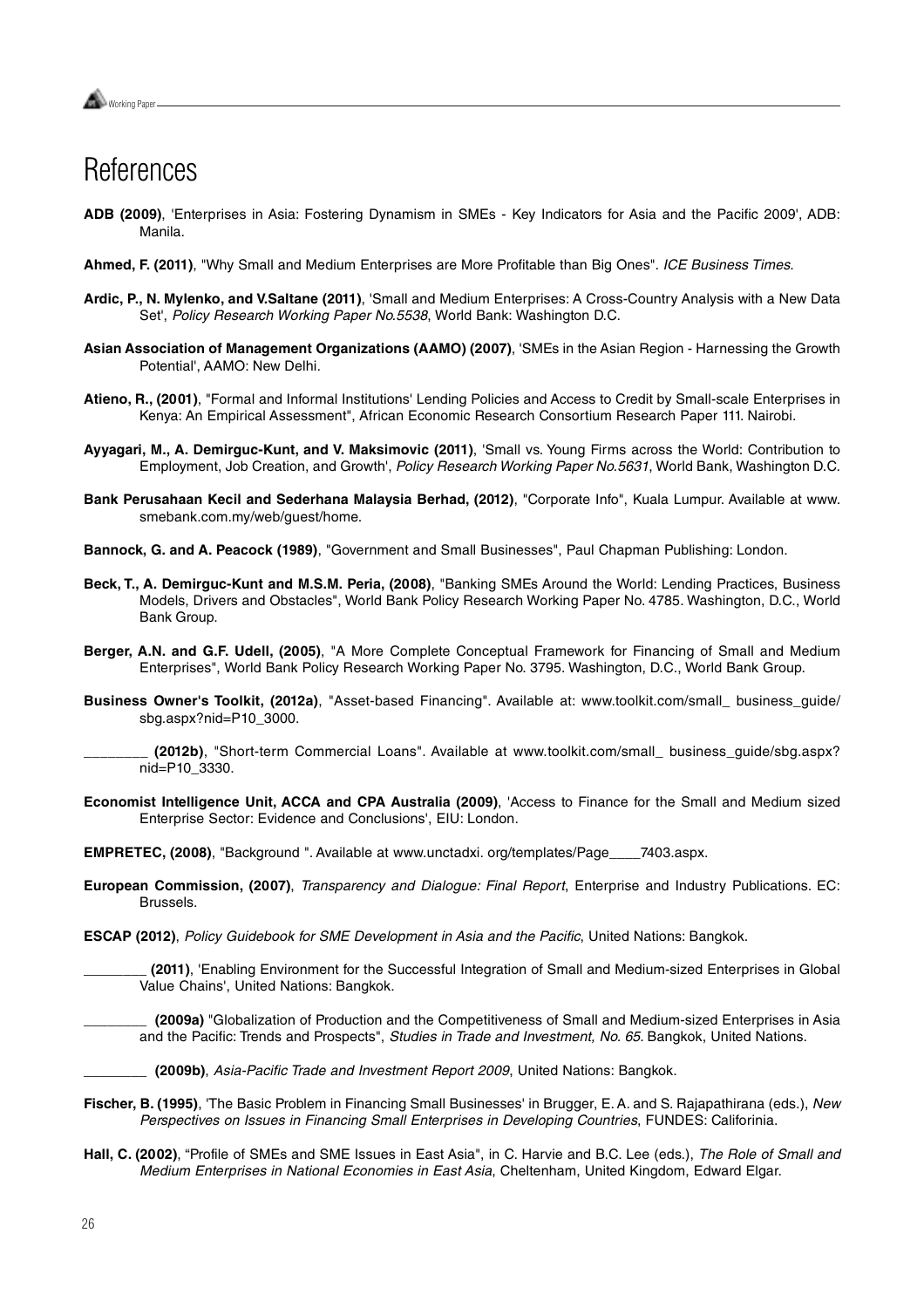**Hussain, J., C. Millman and H. Matlay, (2006)**, "SME Financing in the UK and in China: A Comparative Perspective," Journal of Small Business and Enterprise Development, Vol. 13, No. 4, pp. 584-599.

**IFC (2013)**, 'Promoting Financial Inclusion', International Finance Corporation: Colombo.

**\_\_\_\_\_\_\_\_ (2010)**, Scaling-up SME Access to Financial Services in the Developing World.

**Indian Institute of Foreign Trade (2011)**, "SMEs Overseas". Available at www.smeiift.com/ sme/SME\_Overseas.asp.

**International Finance Corporation (IFC) (2010)**, 'Assessing Private Sector Contributions to Job Creation: IFC Open Source Study', IFC, Colombo

**\_\_\_\_\_\_\_\_ (2010)**, 'Scaling-up SME Access to Financial Services in the Developing World', IFC: Washington D.C.

**\_\_\_\_\_\_\_\_ (2009)**, The SME Banking Knowledge Guide, Washington, D.C., International Financial Corporation, World Bank Group.

**International Monetary Fund (IMF) (2012),** World Economic Outlook, IMF: Washington D.C.

- **Island (2014)**, Banking on SMEs (Online) http://www.island.lk/index.php?page\_cat=article-details&page=articledetails&code\_title=3450 [Accessed on 19th February 2014].
- **IPS (Institute of Policy Studies of Sri Lanka) (2002)**, "National Strategy for Small and Medium Enterprise Sector Development in Sri Lanka", White Paper, Task for Small & Medium Enterprise Sector Development Program, IPS: Colombo.
- **Lanka Business Online (2014)**, "Sri Lanka's Sampath Bank plans Myanmar Branch, Strong Credit Growth" (Online)', Available at: http://www.lankabusinessonline.com/news/sri-lankas-sampath-bank-plans-myanmar-branch,-strongcredit-growth/459288551 [accessed on 12th February 2014].
- **MacSweeny, N. (2008)**, "Private Sector Development in Post-conflict Countries: A Review of Current Literature and Practice, The Donor Committee for Enterprise Development", available at http://www.enterprise-development.org/page/ current-work.
- **Ministry of Science and Technology (2011)**, Small and Medium Enterprises (SMEs) in India, New Delhi: Department of Scientific and Industrial Research of India.
- **Nanayakkara, G. (2011)**, "Enhancing the Capacity of Banks to Shaping Development of SMEs". In: Association of Professional Bankers Sri Lanka, 23rd Anniversary Convention 2011: Banking Foresight- Shaping Integrated Development.
- **NDB Bank (2012)**, Annual Report 2012, NDB Bank: Colombo.

**\_\_\_\_\_\_\_\_ (2011)**, Annual Report 2011, NDB Bank: Colombo.

- **Obamuyi, T. M. (2007)**, "An Exploratory Study of Loan Delinquency among Small and Medium Enterprises (SMEs) in Ondo State, Nigeria", Labour and Management in Development Journal, Vol. 8.
- **OECD (2006),**'The SME Financing Gap: Theory and Evidence', OECD: Paris.
- **Oehring, E. (1995)**, 'Credit Guarantee Schemes for the Small Business Sector', in Brugger. E. A., Rajapathirana. S., (eds.), Issues in Financing Small Enterprises in Developing Countries.
- **Park, J., B. I. Lim and J. Koo (2008)**, "Developing the Capital Market to Widen and Diversify SME Financing: The Korean Experience". Seoul, Korea Institute of Finance.
- **Peavler, R. (2012)**, "Short-term Business Loans". Available at http://bizfinance.about.com/od/ businessloans/qt/ shortterm-small-business-loans.htm.
- **Petkar, A. A. (2010)**, "Credit Ratings: Features and Benefits for SMEs", BCA Journal, September.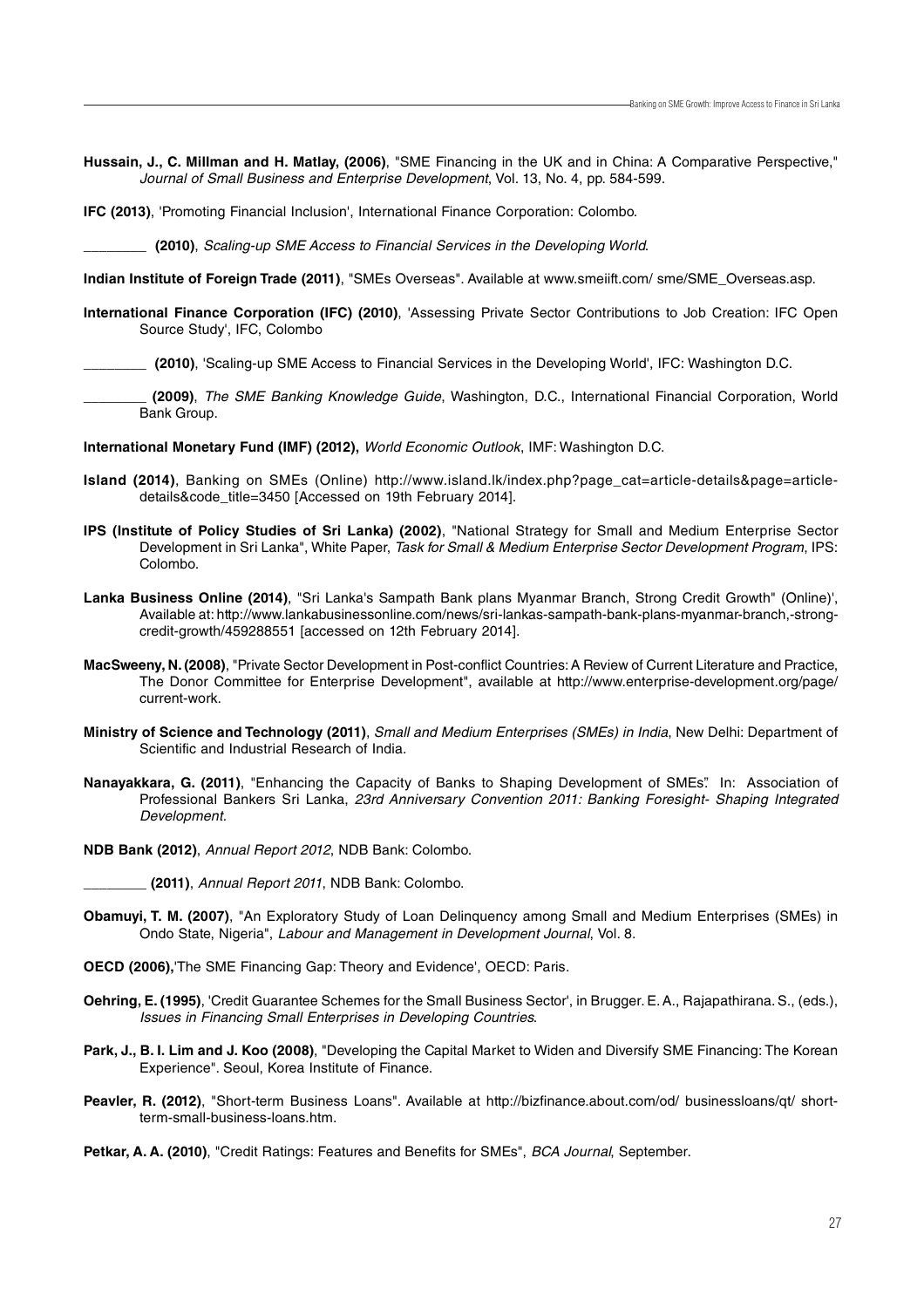

- **RAM Consultancy and Services (2005)**, "SME Access to Financing: Addressing the Supply Side of SME Financing", REPSF Project No. 04/003 Final Main Report. Bangalore, India. Available at www.asean.org/aadcp/repsf/docs/ 04-003-FinalMainReport.pdf.
- **SME Centre for Asia (2011)**, "Programs & Services". Makati City, the Philippines. Available at www.smecenterfor asia.com/ programs-services.
- **Sridhar, S. (2008)**,"Innovative Financing for Small and Medium Enterprises", ESCAP Conference on Financing for Development, 18-19 June 2008, Bangkok. Available at www.unescap.org/pdd/calendar/ FFD2008/papers/ SSrid har\_paper.pdf.
- **Storey, D. J. (1994)**, "Understanding the Small Business Sector", Routlege, Chapman and Hall, London.
- **Sulaman, H. and S. Hassan (2010)**, 'Services-led Industrial Policy for Inclusive Growth and Competitiveness', Competitiveness Review, Vol. 20, No.2.
- **UNCTAD (2001)**, Improving the Competitiveness of SMEs in Developing Countries The Role of Finance to Enhance Enterprise Development, New York and Geneva, United Nations.
- **University of Malaya (2009)**, "The Development of Corporate Credit Information Database and Credit Guarantee System: Final Draft Report 2009", University of Malaya: Malaysia.
- **Wijesinha, A. (2010)**, 'Access to Credit: Critical Issue for Conflict-Affected Enterprises', Talking Economics, http://www.ips.lk/ talkingeconomics/2010/10/07/access-to-credit-critical-issue-for-conflict-affected-enterprises.

**World Bank (2013)**, Enterprise Surveys, World Bank: Washington D.C.

**\_\_\_\_\_\_\_\_ (2006)**, "Entrepreneurship: How Much Does the Business Environment Matter?" Public Policy Journal No. 313, Washington, D.C.